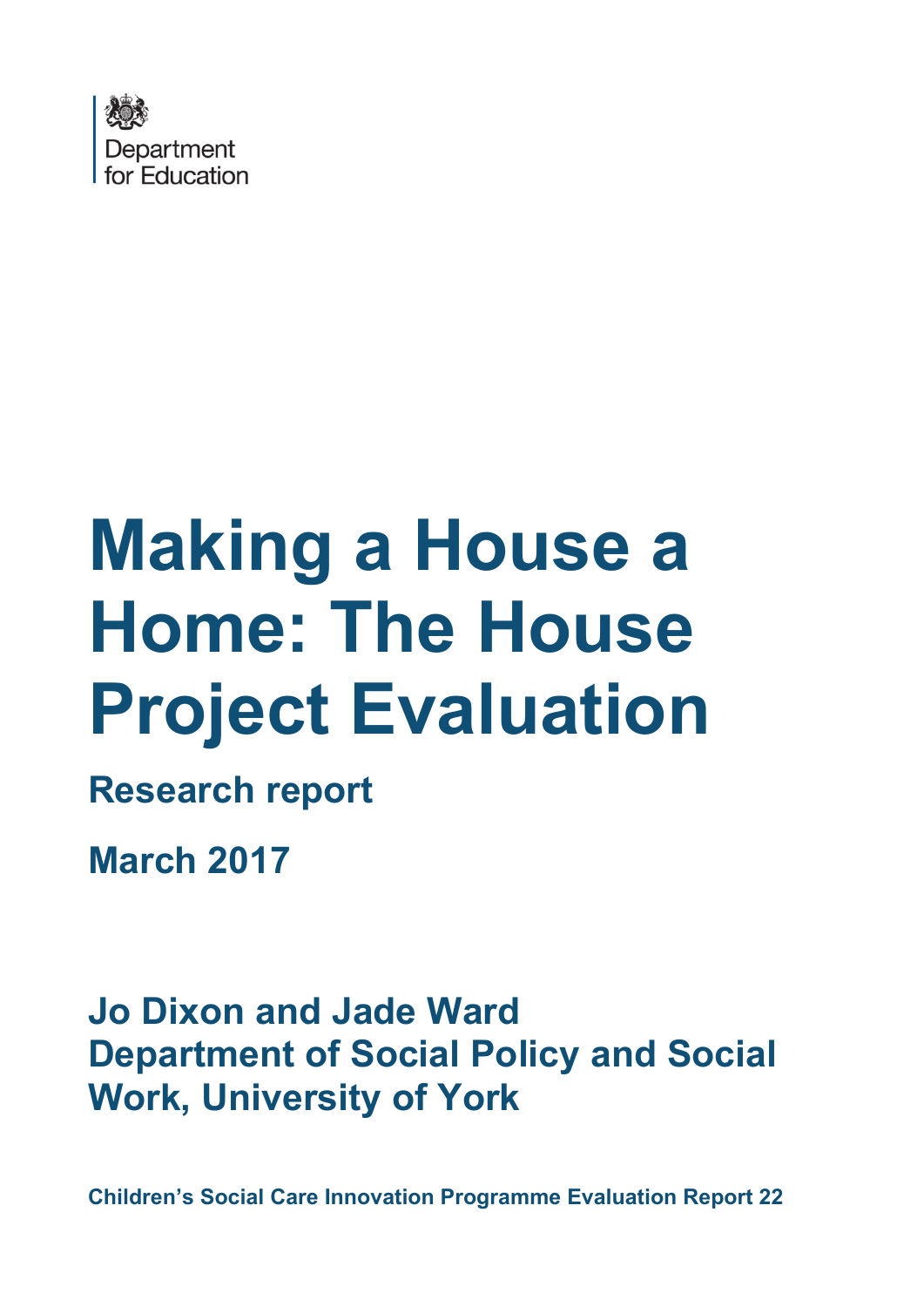# <span id="page-1-0"></span>**Contents**

| Contents                                                                       | $\overline{2}$ |
|--------------------------------------------------------------------------------|----------------|
| List of figures                                                                | $\overline{4}$ |
| List of tables                                                                 | 5              |
| Acknowledgements                                                               | 6              |
| 1. Executive Summary                                                           | 7              |
| The House Project                                                              | 7              |
| The evaluation aims and methodology                                            | 7              |
| Main findings                                                                  | 8              |
| Process findings – implementing the HP                                         | 8              |
| Impact findings – experiences and early outcomes for young people using the HP | 10             |
| Implications and recommendations                                               | 10             |
| 2. Overview of the project                                                     | 12             |
| Project aims and intended outcomes                                             | 13             |
| <b>Research context</b>                                                        | 14             |
| <b>Leaving Care</b>                                                            | 14             |
| Tenant managed and co-operative housing models                                 | 15             |
| Changes to the project's intended activities                                   | 17             |
| Local authority context                                                        | 17             |
| 3. Overview of the evaluation                                                  | 19             |
| <b>Evaluation questions</b>                                                    | 19             |
| Methodology                                                                    | 19             |
| Process data                                                                   | 20             |
| Participatory approach                                                         | 22             |
| Changes to the methodology                                                     | 22             |
| 4. Key Findings                                                                | 23             |
| Process findings - how was the HP working in practice?                         | 23             |
| Establishing the HP company                                                    | 23             |
| The HP properties                                                              | 24             |
| The financial model                                                            | 24             |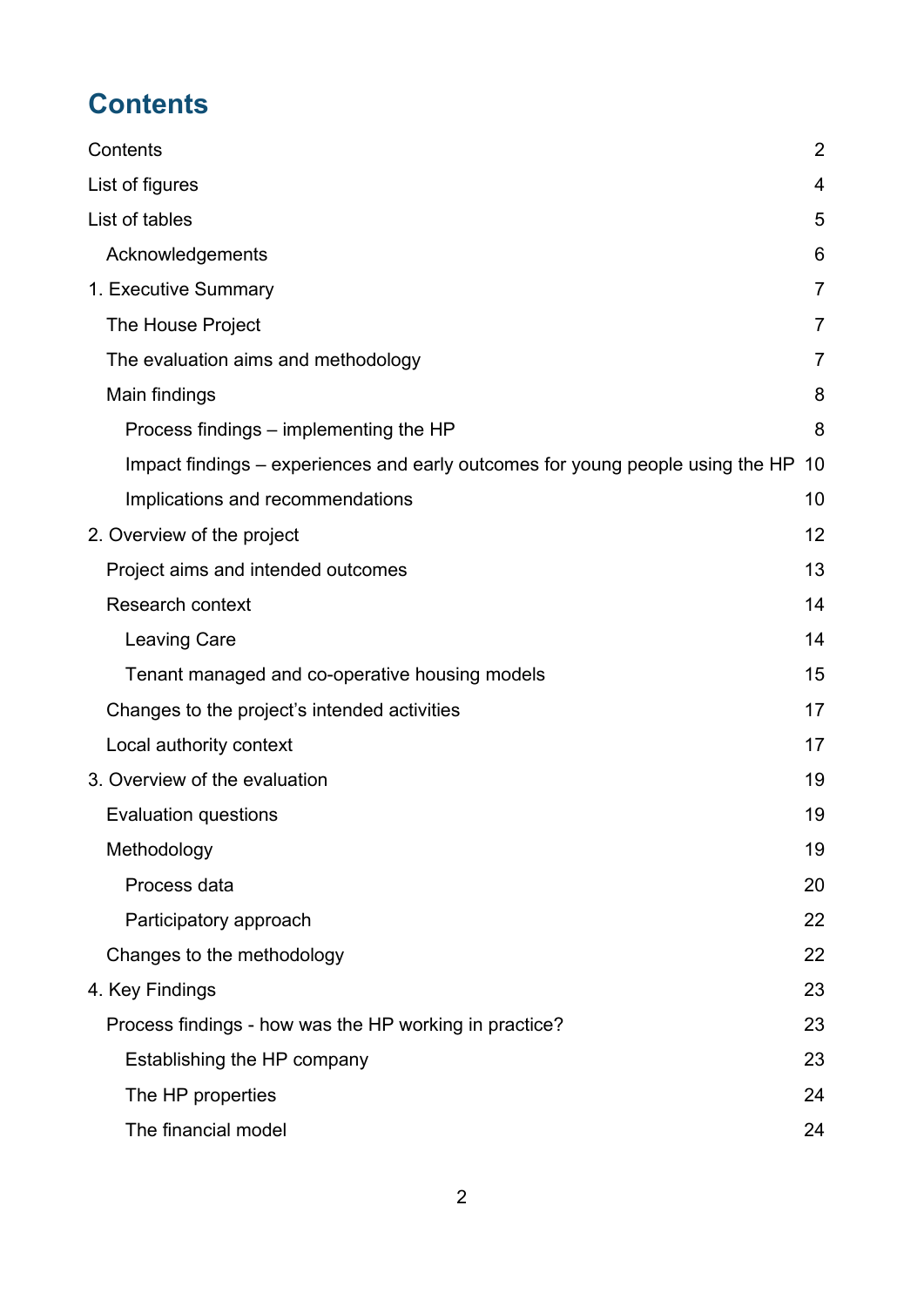| Young people in the HP                                                      | 25 |
|-----------------------------------------------------------------------------|----|
| Lessons learned - the challenges to delivering the HP                       | 25 |
| Lessons learned – the facilitators for implementing the HP                  | 31 |
| Impact findings – the HP young people                                       | 33 |
| Outcomes and experiences for HP young people                                | 35 |
| Lessons learned – views on what worked well and not so well                 | 41 |
| 5. Limitations of the evaluation and recommendations for future evaluations | 46 |
| 6. Implications and Recommendations for Policy and Practice                 | 47 |
| Implications                                                                | 47 |
| Recommendations                                                             | 48 |
| 7. References                                                               | 52 |
| 8. Appendices                                                               | 54 |
| Appendix A. The House Project (HP)                                          | 54 |
| Appendix B. The Evaluation                                                  | 56 |
| Methodology                                                                 | 56 |
| Process data collection                                                     | 56 |
| Impact data collection                                                      | 57 |
| Appendix C. Findings                                                        | 59 |
| C1 Baseline                                                                 | 59 |
| C2 Follow-up                                                                | 60 |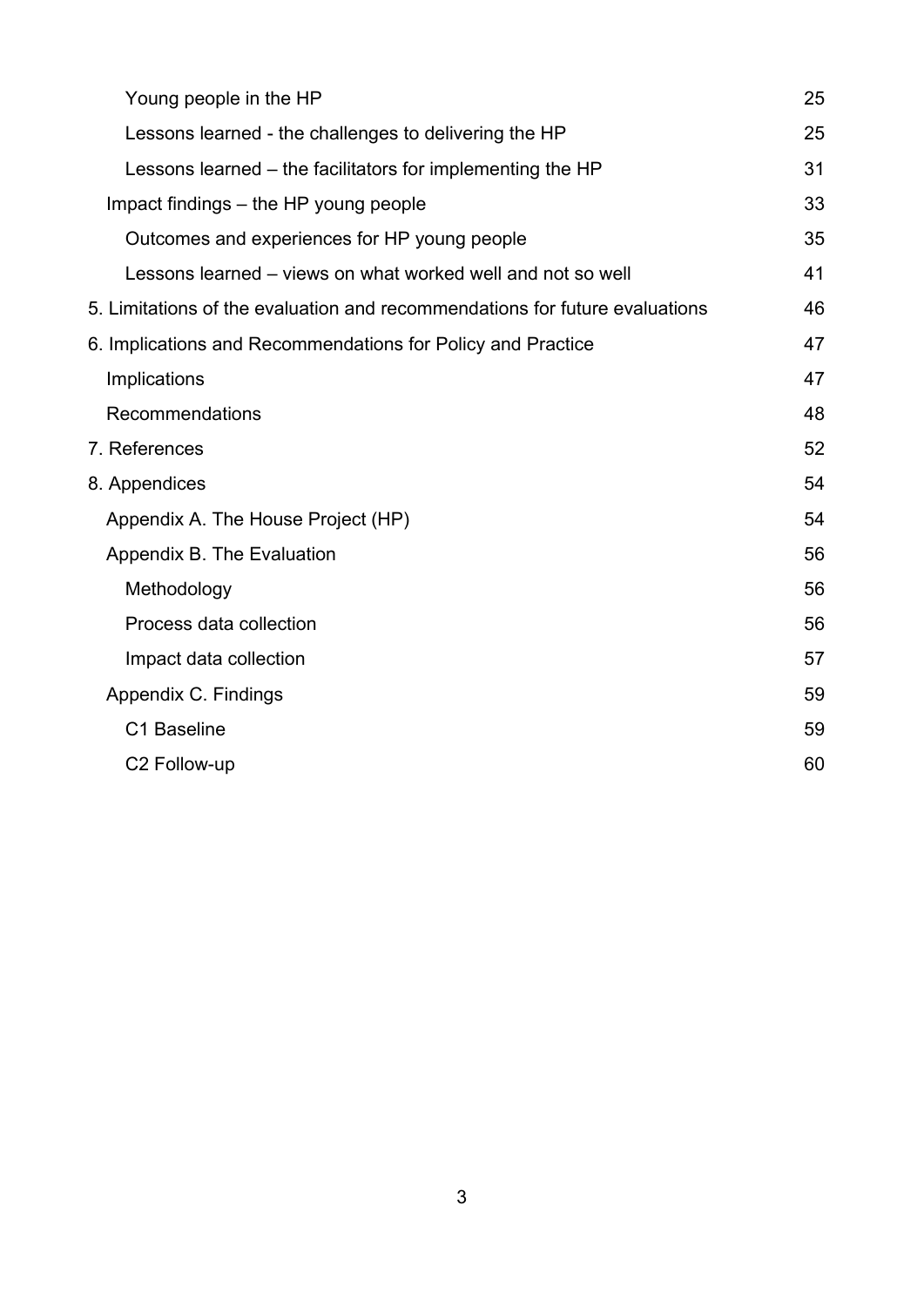# <span id="page-3-0"></span>**List of figures**

Figure 1: [HP Theory of Change](#page-54-0) 55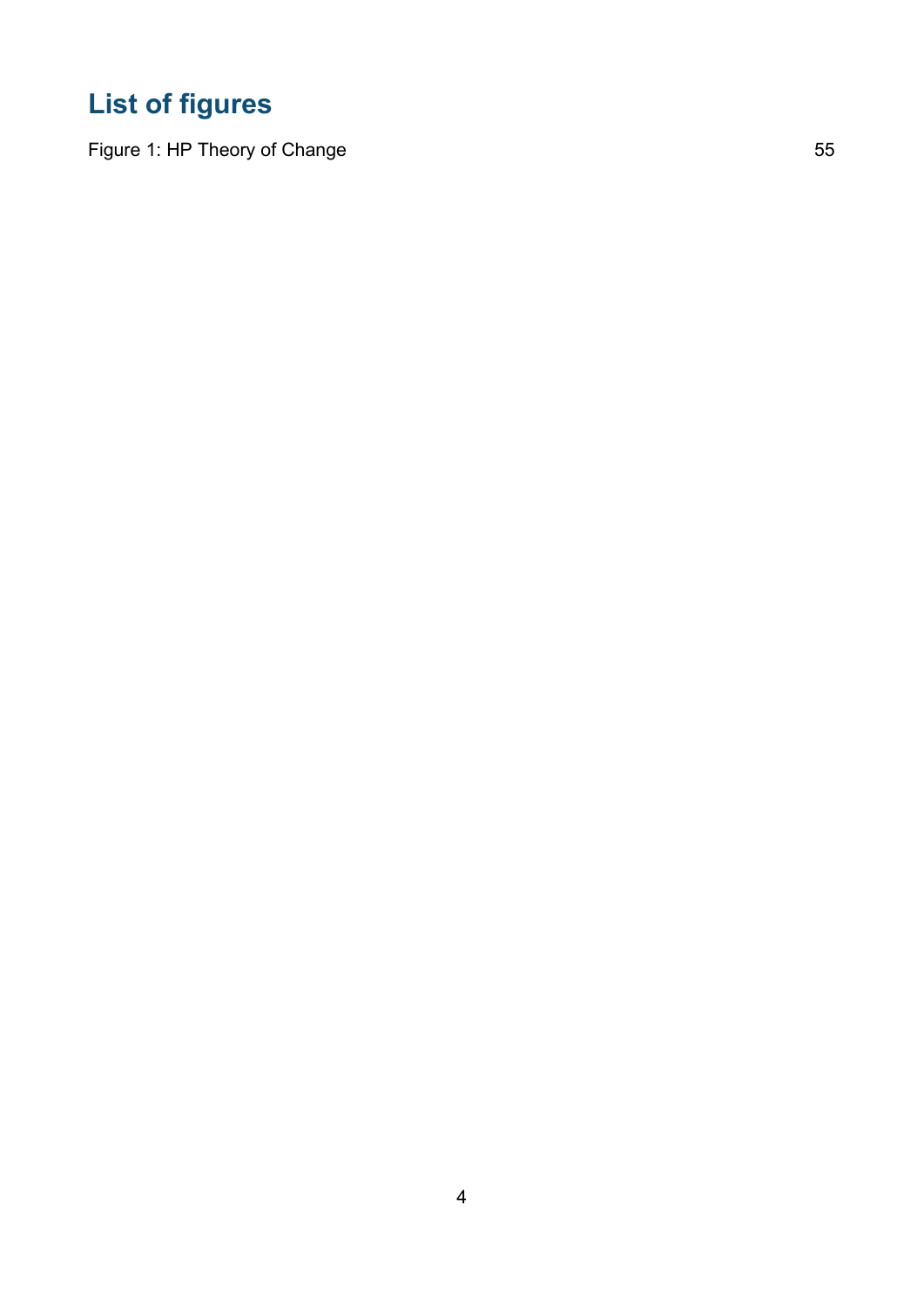# <span id="page-4-0"></span>**List of tables**

| Table 1: Process data and responses.                                  | 20 |
|-----------------------------------------------------------------------|----|
| Table 2: Impact data for HP young people                              | 21 |
| Table 3: Young people's wellbeing at T1 and T3                        | 40 |
| Table 4: full process data collection and response                    | 56 |
| Table 5: Young people's characteristics and circumstances at baseline | 59 |
| Table 6: Accommodation at T4 (n=11)                                   | 60 |
| Table 7: Young people's participation in eet at T1, T3 and T4         | 61 |
| Table 8: Young people's ratings of improvement between T1 and T3      | 61 |
| Table 9: Reasons for joining the HP                                   | 61 |
| Table 10: Qualitative data                                            | 62 |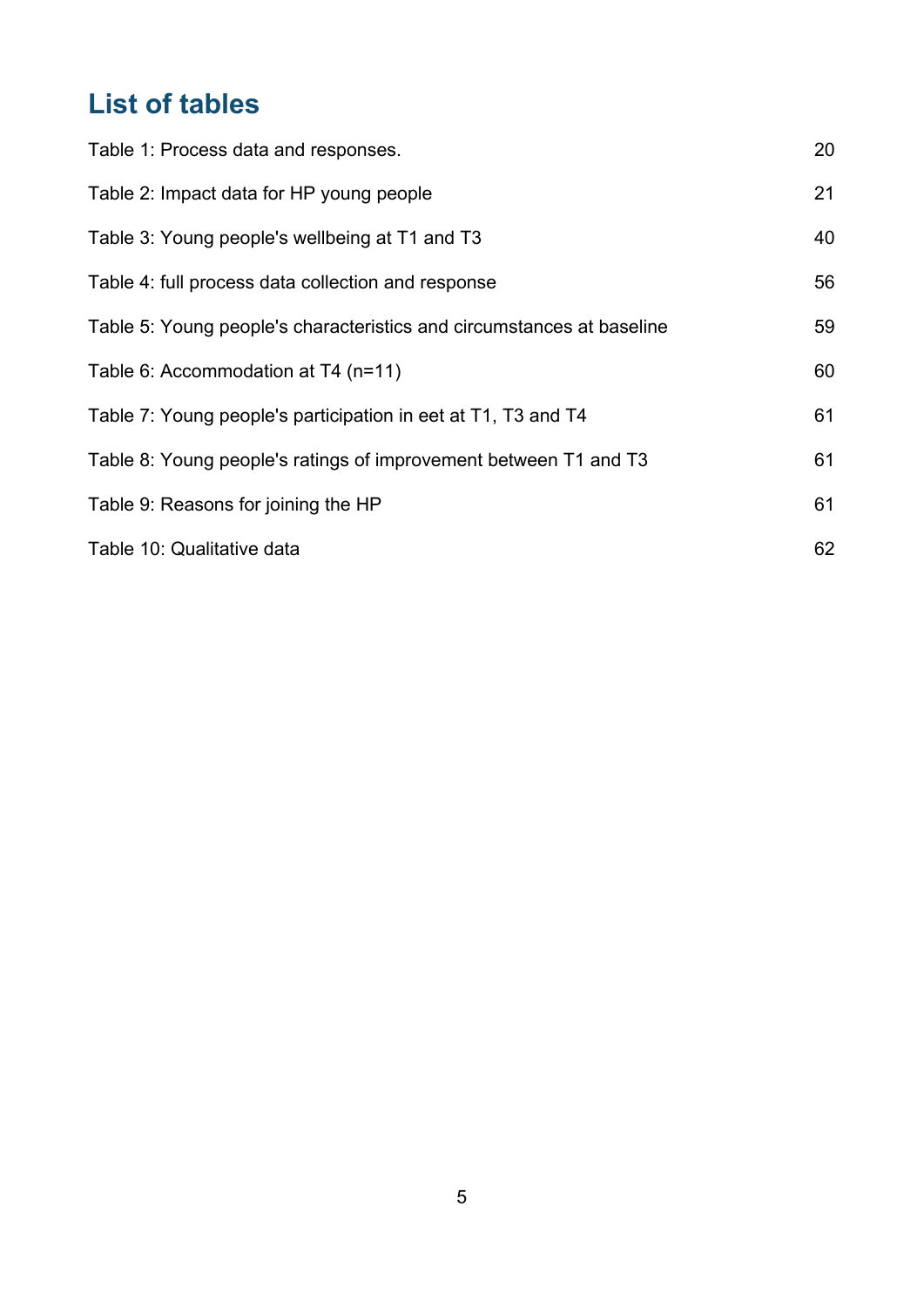# <span id="page-5-0"></span>**Acknowledgements**

Several people have played an important role in the completion of this evaluation and we are grateful to all for their help. Our particular thanks to Jenny Lee for her valued research support and thoughtful contributions during the set up and fieldwork stages of the evaluation. Thanks also to Professor Mike Stein for his advice and for commenting on the final report. We are extremely grateful to the staff team at the House Project for their patience and co-operation in responding to our many requests for data and information. Most of all, we would like to thank each of the young people from the HP for allowing the evaluation team to attend their meetings and events and for sharing their views and experiences during focus groups and interviews. Some of the young people played an additional role in the evaluation and we are grateful to them for their insights and enthusiasm.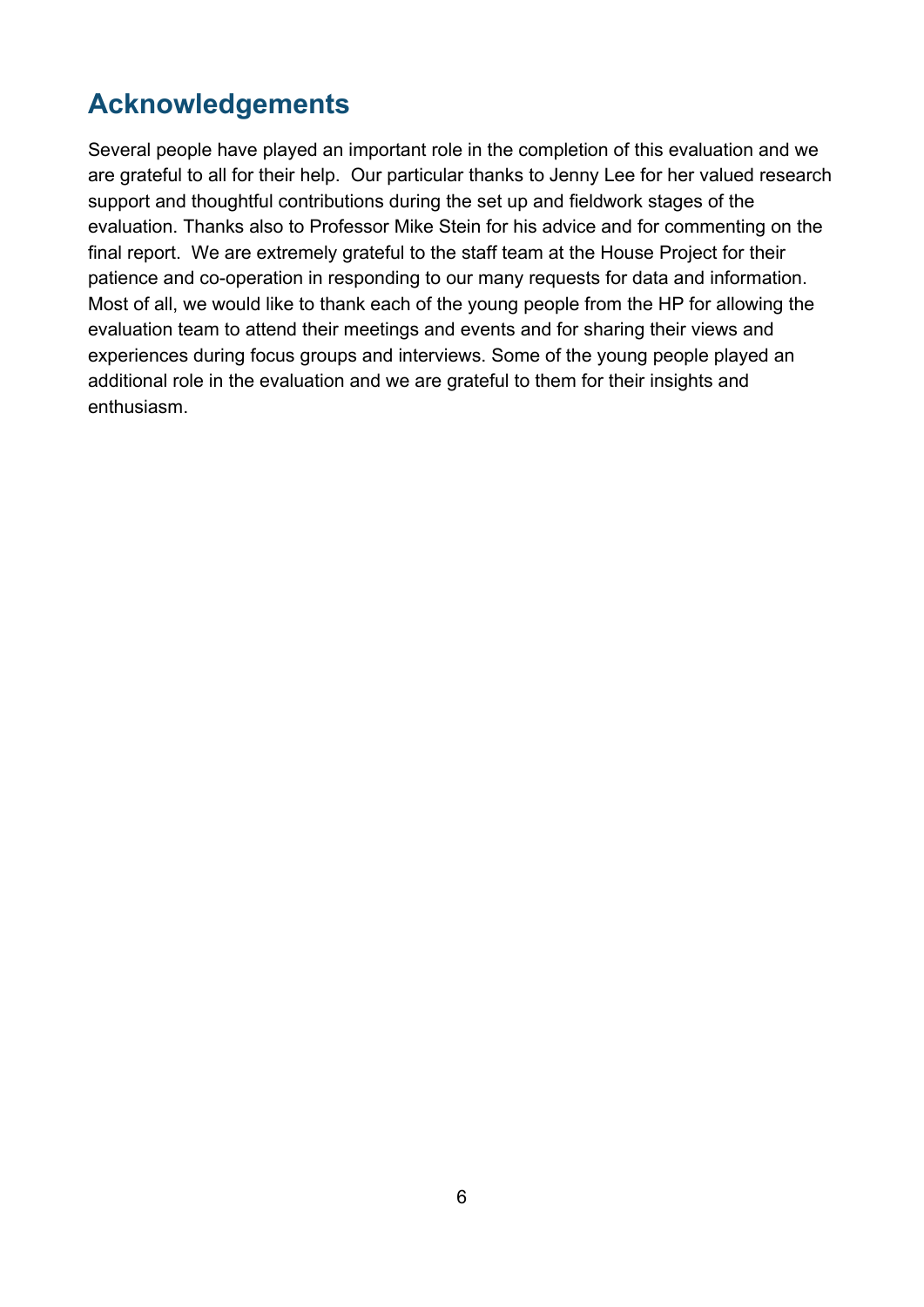# <span id="page-6-0"></span>**1. Executive Summary**

## <span id="page-6-1"></span>**The House Project**

The Stoke-on-Trent House Project (HP) represents a new way of supporting care leavers to take control of their transitions to independent living and to have greater involvement and choice in creating a long-term home after care. It aimed to improve young people's housing stability and satisfaction and, from that base, wider post-care outcomes including participation in education, employment and training (EET), general wellbeing and integration through opportunities to develop greater autonomy and transferable skills.

The HP is a housing company based on a tenant-managed housing co-operative model, run for, and by, young people aged 16-18 who are leaving care. It comprises a staff team, (including facilitators to support young people) and a range of partner agencies (including a legal team, architect and training company). The model involves the transfer of void properties from the council to the HP on a short-term lease and peppercorn rent. The aim is to secure 10 properties at any one time, replacing allocated properties when they revert to the council. The 10 properties are allocated to House Project young people (known collectively as HP10) under HP tenancy agreements, alongside a bespoke package of support until the young person is considered ready and able to transition out of the project, at which point they and their home revert to a standard long-term council tenancy. The project involves young people working with the architect and project management team to refurbish the property, to engender a sense of ownership and enable them to create a home that meets their needs.

The HP provided the first cohort of young people with opportunities to take an active role in developing and running the HP company. In addition to the support they received to set up the company, young people received targeted support with independent living skills and EET. The HP aimed to support 10 young people to move into their HP homes in the first year of operation. Project delays meant that only 5 had moved in at the time of reporting.

The funding model, which pools the accommodation and living costs allocated to 16 and 17 year olds leaving care, aimed to create a more efficient and effective use of resources by distributing costs across the group and procuring bespoke packages of support to meet individual and group needs. Monies cover the cost of rent and utilities, the HP staff team and the procurement of services from partners and other agencies as needed.

## <span id="page-6-2"></span>**The evaluation aims and methodology**

The evaluation aimed to understand the enablers and challenges involved in developing and implementing the HP model and to explore if and how it had effected outcomes for care leavers. Mixed methods were used which, given the small sample size (n=11),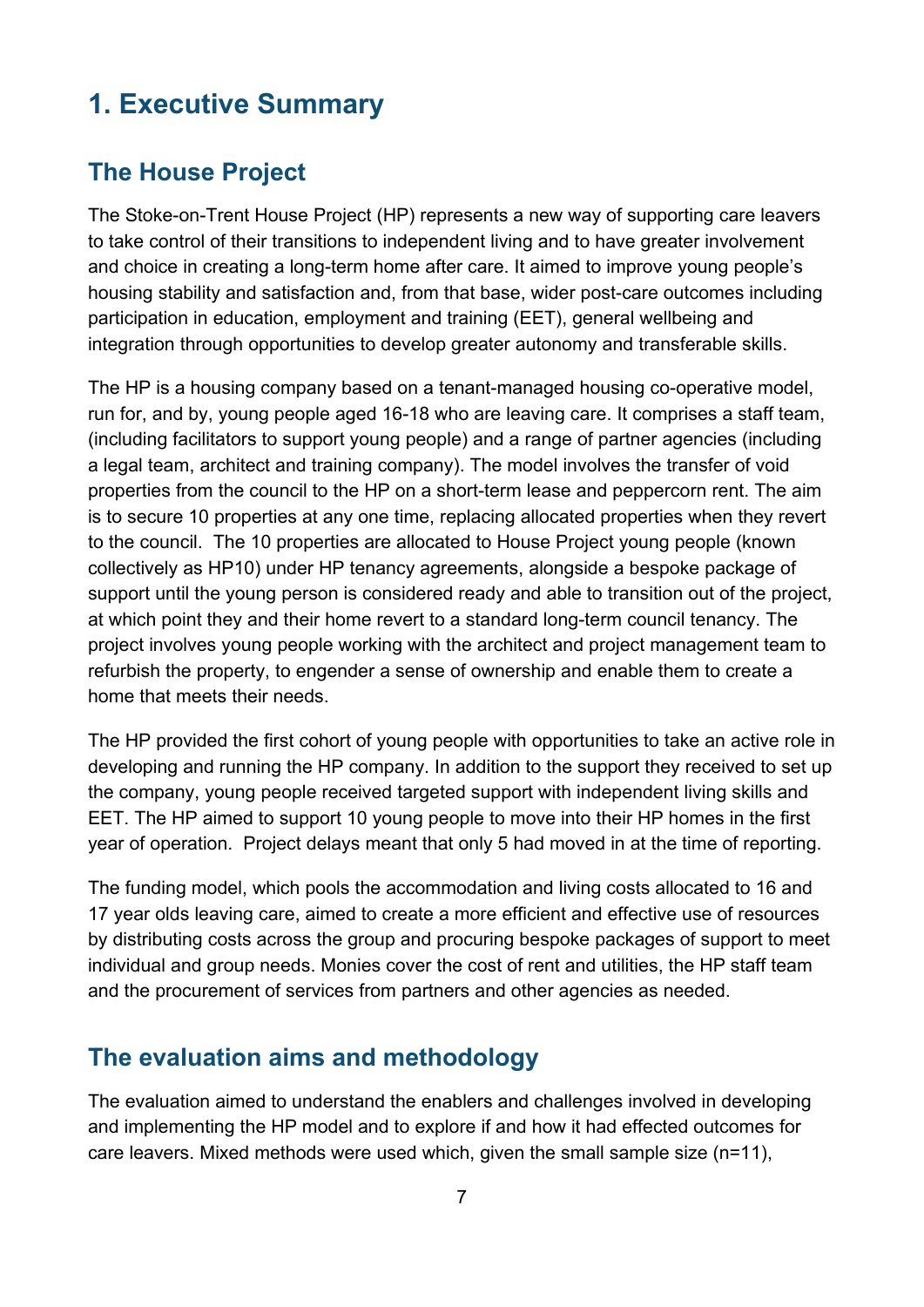involved a mainly qualitative approach underpinned by participatory methods. This involved working with HP young people to agree research questions and interpret findings.

The methodology comprised a process strand to understand how the HP was operating in practice (interview and surveys with HP staff, partner agencies, young people and their social workers or PAs); and an impact strand to explore the HP's effect on early outcomes (housing stability, EET participation and wellbeing) for young people and their experiences of setting up and participating in the HP (interviews and surveys with young people, social workers/PAs).

Data for both strands were collected at the start of the HP (T1), midpoint (T2) and at follow-up (T3) in March 2016 when the evaluation officially ended. Due to delays in young people moving into tenancies, the evaluation re-opened in November 2016 (T4) to gather post-move data for 5 young people who had moved into their tenancies since March 2016. The short time frame and small sample limited the extent to which outcomes could be achieved and measured. This evaluation, therefore, reports on early indicators of progress.

## <span id="page-7-0"></span>**Main findings**

There was evidence that the HP had made good progress towards achieving its aims and intended outcomes, albeit slower than planned. During the first year of implementation, the HP model had been redesigned and established as a Company Limited by Guarantee. It had secured and fully refurbished 5 properties (with a further 4 properties underway) and 5 young people out of the first cohort of 10 had moved into their new homes. The staff team was in place, having undergone some changes of personnel, and the HP Board was operational. Most of the HP10 had contributed to setting up the project, with a central group taking on the majority of activities to develop, promote and sustain the project. There was a high degree of support for the project amongst the partners, and positive feedback on progress from the stakeholders, including the young people and their lead professionals. The project had, nevertheless, encountered a number of challenges to achieving intended outcomes, some of which had been overcome and some of which were dependent on the progression of the project and participation in it, over the longer term.

## <span id="page-7-1"></span>**Process findings – implementing the HP**

Ambitious and delayed timescales presented challenges to implementation. Lengthy and complex processes were necessary to create a robust legal framework for establishing the HP as a company; negotiating contracts for leasing properties; and creating governance structures and tenancy agreements. It was felt that the complexities of setting up such a project within a local authority environment had been underestimated, and that the original 6-month time frame for moving young people into their homes had been unrealistic. Further delays were encountered after a change in council administration, when local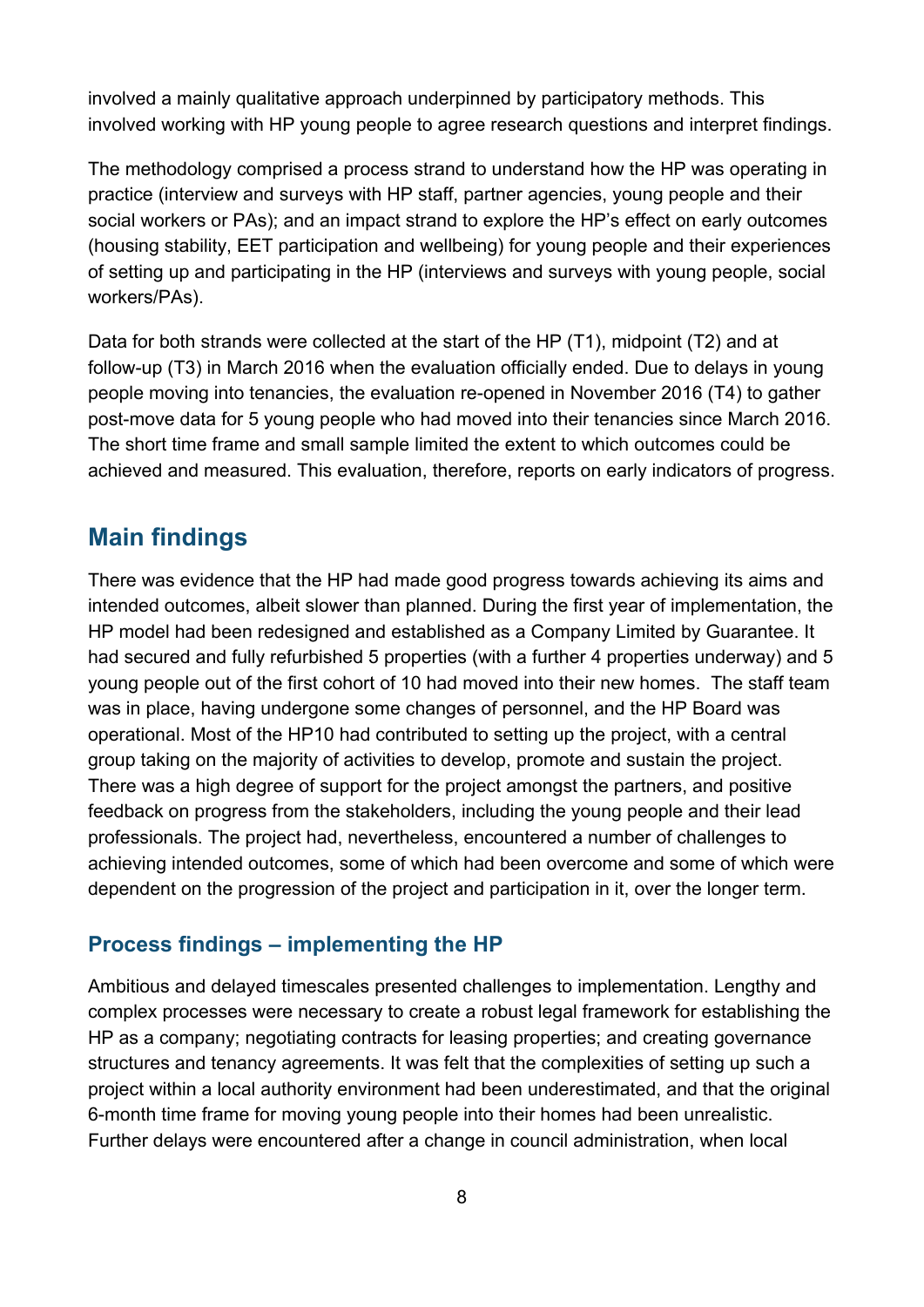elections led to the need to renegotiate agreements at senior level to enable the project to continue.

The innovative nature of the project proved to be an obstacle to gaining buy-in and support as it required changes to existing systems across council departments, for example, changes to housing allocation polices and to financial systems for care leavers. The perceived risk of handing over properties to be managed by the HP company, which afforded young people a high degree of control, was also described as "anxiety provoking" (L1) and a further obstacle to gaining the necessary senior buy-in and permissions within the original time frame.

Some issues arose due to the level of participation and engagement required of young people. The first related to variable levels of engagement in HP activities that resulted in a core group taking on most tasks and raising questions about the co-operative nature of the project. Related to this were the reasons for non-participation. In some cases, EET, or other commitments, had prevented regular participation; however, there was concern that young people could feel overwhelmed by taking on HP activities at a time of transitioning from care. Staff queried whether business and legal tasks could be undertaken "behind the scenes" (F2) or prior to the project going live, without compromising the co-operative and young-person-led ethos of the project. This highlighted the need for an experienced and skilled staff team to provide the required level and breadth of support to young people. Bringing a new team together and establishing a cohesive working approach had taken up time in the early stages of the project, suggesting that using an established team or addressing staffing issues prior to the start of the project would have proved more effective.

Despite these early difficulties, the project was able to get back on track. The perseverance and commitment of staff and young people as project champions proved invaluable to raising awareness of the need for the HP and to obtaining support across the council and partners. Senior level buy-in, including support from the corporate parenting panel, once in place, was an essential component in recognising common goals and opening up channels for negotiating joint protocols across departments, and agreeing mechanisms to protect against negative outcomes for the council, young people and the HP. The obstacles encountered, and the HP's experiences of addressing them, has demonstrated the need for sufficient time to carry out the groundwork; establish systems for supporting staff and young people, and providing the necessary reassurances and robust safeguards when pushing the boundaries and embarking upon change in local authority settings.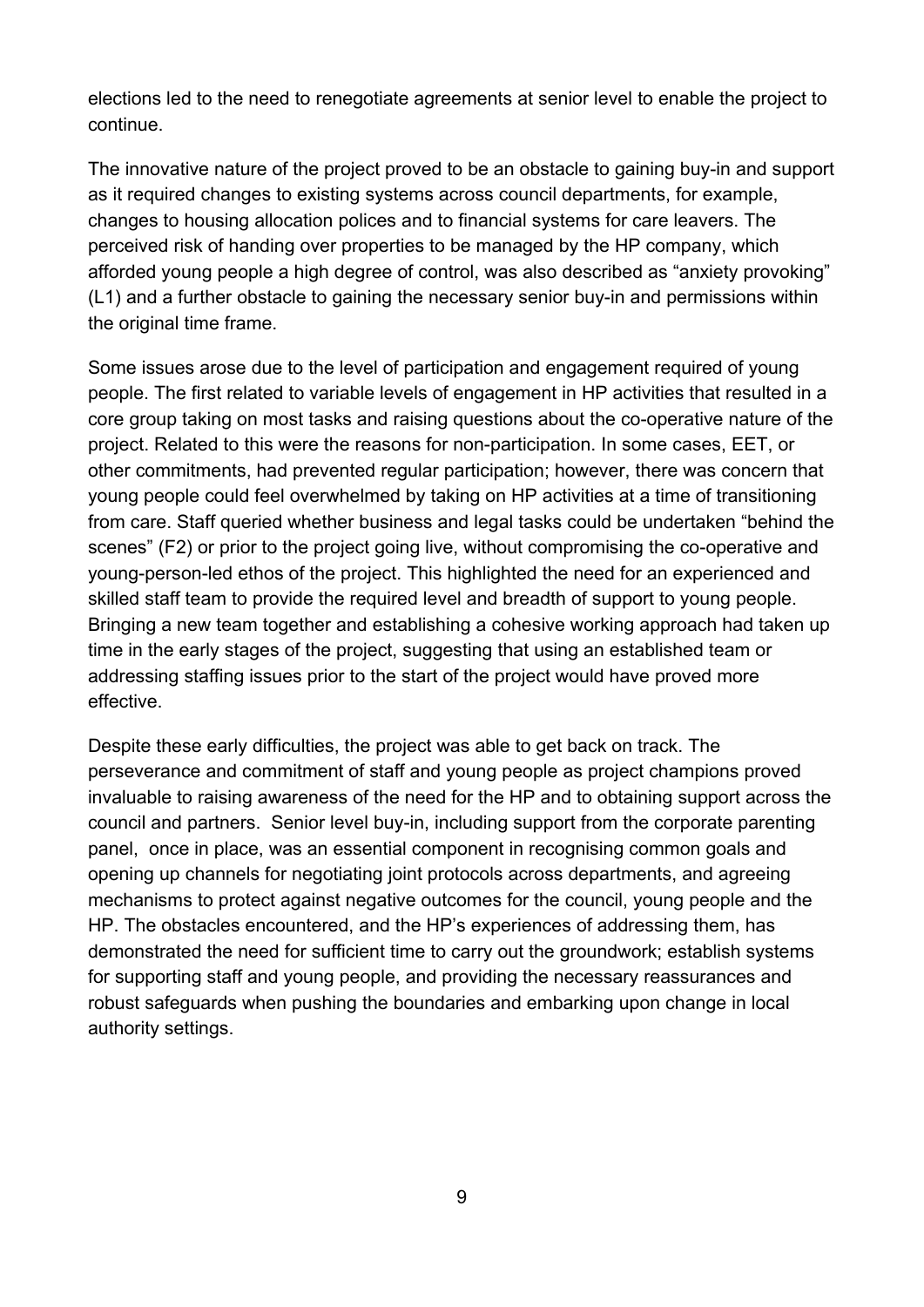## <span id="page-9-0"></span>**Impact findings – experiences and early outcomes for young people using the HP**

Having a home of my own would change my life for the better in so many ways. It would bring me stability, something I've not had much of in my life. (Aaron)

Ten of the 11 young people who entered the HP were looked after children aged 16 - 17 years. Five were in foster or residential care, whilst 6 had left their care placement and were living in semi-independent accommodation at baseline. Data on care history showed a degree of placement instability with an average of 8 placement moves for the group.

Information gathered at follow-up on experiences of being part of the HP was mostly positive. Young people welcomed the chance to choose and create their own homes, as well as having access to individual and flexible support. They reported increased confidence, communication skills, and feelings of community and integration. The negative aspects almost exclusively related to delays in being allocated their HP homes. In addition to creating uncertainty for the young people, the delayed move-in dates impacted on leaving-care planning and required flexibility from existing carers and accommodation providers to ensure that young people could remain until their HP home was ready.

Although the short follow-up time frame limited the outcome data, there was some cautious indication of improvements in young people's wellbeing and in early progress across outcomes. Most had maintained participation in EET (a condition of membership of the HP) over the first year of the project and 8 had remained stable in their baseline accommodation whilst waiting to move into their HP home. The remaining 2 had moved to temporary accommodation prior to moving to their HP home.

## <span id="page-9-1"></span>**Implications and recommendations**

At a time when much focus is on delaying the move from care and expanding transitional options, the HP offers, to those for whom this is not possible or desirable, a highly supported move to their own tenancy. In doing so, it represents an interesting and innovative addition to the range of accommodation options for young people leaving care.

Sustainability and replication of the HP model relies on the availability of sufficient and suitable council housing stock and, under the funding arrangements, maintaining a flow of 16 and 17 year old care leavers into the project, and successful tenants out of the project. It also requires continued cross-departmental buy-in. There is potential for the HP to be an option for older care leavers aged 18+, perhaps stepping down from Staying Put or other semi-supported options; however, this might require revision to the current funding model.

Evidence from the HP suggests a number of recommendations for the future development of the model to ensure that it can offer care leavers, particularly aged 16-17, the protection they need to make a well-planned and safe transition from care to independent living. This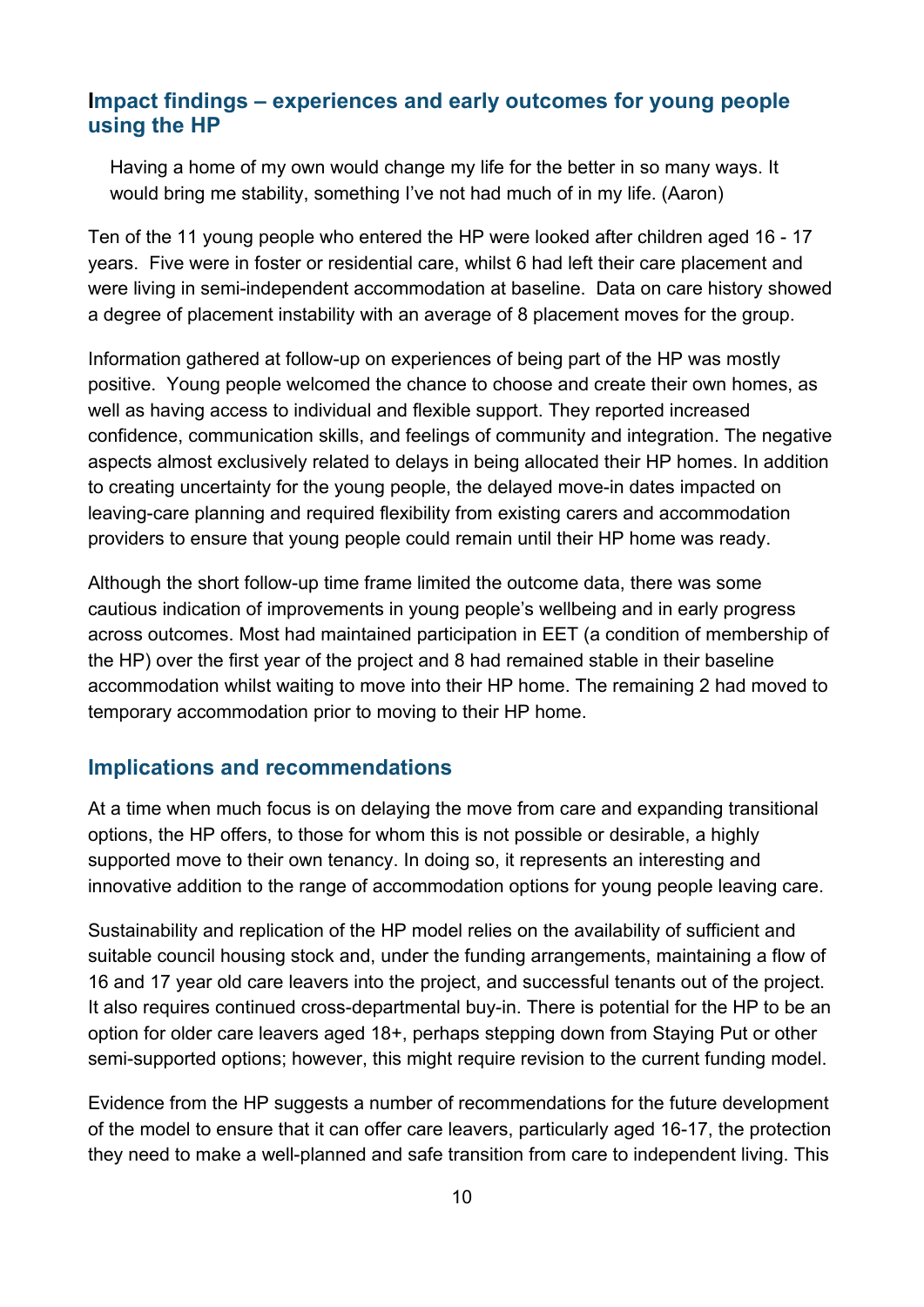includes a skilled and experienced staff team; access to intensive and flexible support, including continued support and case responsibility from leaving care services; creating robust safeguards to ensure young people are suitable for the project and only move in to their tenancy when they are ready; and having contingency plans to safely manage changes to leaving care plans, exits from the project, housing breakdowns and evictions.

The second phase of the HP will see its continuation in Stoke, and expansion to other local authorities. To date, the HP has made significant progress in achieving its aims by creating considerable opportunities and potential for young people to support each other to develop the skills, agency and self-confidence needed to make a positive transition to independent living. More time is needed to fully appraise its success in enabling these young people in the longer term, to make a HP house their home.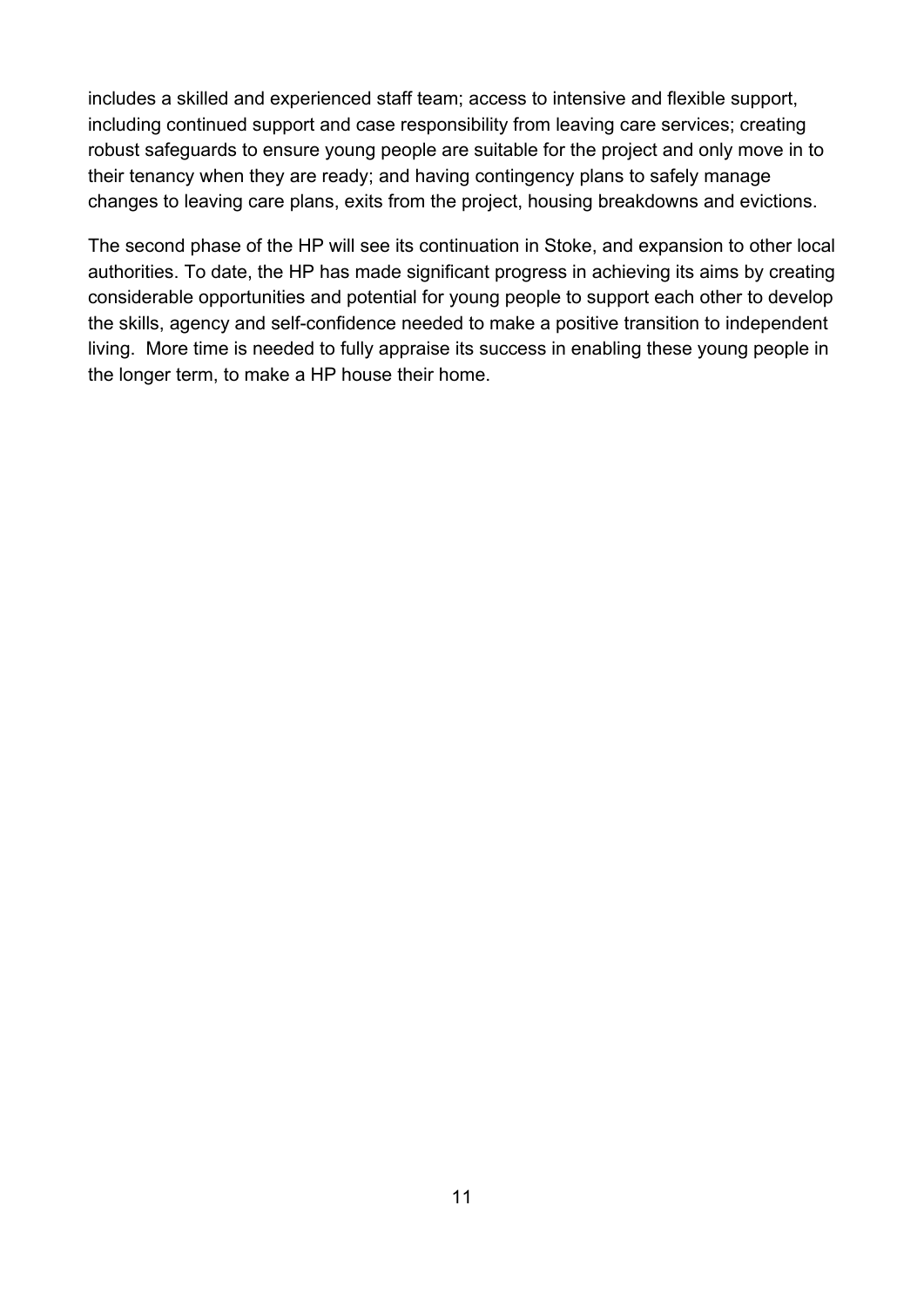# <span id="page-11-0"></span>**2. Overview of the project**

The Stoke-on-Trent House Project (HP) created a new model of supported housing for young people leaving care. It was set up as a company limited by guarantee (CLG), based on a tenant-led housing co-operative model. The first of its kind for care leavers in the UK, it involved young people having a lead role in developing and running the overall project, as well as choosing and refurbishing their own tenancy, and identifying the support needed to sustain it. The key elements were the offer of suitable, safe and long-term post-care housing alongside a holistic and bespoke package of training and support that focused on increasing young people's independent living and personal skills and their participation in education, employment and training (EET). Its co-operative underpinnings aimed to increase young people's sense of community and integration, and their choice and overall agency in their transitions from care to independent adulthood. In doing so, it sought to reduce the feelings of isolation and powerlessness that many care leavers can experience after leaving care.

To achieve this, the HP planned to:

- secure the transfer and lease of 10 properties from council housing stock to the HP and oversee the refurbishment and allocation of properties to HP members. At any one point, 10 properties would be held by the HP for allocation to HP members under a HP tenancy agreement that mirrored the regular council tenancy agreement. Each property would remain in the HP until the young person was ready and able to manage their own home, at which point the young person and their property would revert to a regular long-term council tenancy. Reverted properties would be replaced with void properties
- recruit 10 young people aged 16-18 years, in the process of leaving care to codesign, run and become members of the HP co-operative (HP10). Young people would be supported to choose the area and the type of home they wished to live in and would take a lead role in refurbishing the property to create a home for themselves
- create a HP staff team, consisting of a project manager, project administrator, careers advisor and 2 project facilitators to provide project level support to set up the HP and individual level support for young people taking part in the HP during their transition from care, and during their tenancy with the HP
- involve partner agencies in the delivery of the HP including Project Management Training to manage and carry out the refurbishment of properties and provide traineeships to the HP young people; an architect to work alongside young people on the redesign of their properties; an independent law firm to assist with creating the HP business and governance structure; and a clinical psychologist to work with HP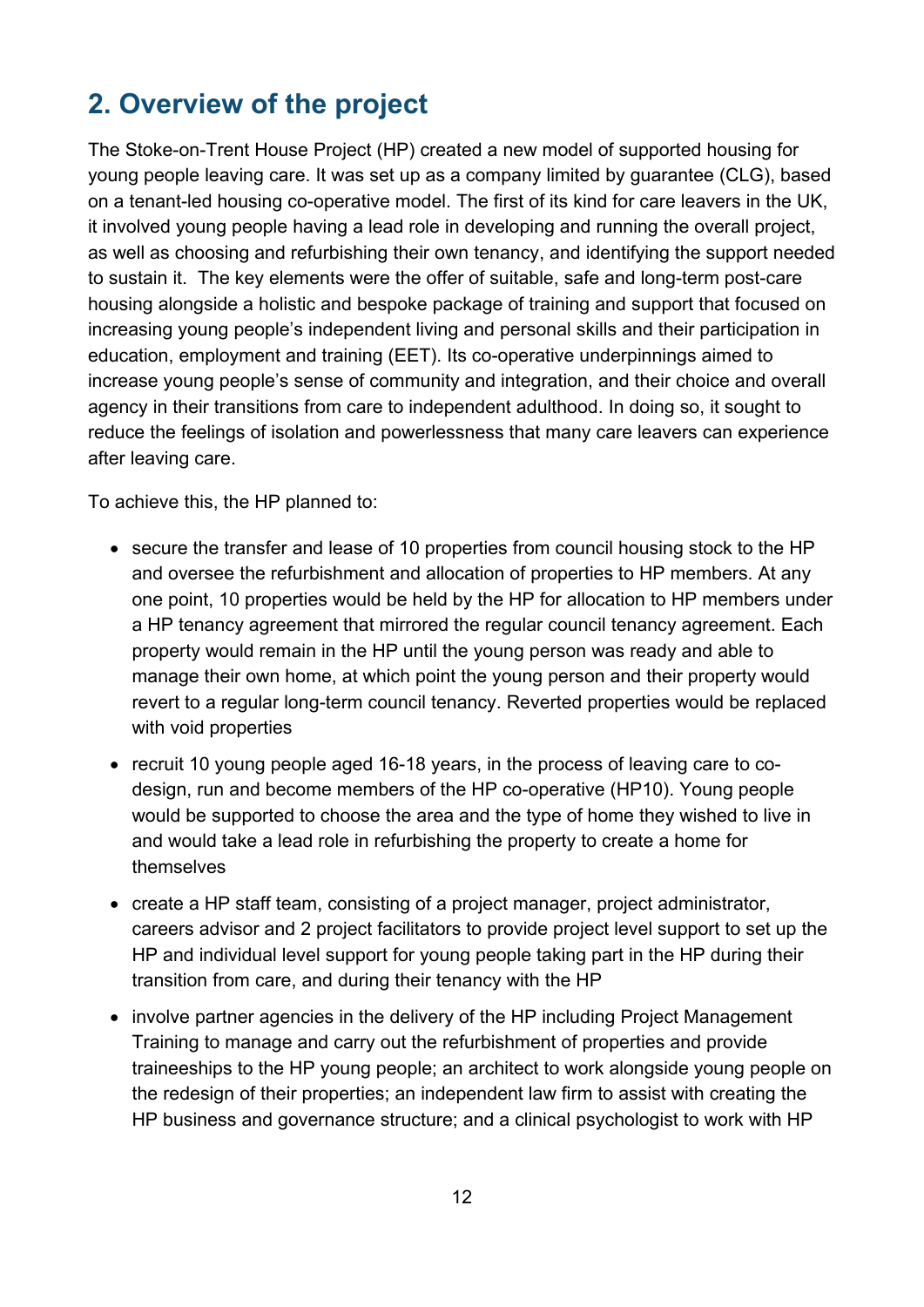staff to increase their ability to identify and respond to any signs of past trauma and mental distress amongst young people in the HP

• a HP Board was established comprising members from the council, children's services, academia, HP young people and the Spring Consortium to oversee the project. The creation of the Board addressed the realistic limitations and concerns of handing over control of the HP and its assets to young people. The Board enabled HP young people to have a democratic say in all decisions and worked "to the principle that no strategic decision will be made without the agreement of the young people" (HP Business Plan).

In addition, the HP aimed to chart the learning and necessary components for delivering the project and for facilitating young people's successful engagement to inform the future sustainability and replication. A film crew was employed to provide documentary evidence alongside that gathered by the University of York evaluation team.

## <span id="page-12-0"></span>**Project aims and intended outcomes**

The overall aim of the HP was to improve outcomes for care leavers by supporting young people to have greater choice and control in when they moved from care to independent living, and in finding a long-term, sustainable home of their choice after care.

Stoke-on-Trent's Innovation Programme (IP) bid identified a range of outcomes to be addressed through the HP, as outlined in their theory of change (ToC) (see Appendix A):

Process outcomes:

- lease 10 houses from council housing stock to transfer to the HP
- establish the first housing co-operative run for, and by, young people transitioning from care to independent living
- develop a unique training and support package designed around young people's individual needs and create a new facilitator role in addition to their social worker or personal adviser (PA), to "focus entirely on supporting the young people to become resilient and independent young adults and active members of the co-operative" (ToC)
- make better use of public resources by pooling social care and housing costs and to support care leaver's access to more flexible, personal and consistent services.

Young people outcomes:

- reduced housing mobility and breakdown after care
- reduced risk behaviour such as offending and homelessness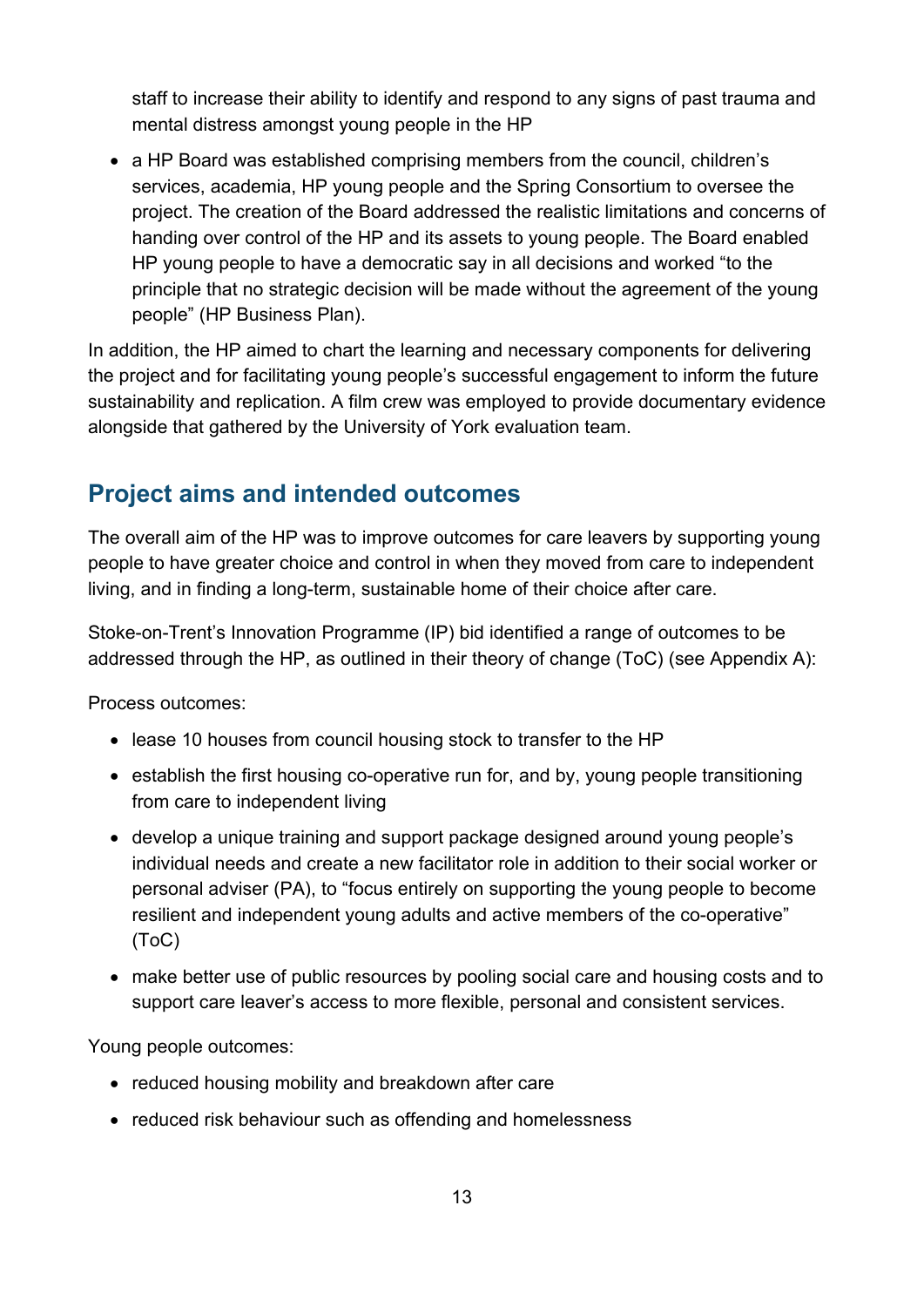- increased EET and independent living skills and increased confidence, self-esteem, health and wellbeing, decision making skills, and sense of agency and community
- empowering young people to take control of their housing circumstances and, from that base, wider areas of their lives, by enabling ownership of the project and their own homes.

## <span id="page-13-0"></span>**Research context**

## <span id="page-13-1"></span>**Leaving Care**

There is a considerable body of research and practice evidence internationally on the extent to which young people leaving care aged 16 and over face heightened challenges and poorer outcomes during their journeys to independent adulthood (Mendes and Snow 2016, Stein and Munro 2010). Care leavers take on the challenges of independent living far sooner, often aged 16-18 years, in comparison to young people in the general population, who leave home, on average, aged 28. Statistics and research findings report that, in comparison to their non-care peers, care leavers are at greater risk of housing instability and homelessness; leaving school with no qualifications; unemployment; and poorer emotional, physical and mental wellbeing. Research has also shown that these risks are greater for the early leavers who move on from their care placements aged 16 and 17 and tend to experience poorer outcomes than those who remain in their placements until aged 18 and over (Dixon et al 2006, Munro et al 2012). Messages from care leavers, gathered through research, continue to highlight experiences of isolation and loneliness after care (Dixon and Baker 2016) and wider studies of vulnerable and marginalised adults show an over representation of care leavers in groups such as the prison, homeless and long term unemployed populations, suggesting continued risk and disadvantage throughout adulthood (Stein 2012, Courtney et al 2011, DfE 2015).

Research has demonstrated the importance of finding safe and settled post-care accommodation in terms of its positive impact on other life areas after care (Wade and Dixon 2006, Barnardos 2015). A national study of early outcomes for care leavers found that a positive and stable accommodation outcome can go some way to compensating for earlier difficulties and was associated with participation in EET, positive wellbeing and life satisfaction after care (Dixon et al 2006). Studies have also indicated that for many young people transitioning from care, finding accommodation takes priority over other life areas such as EET. Furthermore, securing their own tenancy is often the preferred choice over semi-independent or transitional options, such as supported lodgings or foyers for care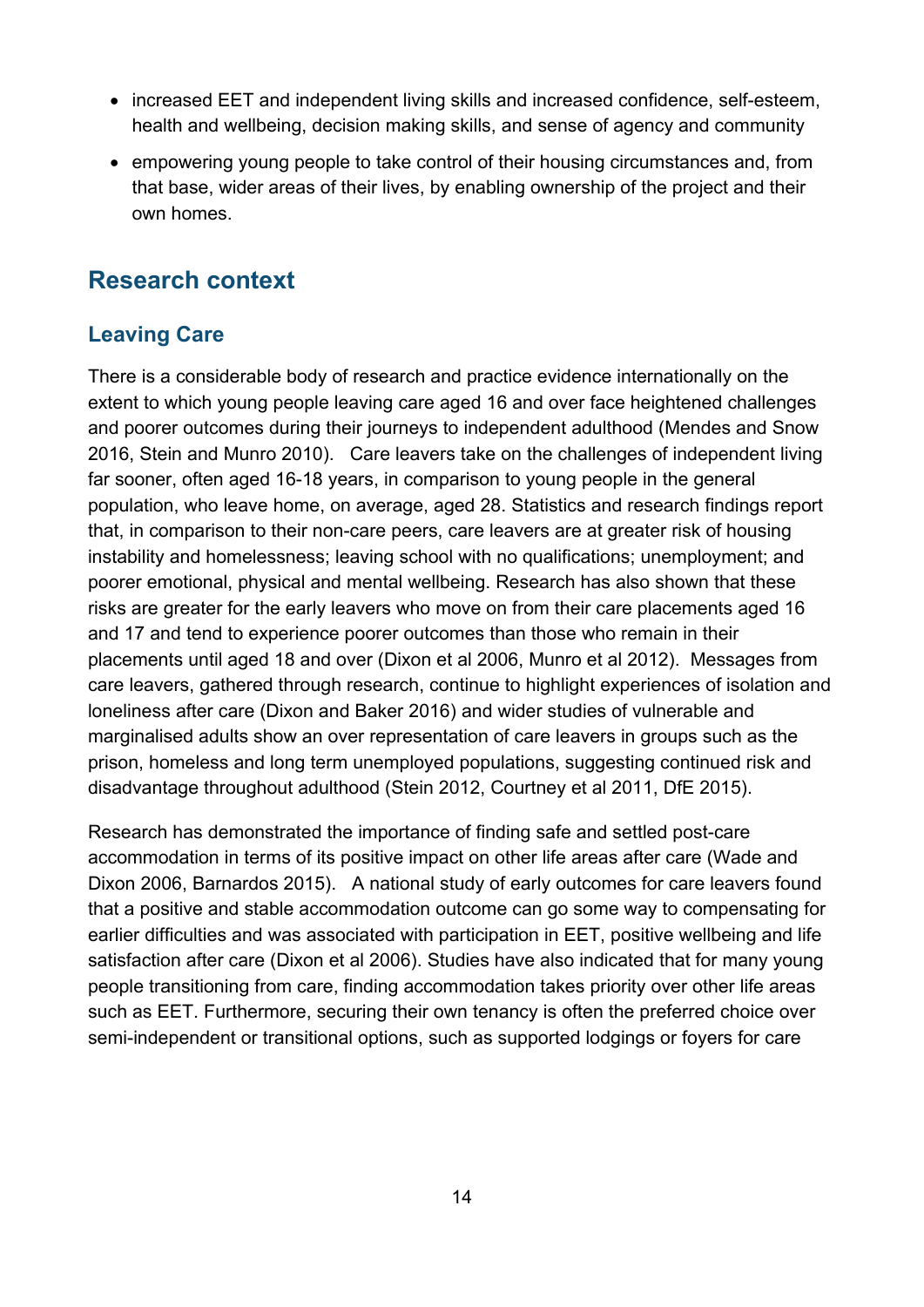leavers (Dixon et al 2015). Indeed, national figures continue to demonstrate that the most common housing type for care leavers aged [1](#page-14-1)8-21 years is their own tenancy<sup>1</sup> (DfE 2015).

There has been an increased focus over the past decade on improving outcomes for care leavers and in recognising the particular vulnerability of the early leaver group. This has included significant legislative developments in the UK to support young people to stay in care longer and until they are ready and able to move on to independent living, such as Staying Put in foster placements. Despite this, recent statistics and research show variable progress. A recent study reported that one-third (33%) of care leavers in the sample felt that they had no choice in when they moved on from their last care placement (Dixon et al 2015) while in a national study of over 700 care leavers in 2016, the need for better leaving care planning, preparation and support was highlighted amongst the main messages from young people who described their experiences of leaving care as being "rushed", "cast adrift" or "abandoned" (Dixon and Baker 2016). Data on the use of Staying Put, however, suggests an increase in its use (from 17% in 2014 to 22% in 2015 for 19 year olds), despite early concerns that it was being used as a short-term option post 18 (DfE 2015, Munro et al 2012).

Data on outcomes, gathered by the local authority in the current evaluation during a consultation with local care leavers, reflected the national picture and concluded that:

Moving to live alone at 18, having left care, does not work for many young people, who have described to us their loneliness, fear and the feeling that they have been dropped off a cliff. (IP Bid)

It was in response to this evidence that the HP was developed as a solution to get to the "heart of the issues that lay behind these poor outcomes" (HP IP Bid). This included recognising the role that stable housing after-care, and continued and personalised support to manage it, alongside help to maintain participation in EET, could play in improving overall outcomes. Furthermore, the importance of increasing young people's choice and agency in the transition process was emphasised as key to improving and sustaining positive outcomes over the long-term and giving young people "control over their transition". (IP Bid)

#### <span id="page-14-0"></span>**Tenant managed and co-operative housing models**

 $\overline{a}$ 

The HP aimed to draw on the tradition of housing co-operatives. Also known as Tenant Management Organisations, such models are often social housing organisations managed by tenants. Around 1,000 housing co-operatives were operating across the UK, ranging in

<span id="page-14-1"></span><sup>1</sup> DfE guidance includes: independent tenancy of flat, house or bedsit, including local authority or housing association tenancy, or accommodation provided by a college or university. Includes flat sharing.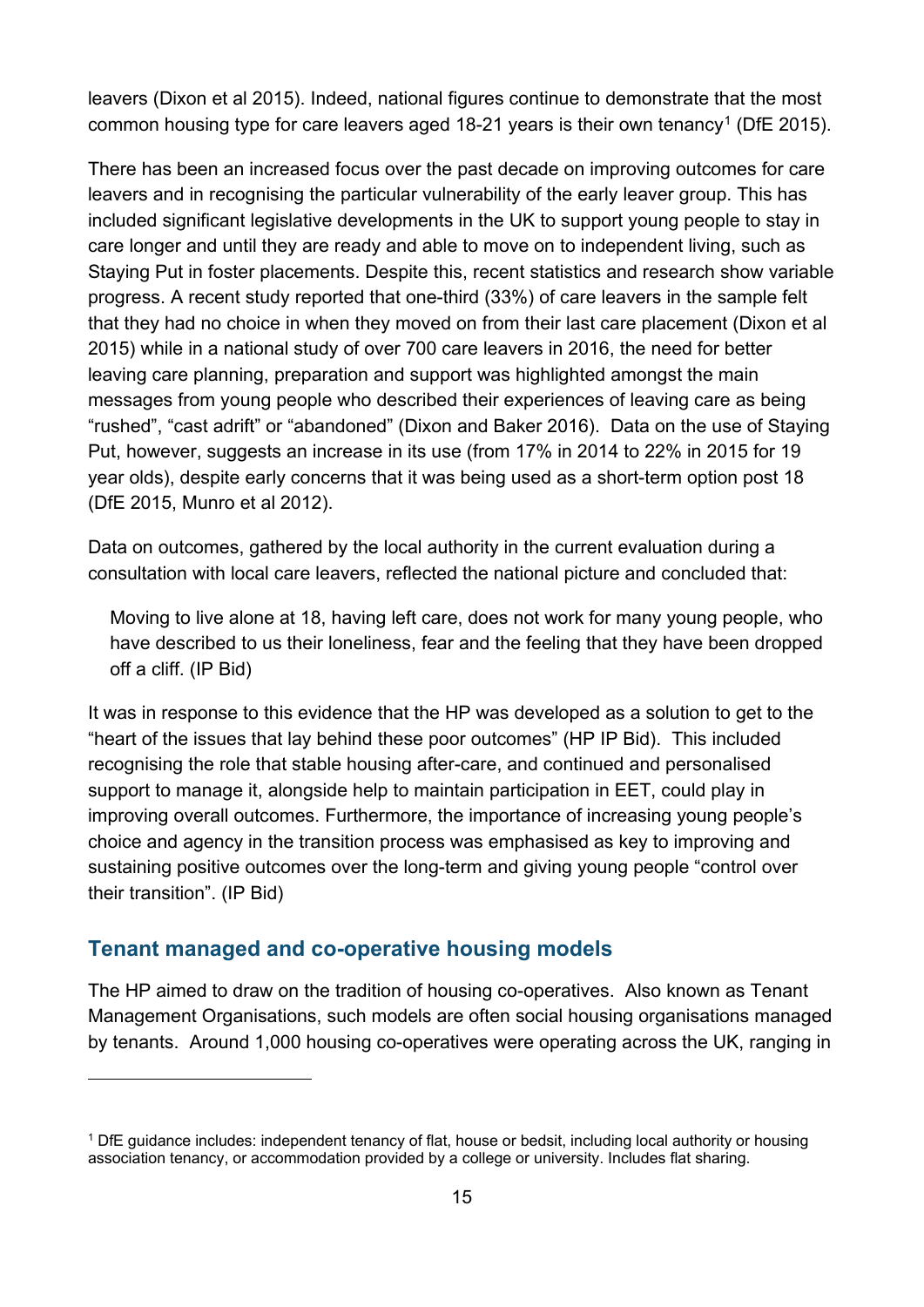size from under 10 to over 15,000 houses, with 195,000 homes managed by co-operatives in 2013, higher than at any point in the past 40 years, and rising. This has been attributed to socio-economic, policy and legislative changes, including the withdrawal of the state in the housing arena and the recent housing crises, which led to a demand for affordable alternatives to privately owned and rented accommodation. That said, only 1% of UK housing is co-operative in comparison to up to 15% in other European countries (Gulliver et al 2013). Housing co-operatives vary in size, type, governance and in the type and range of services provided. Guidance issued by the [Confederation of Co-operative](http://www.cch.coop/)  [Housing \(CCH\)](http://www.cch.coop/) nevertheless states that all housing co-operatives need to be clear about how they have *"*made informed and democratic decisions …for governing the co-op and delivering services" and recommends accreditation to meet regulatory standards*.*

Such models are considered more cost effective than the social housing sector generally, demonstrating efficiencies via lower levels of rent arrears, re-lets vacancies and repair costs (Gulliver et al 2013, Newton and Tunstall 2012). Further benefits include opportunities and resources for bringing disused properties back into habitable stock; better and more efficiently maintained properties; improved community engagement, and communal spaces, and overall tenant satisfaction (Gulliver et al 2013). For example, Tenant Services Authority research reported that co-operatives outscored all other landlords in customer service, repairs and maintenance, dealing with complaints, looking after communal areas, helping with housing benefit, health and safety and neighbourhood safety (Teasdale et al 2011). Evidence has also shown that housing co-operatives provided better value for money than other housing models (Price Waterhouse 1995).

There is a tradition across European examples, of co-ops developing to meet the needs of vulnerable or disadvantaged groups, including those in low-paid jobs or unemployed; homeless people, and young adults unable to get a foot on the housing ladder, and, as in one UK example, students [\(Birmingham Student Housing Co-operative\)](http://www.students.coop/our-network/birmingham-student-housing-co-operative/).

Bringing together evidence of the housing, and wider benefits, to tenants and communities, and of the potential efficiencies to accommodation providers, housing cooperative models could offer a response to some of the challenges faced by care leavers taking on their own tenancies and also the challenges faced by local authorities and corporate parents responsible for ensuring care leavers have access to safe and suitable post-care homes. An important consideration, however, is the age limit for co-operative membership, where legal and contractual obligations might make its availability to those under the age of 18 restricted.

#### **Tenant and homeowner training**

The HP model aimed to support young people to become "good tenants" (F1) through a package of skills training such as DIY, paying bills and instilling a sense of pride and ownership. Examples of tenant pre-tenancy training schemes (mostly involving financial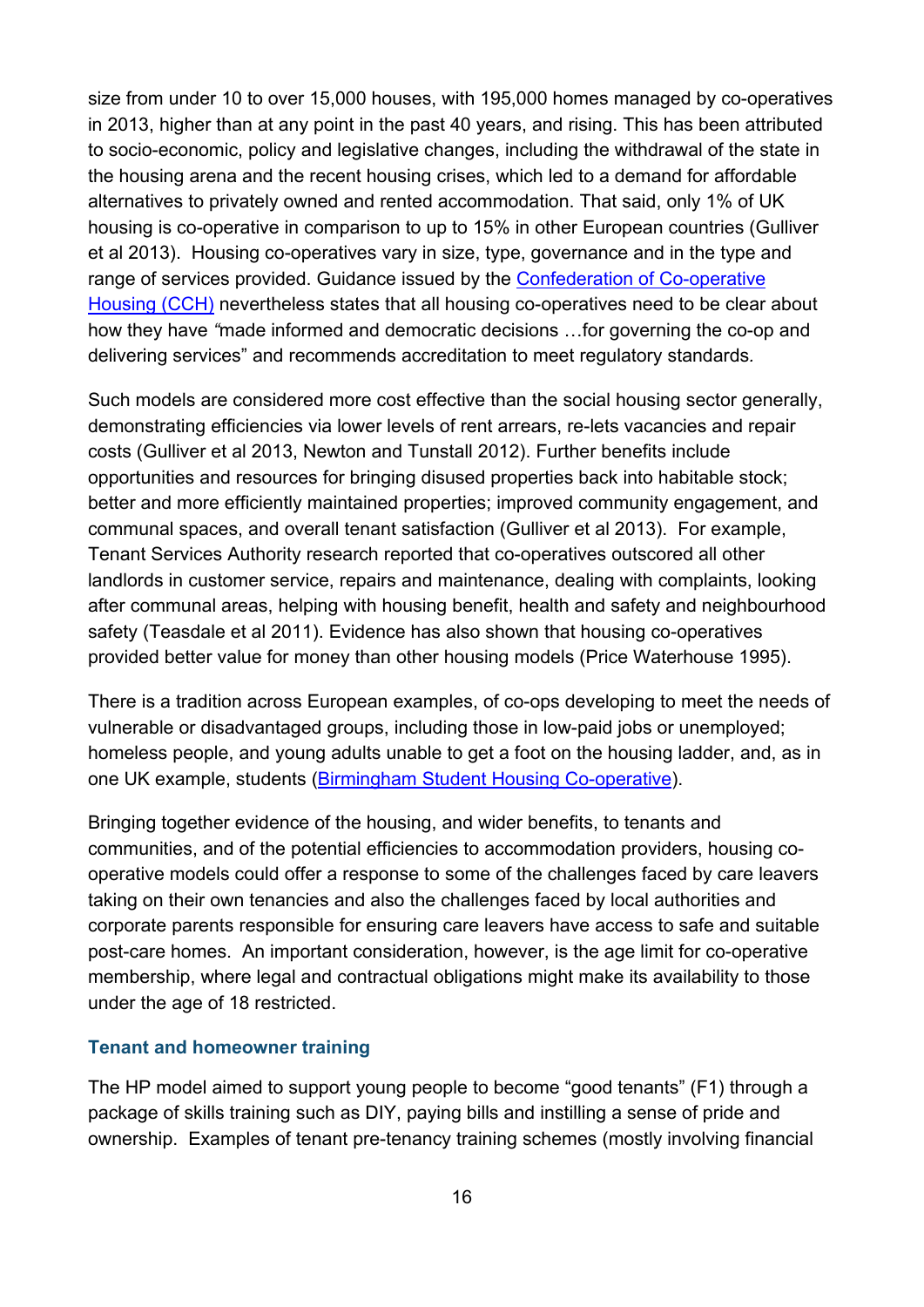competency training) are designed to reduce the causes of housing breakdown and maintain the condition of properties and local areas (Collard et al 2012, Wallace, 2016).

## <span id="page-16-0"></span>**Changes to the project's intended activities**

First, the intention for the HP to be a housing co-operative changed to it becoming a Company Limited by Guarantee (CLG) based on co-operative principles. The HP set out to create a housing co-operative. However, the legal process associated with co-operatives required members to be aged 18 and over and meant that young people leaving care aged 16 -17 (the target age range for HP) could not, therefore, become full co-operative members. To address this, the HP was created as a CLG instead. A CLG model is often used for community projects, societies and charities. Most are not-for-profit companies (that is, profits are not distributed to members but reinvested in the company or used for services or items). CLGs do not have shareholders or, therefore, owners: instead they have members who run the company alongside a board of directors. Membership can be offered at different levels with varying types of rights, for example, where membership includes minors, as in the case of HP. The main purpose of a CLG is to protect those running the company from personal liability for any debts (see [Company Law Club\)](http://www.companylawclub.co.uk/companies-limited-by-guarantee).

Second, delays in HP set-up postponed the transfer of properties to the HP. The HP aimed to provide houses for 10 HP members within the first year of operation, with the first group moving in by January 2016. Delays led to fewer young people taking up tenancies and none had moved in by the end of the main data collection in March 2016. Delays were attributed to the complex legal processes of setting up the HP company and a change of administration within Stoke council after local elections, in which key personnel, who had been involved in the early support and implementation of the HP, stepped down.

## <span id="page-16-1"></span>**Local authority context**

The local authority is a unitary council providing key services to a population of 261,000 residents, including 35,100 young people aged 15-24 years. The area was rated the 13<sup>th</sup> most deprived local authority in the UK in 2015, despite significant regeneration in recent years [\(DCLG Indices of Deprivation\)](https://www.gov.uk/government/uploads/system/uploads/attachment_data/file/465791/English_Indices_of_Deprivation_2015_-_Statistical_Release.pdf). Around 20% of working-aged residents were unemployed and the area had 20% fewer managerial, administrative or professional households than the national average, whilst the rate of residents claiming benefits, including in-work benefits, was around 25% higher than the national average. The area also had a lower rate of home ownership than the national average [\(I Live Here data\)](http://www.ilivehere.co.uk/). Of the 43 people registered as unintentionally homeless in the area in 2015, 26% (11) were young people aged 16–24 years [\(DCLG Homelessness Statistics\)](https://www.gov.uk/government/statistical-data-sets/live-tables-on-homelessness). Despite high levels of housing need, reports in 2014 showed that Stoke-on-Trent had a higher level of empty properties, representing 4% of the city's housing stock, in comparison to the national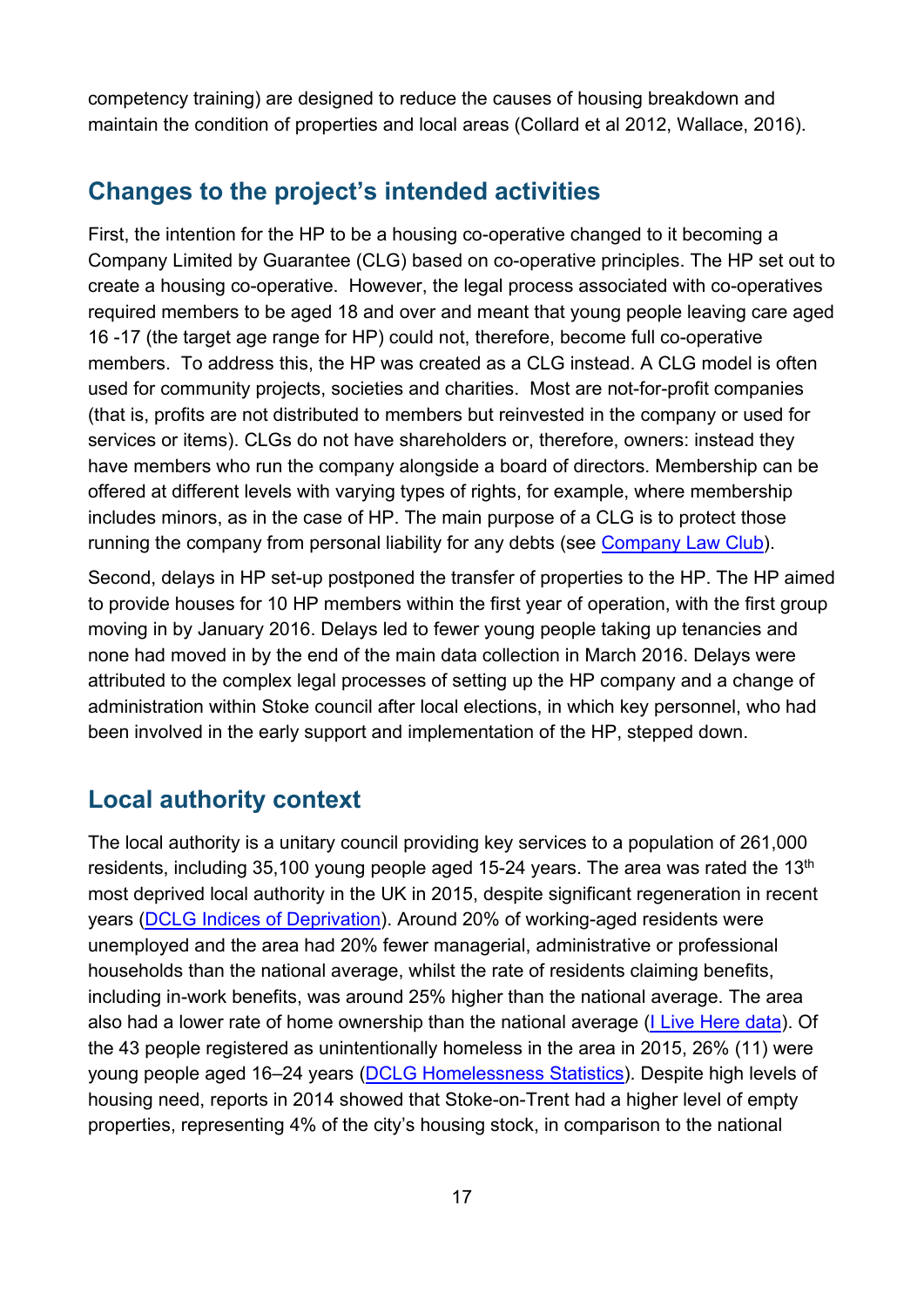average of 3% [\(Stoke Sentinel\)](http://www.stokesentinel.co.uk/city-council-strategy-tackle-issue-5-000-homes/story-21022581-detail/story.html%23mIvfR75s8HKepTSb.99). Several local schemes have been created to return empty and derelict properties to use [\(Stoke-on-Trent Private Sector Empty Homes Strategy\)](http://www.stoke.gov.uk/ccm/navigation/housing/private-sector-housing/empty-homes/).

In 2015, the local authority's population included 610 looked after young people, 85 of whom were aged 16-18 and within the age bracket for the HP. Nationally, care leavers aged 19, 20 & 21 are tracked via their EET and accommodation status. Results in 2015 for 155 young people within the age-range in Stoke, showed 32% (50) were engaged in EET, lower than the national figure, of 61% of all care leavers aged 19-21 in EET. Just over three-quarters (77%, 120) of Stoke's care leavers in the age-range were considered to be living in suitable accommodation, lower than the national figure (81%). The most common type of accommodation for Stoke's care leavers in the age range was independent living (45%), as was the case nationally (DFE 2015).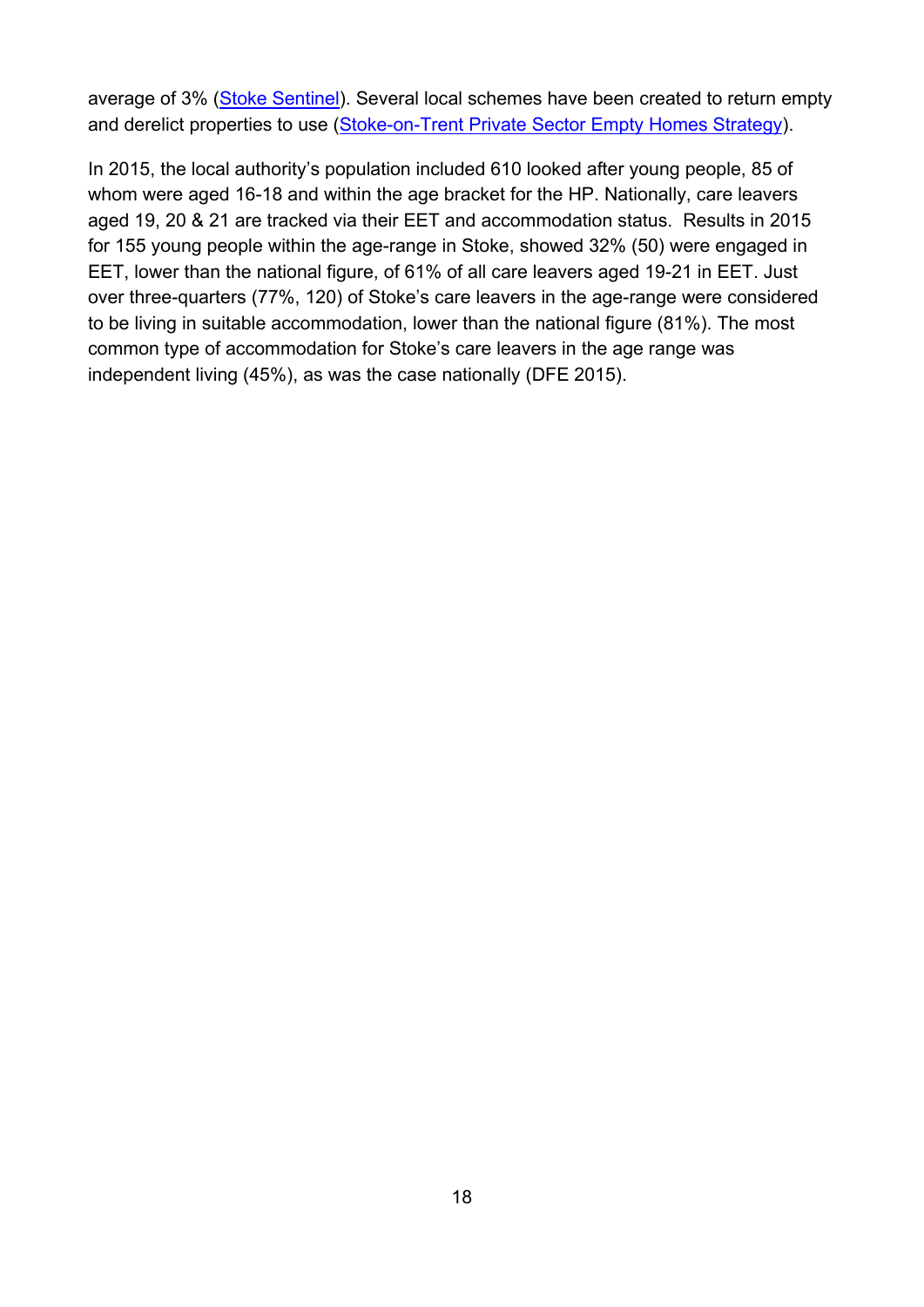# <span id="page-18-0"></span>**3. Overview of the evaluation**

The aim of the evaluation was to describe the HP, understand the enablers and challenges involved in developing and delivering the model, and to explore whether and how it had affected outcomes for care leavers. In doing so, it aimed to contribute learning on how the HP was working and what might be needed for sustainability and replication.

The methodology comprised a process strand to understand how the HP was operating in practice in the local authority; and an impact strand to explore the HP's effect on the early outcomes for the young people and their experiences of involvement in the HP.

## <span id="page-18-1"></span>**Evaluation questions**

The main evaluation questions included:

- What does the HP involve and how was it developed, implemented and operated?
- What are the facilitators and challenges of introducing this type of opportunity and if and how any challenges have been overcome?
- Who are the young people using the programme and what are their experiences?
- Did the HP achieve its intended aims and outcomes for the setting up the HP and for improving accommodation, EET and wellbeing outcomes for young people?

The short project time frame (10 months) and small sample size limited the extent to which some outcomes could realistically be achieved. This evaluation, therefore, reports on indicators of overall progress towards achieving longer-term outcomes.

## <span id="page-18-2"></span>**Methodology**

The evaluation used mixed methods, which, given the small sample size (11), involved a mainly qualitative approach underpinned by participatory methods. Co-production techniques were used to ensure that the evaluation activities were aligned to the overall aims of the HP to empower young people to have a say in all aspects of the project. This involved working closely with young people to agree the methods of data collection and identify evaluation questions that reflected young people's views on what success of the HP would look like.

Data were collected at 4 key time points (T):

- T1 baseline (October/November 2015) process and impact data
- T2 midpoint (varied points between T1 and T3) impact data only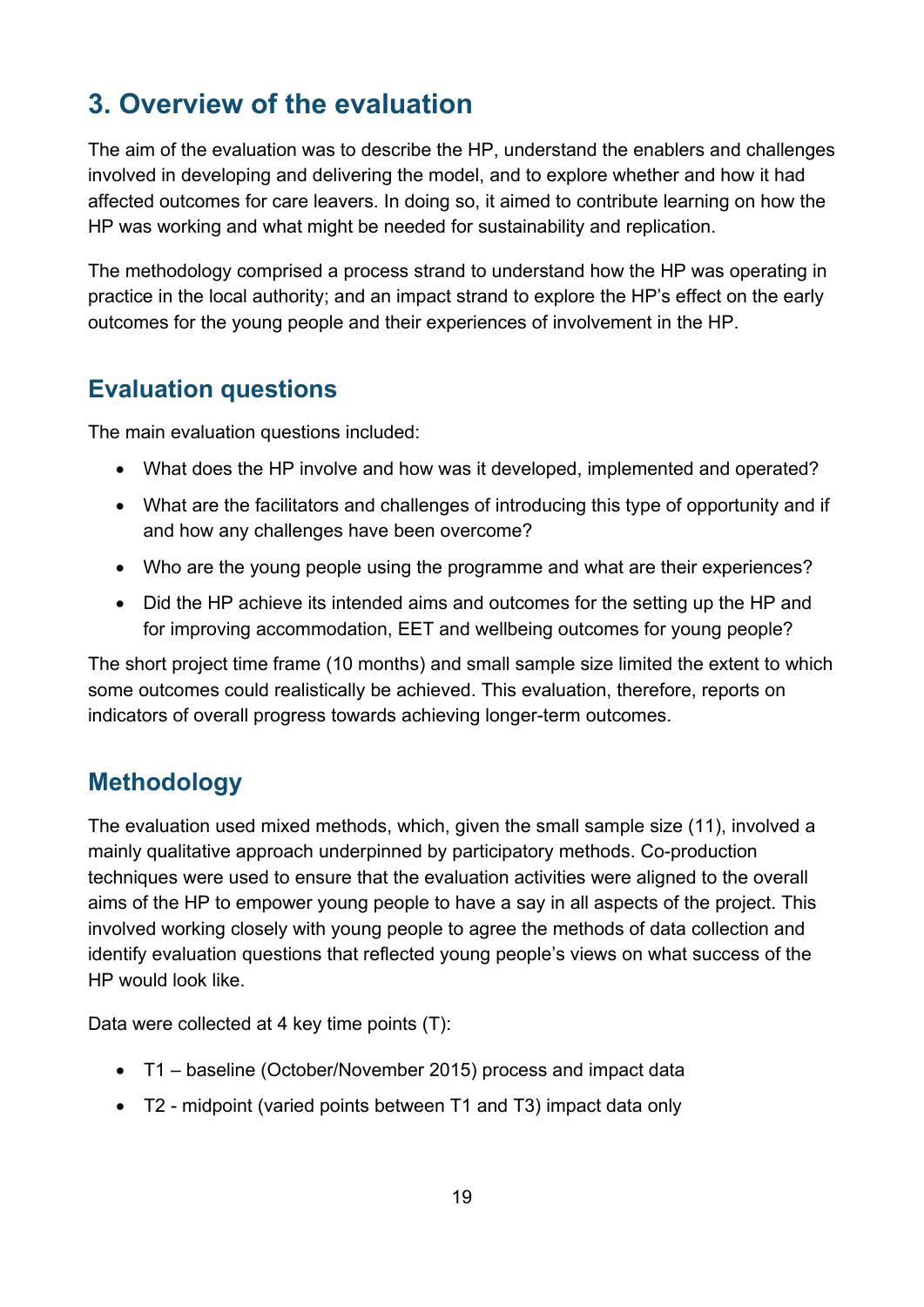- T3 follow-up (Feb/March 2016 main evaluation endpoint) process and impact data
- T4 update review (October/November 2016).

## <span id="page-19-0"></span>**Process data**

Process data comprised 9 interviews and questionnaires carried out at baseline (T1 = 6) and follow-up (T3 = 3) with the HP Team, including the HP lead, HP manager, facilitators, administrator and careers advisor (see Table 1).

<span id="page-19-1"></span>

|                | Participation of managers, key partners and<br>front-line staff | <b>Planned</b> | <b>Completed</b> | <b>Response</b><br>rate |
|----------------|-----------------------------------------------------------------|----------------|------------------|-------------------------|
| T1             | Baseline interview with HP managers/leads                       | 6              | 6                | 100%                    |
| T <sub>3</sub> | Follow-up interview/survey with HP staff                        | 5              | 3                | 60%                     |
| T <sub>3</sub> | Follow-up e-surveys to key partners                             | 6              | 2                | 33%                     |
| T <sub>3</sub> | Follow-up e-surveys to lead professionals                       | 11             | 6                | 55%                     |
| T4             | Update interview with project manager                           | 1              |                  | 100%                    |
|                | Overall                                                         | 29             | 18               | 62%                     |

At follow-up, electronic surveys (e-surveys) were sent to key partners involved in the HP for example, managers of the leaving care team, housing department and the architect, psychologist, training company and film makers. However, only the architect and psychologist responded (33%, 2). An e-survey was also sent to the lead professional of each HP young person to gather general views on the HP (process data) as well as feedback on the young people's progress (impact data), with 55% (6) responding. A final interview was carried out at T4 with the HP manager to gain an update on progress since the evaluation end point. The overall response was 62% (18 data items) (See Appendix B).

## **Impact data**

Eleven young people were recruited to the HP during the evaluation time frame. One young person withdrew from the HP within the first few months, having opted for Staying Put, and was replaced. A further young person left the HP10 at the end of the first year. Data on all 11 young people were gathered via baseline (11) and mid-point (9) questionnaires; interviews at mid-point (4) and follow-up (4); and an adapted follow-up interview for those who missed a mid-point interview, which combined the 2 schedules (5). The evaluation team planned to interview young people around 2 months after their move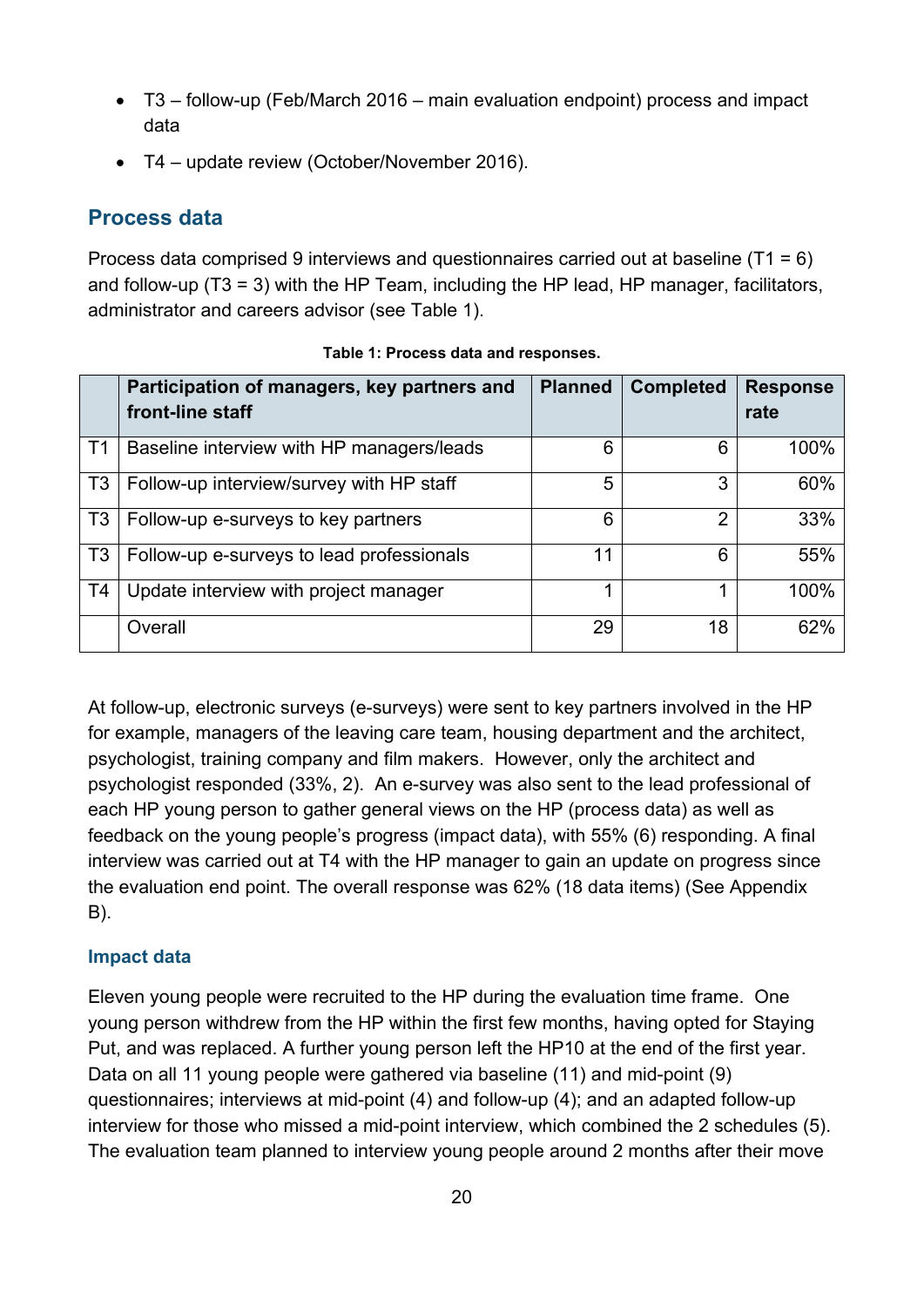to their HP tenancy. As this was not possible during the main evaluation time frame, a short update interview was conducted with 4 of the 5 young people who had moved into their tenancy at the end of the first year and who agreed to be interviewed (see Table 2).

Data on circumstances and outcomes in accommodation and EET were gathered at T1, T3 and T4 and a measure of subjective wellbeing, using the Good Childhood Index (The Children's Society, 2015) was gathered at T1 and T3 to explore any change over time across the 3 outcome indicators.

<span id="page-20-0"></span>

|                | <b>Participation of young people</b>                                         | <b>Planned</b> | <b>Completed</b> | <b>Response</b><br>rate |
|----------------|------------------------------------------------------------------------------|----------------|------------------|-------------------------|
| T <sub>1</sub> | Review of application forms                                                  | 11             | 8                | 72%                     |
| T <sub>1</sub> | Management information system data                                           | 11             | 11               | 100%                    |
| T <sub>1</sub> | Baseline questionnaire                                                       | 11             | 11               | 100%                    |
| T <sub>2</sub> | Mid-point questionnaire (YPq2)                                               | 11             | 9                | 81%                     |
| T <sub>2</sub> | Mid-point Interview (YPint1)                                                 | 11             | $\overline{4}$   | 36%                     |
| T <sub>2</sub> | Focus groups x 3                                                             | 3              | 3                | 100%                    |
| T <sub>3</sub> | Follow-up interview Feb-March 2016                                           | 11             | $9*$             | 81%                     |
| T <sub>3</sub> | Lead professional (social worker or PA) survey                               | 11             | 6                | 55%                     |
| T4             | Update focus group with non-movers                                           | 1              |                  | 100%                    |
| <b>T4</b>      | Interviews with young people who moved to HP<br>tenancies                    | 5              | 4                | 80%                     |
|                | <b>Total data items</b><br><b><i>Contract Contract Contract Contract</i></b> | 86             | 66               | 77%                     |

**Table 2: Impact data for HP young people**

\* Five young people completed the combined version and 4 young people completed a T3 only version.

Data were also gathered from the local authority management information system, on the characteristics, care history and baseline circumstances for all 11 young people. Their motivations and aspirations for joining the HP were gathered from a review of their application forms to the HP (see Appendix B).

Four focus groups were held with young people. In most cases, attendance was low (4 or 5), and often involved the same group of attendees. The final focus group was arranged to enable those who had not yet moved into their HP tenancy to share their experiences. Only 5 young people attended and of these 2 (40%) were from the non-mover group.

In all, data were gathered for each young person involved in the HP and included 17 oneto-one interviews and an overall response rate of 77% across all data collection activities.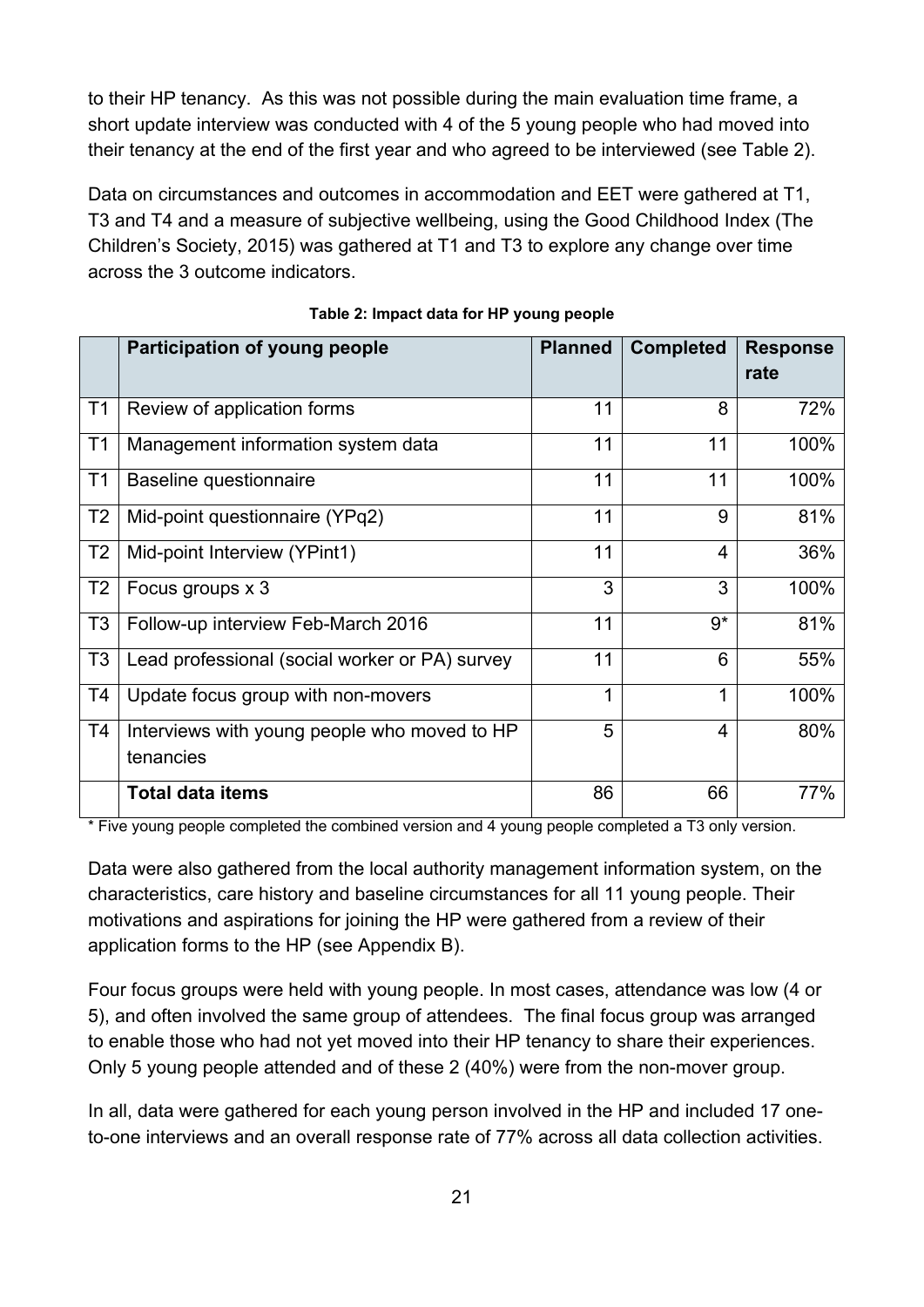## <span id="page-21-0"></span>**Participatory approach**

The participation of HP young people was central to the evaluation. Their role involved shaping the evaluation, interpreting key messages, and contributing to dissemination activities as well as providing data as evaluation participants. The voices of young people are used through this report.

Members of the HP10 met with the evaluation team 15 times over the course of the evaluation. These sessions included team-building days, focus groups, participant observation and one-to-one interviews. The range of visits allowed the evaluation team to gain an understanding of how the project was delivered, how the role of the young people evolved, and to gather data on young people's individual outcomes and experiences.

The evaluation also aimed to provide young people from the HP10 with skills-development opportunities and this included working with 5 members of the group to develop interviewing, analysis and presentation skills. Opportunities included attendance at a 2-day residential research workshop at the University of York to identify and feed back on emerging themes from the evaluation data and develop a key messages presentation. It also involved working with 4 members of the HP10 to develop and deliver 2 presentations (one describing the HP and one on young people's involvement in research), which were co-presented at an international conference on child welfare in 2016.

## <span id="page-21-1"></span>**Changes to the methodology**

Changes to the HP time frame resulted in some changes to the evaluation methodology and timescale. None of the young people in the HP10 had moved into their HP tenancies during the evaluation time frame (August 2015 – March 2016). This meant that crucial data on transitions and support and on early outcomes post-move was not available. An additional round of focus groups with the HP10 was introduced midway through the project to compensate for a lack of outcome data. To enable some post-move data to be gathered, the evaluation re-opened briefly during October-November 2016 (7 months after the evaluation end-point) to carry out an update review. This enabled some information to be gathered from 4 of the 5 young people who had moved into their HP tenancies between July 2016 and October 2016, together with an update interview with the project manager to capture next steps for the HP.

Plans to explore value for money were restricted by the short time frame, lack of outcome data and limited information available to the evaluation team. Whilst this component of the evaluation had been highlighted during the planning stage as difficult to achieve given the small sample size and short time frame, it was hoped that some data would be available to provide an overview of any cost-savings achieved. Although this was not possible in the end, a discussion of the financial model has been included.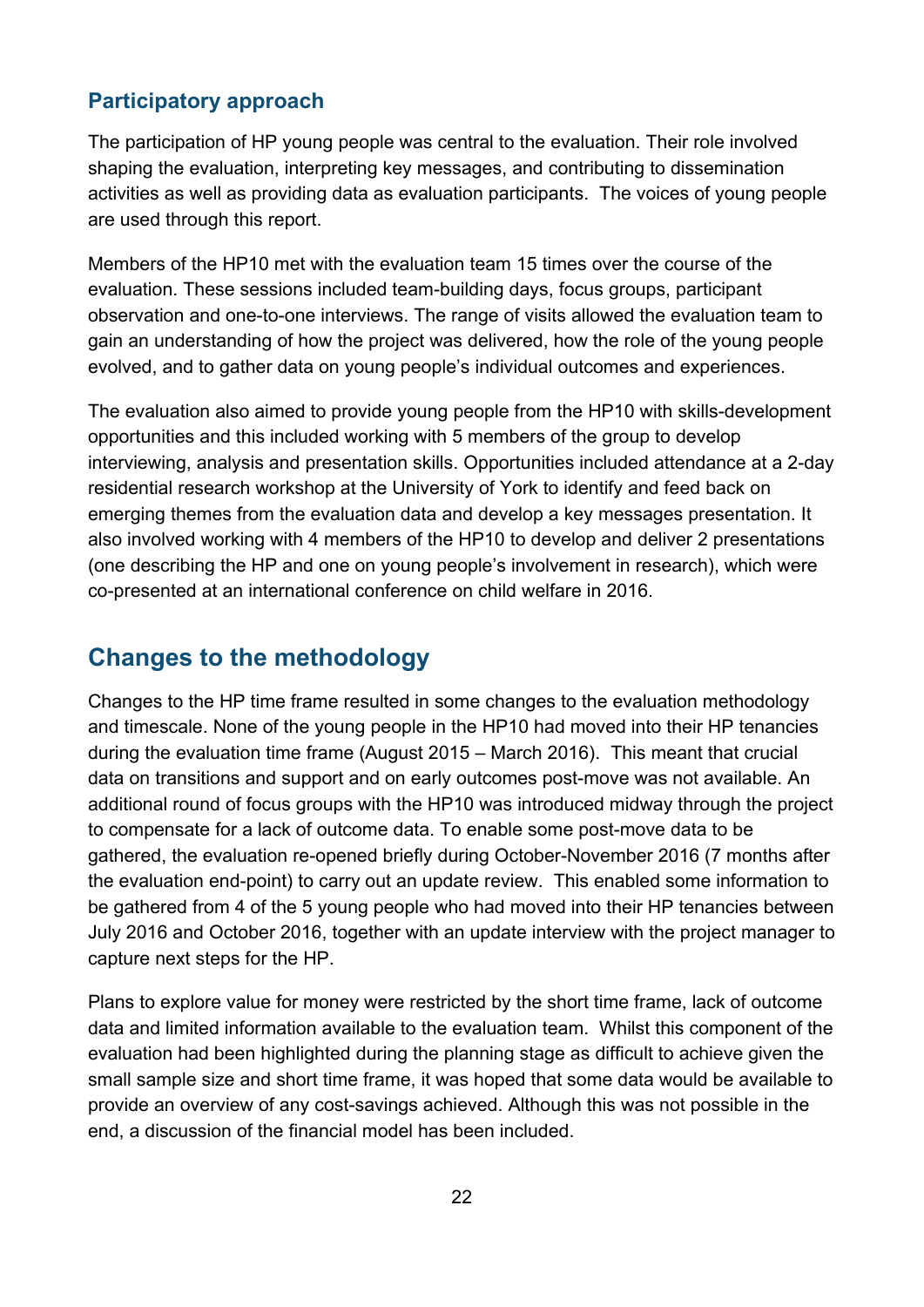# <span id="page-22-0"></span>**4. Key Findings**

In addressing how far the HP innovation has achieved its intended outcomes, the evaluation findings report on how HP model was working in practice and the necessary conditions for progress by exploring the main challenges and facilitators involved in setting up and running the new model. The findings also provide an indication of early progress for the HP young people across key outcomes areas, such as accommodation, EET, wellbeing, self-confidence and living skills. They draw upon young people's views and experiences to explore what had gone well and not so well.

#### **How far did the innovation achieve its intended outcomes?**

There was evidence that the HP had made good progress towards achieving its aims and intended outcomes, albeit slower than planned. During the first year of implementation, the HP model had been redesigned and established as a legal entity. It had fully refurbished 5 properties, with a further 4 properties underway, and 5 young people from the first cohort of 10 (HP10) had moved into their new homes. The staff team was in place, having undergone some changes of personnel, and the HP Board was operational. Most of the HP10 had contributed to setting up the project, with a central group taking on the majority of activities to develop, promote and sustain the project. There was a high degree of support for the project amongst the partners and positive feedback on progress from the stakeholders, including the young people and their lead professionals. The project had, nevertheless, encountered a number of challenges, some of which had been overcome and some of which were dependent on the progression of the project and participation in it, over the longer term.

## <span id="page-22-1"></span>**Process findings - how was the HP working in practice?**

## <span id="page-22-2"></span>**Establishing the HP company**

Setting up the HP required modifications to the housing co-operative model originally planned, and instead the legal processes resulted in the HP being formed as a CLG (in the interim at least). The aim to operate on co-operative principles remained central to the HP, meaning that young people, as tenants and potential tenants, retained a leading role in how the HP and their tenancies were managed. This included collective decision making on how the HP budget was used, what support and services were procured and in decisions about new and existing HP members, as is customary in a co-operative model.

The HP company was separate from the local authority, although a number of senior council members sat on the HP Board. Whilst the HP Board retained ultimate responsibility for regulations, assets, and major decisions, the process meant that decisions were made in consultation and agreement with the HP membership.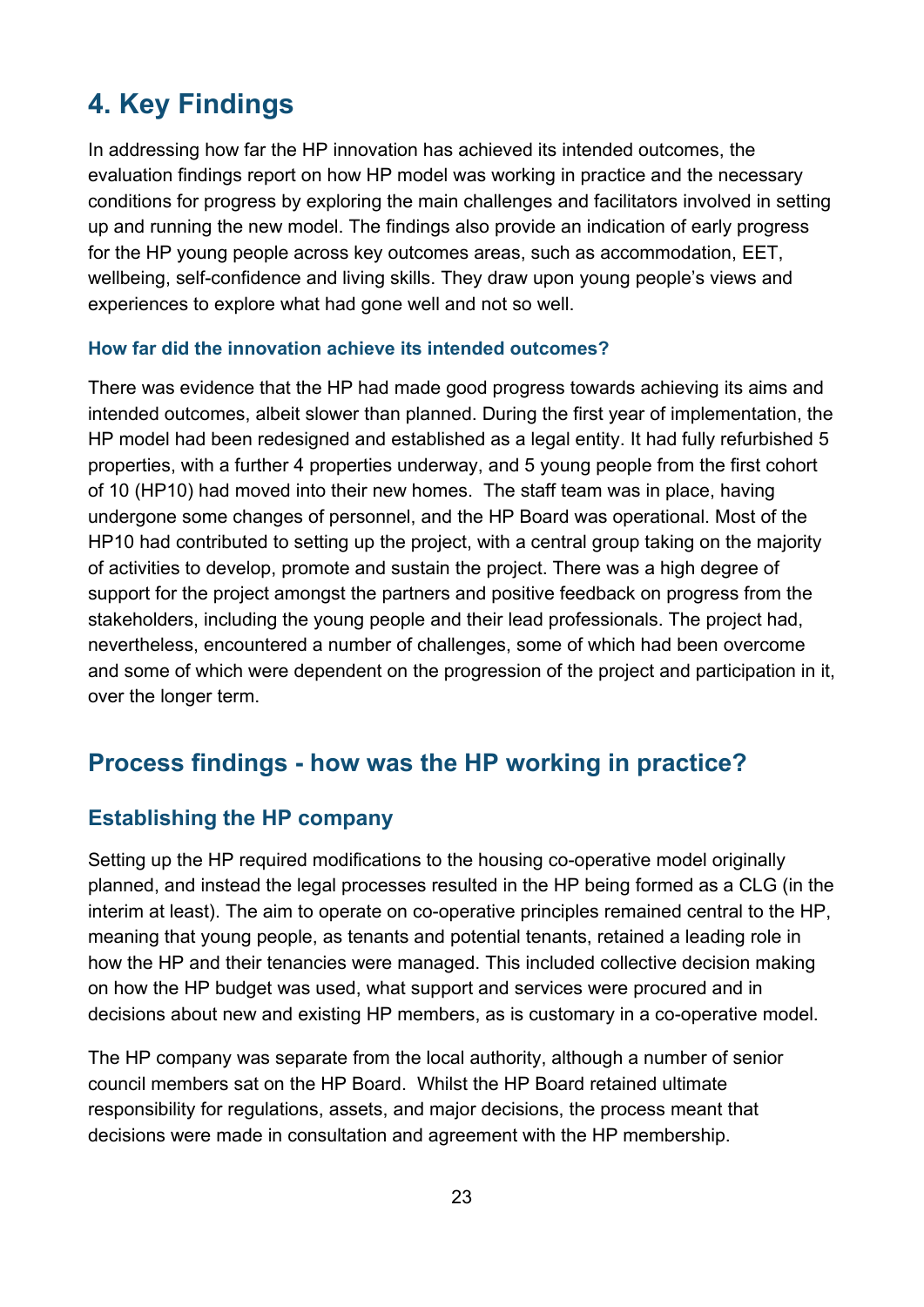## <span id="page-23-0"></span>**The HP properties**

The HP secured agreement with the local authority housing department for the transfer of void council properties to the HP on a short term lease (2 to 5 years) at a peppercorn rent. Ten properties could be leased at any one time. The HP bought in the services of the architect and training company to work closely with the HP10 to oversee and carry out the refurbishment of each young person's home.

Young people taking up properties had a tenancy agreement with the HP, alongside a package of support to help them prepare, settle in and maintain their home, and become a "good tenant" (F1). It was envisaged that as young people gained skills and confidence to fully manage their home, support from the HP would decrease and the young person and their property would be transferred to a usual secure council tenancy agreement. While some young people would be ready to move to a council tenancy sooner, it was considered that this would be achieved in 2 years. The HP tenancy agreement was designed in collaboration with the HP10 and mirrored the standard council tenancy agreement to ensure a smooth transfer when the young person and their home reverted to a council tenancy.

## <span id="page-23-1"></span>**The financial model**

The HP aimed to achieve a long-term cost effective model of housing and support that could be self-sustainable beyond the IP funding. It aimed to provide better value for money than existing supported accommodation options for young people leaving care, by pooling the monies allocated for the accommodation and living costs of young people leaving care aged 16 aged 17 and using them to provide more personalised, and better quality, housing and support to create a sustainable home. The financial model was based on a number of assumptions related to the general costs of supporting young people leaving care.

Under the [Children Leaving Care Act 2000,](http://www.legislation.gov.uk/ukpga/2000/35/contents) local authorities (Children's Services) are responsible for the accommodation and living costs of most young people aged 16 and 17 leaving care. The costs for young people depend on their circumstances and level of need. Data provided by the local authority estimated the costs of high-need young people at £500 per week and £360 for other young people in 2015 (IP Bid).

The HP model was funded by pooling the payments for all 16 and 17 year olds joining the project and costed on the assumption that at least 3 high-need young people would be part of the HP at any one point. Calculations estimated that the 3 higher level payments would cover the cost of accommodation and support for all 10 young people in the HP.

Payments will be made to the HP by the local authority once young people take up their HP tenancies. The pooled budget will cover the rent, utilities, and insurance for the 10 properties and the central HP office space, with the surplus being used to cover the cost of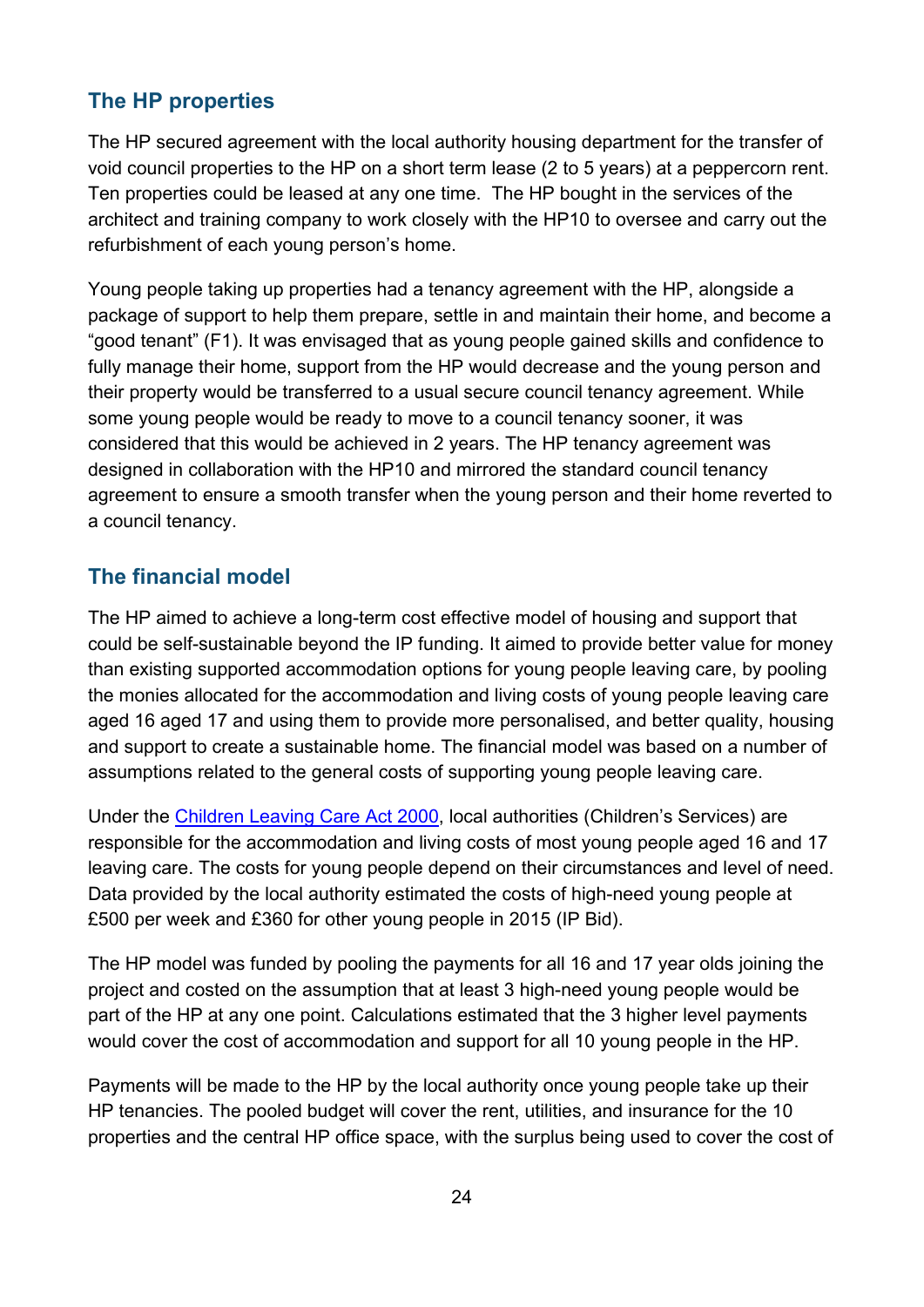providing in-house support from the HP staff team and partners, and to purchase external support and services to meet the particular needs of the 10 young people as required. In this way, the HP aimed to ensure that the payments associated with the 10 care leavers were most effectively and efficiently distributed and utilised.

The leaving care grant (setting up home allowance) offered to all care leavers will remain available to individual HP young people as usual when they leave their final care placement and will be managed by the young person's social worker or PA.

At age 18, HP members will follow the usual systems for older care leavers. Those on low incomes or NEET will transfer to the usual state benefits system and become responsible for paying their rent and bills, as will be the case for care leavers who are in employment.

## <span id="page-24-0"></span>**Young people in the HP**

The first cohort of young people had a relatively unique role, forming HP members (for example, tenants and potential tenants), as well as being actively involved in creating the model. This included involvement in HP planning meetings, business development training, attending legal and financial meetings, and contributing to management decisions and formulating procedures. In this sense, the experiences of this first cohort was likely to be different from that of future groups who will enter a working model, where much of the development work has been completed.

The target age group for the HP was 16 -18 years. The intention is that former HP tenants form a wider HP 'community', which will include access to support as needed (though not the full bespoke HP support offer) and invitations to HP community activities and events. It was envisaged that former HP tenants would also have a role in providing peer support and mentoring to new members.

Membership of the HP was dependent on conditions, set by the HP10 and staff team and designed to maximise the wider benefits of participation in the HP. These included a requirement for young people to be engaged in at least 16 hours of EET per week; to play an active role in the HP community, attending meetings regularly and taking up "opportunities presented through the project" (HP10 Group Rules); and to be respectful of other members and their choices and views.

## <span id="page-24-1"></span>**Lessons learned - the challenges to delivering the HP**

Data from HP staff, partners, young people and social workers identified a number of challenges to running the HP during the first year of implementation (see Appendix C).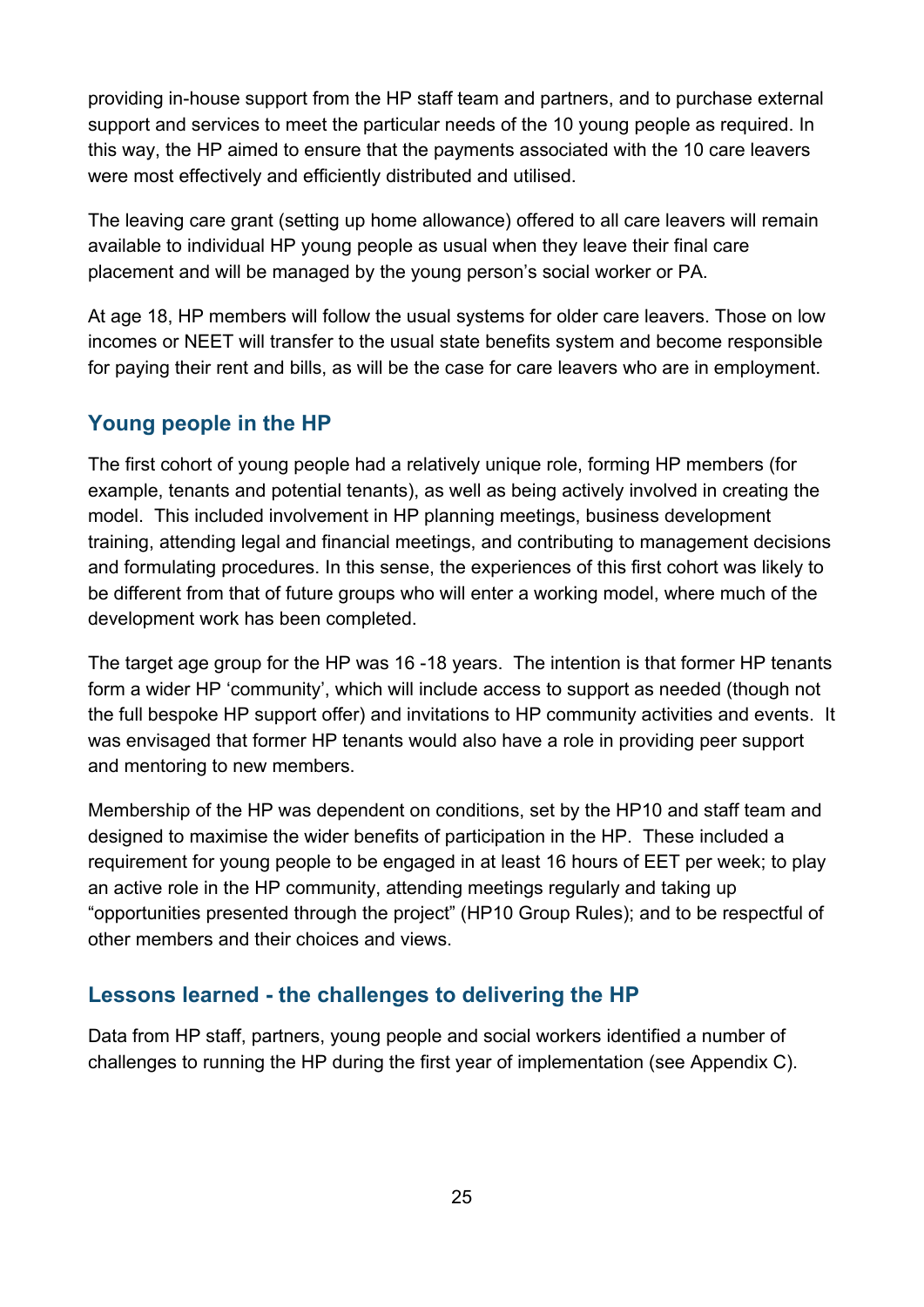#### **Timescales for implementation**

One of the main obstacles was meeting the ambitious timescale for setting up and operationalising the HP. Lengthy and complex processes were necessary to create a robust legal framework for establishing the HP as a company, negotiating contracts for leasing properties from the council and creating governance structures and tenancy agreements, before the properties could be transferred, renovated and allocated to young people. In hindsight, it was felt that the complexity and bureaucracy associated with setting up such a project within a local authority environment had been underestimated and that the original 6 month time frame for moving young people into their homes had been unrealistic:

It's just a traditional thing with local authorities…very slow to change policies and procedures so when you're trying to be innovative and …want to move things rapidly, the council moves in a more sluggish way…rightly exploring how to go about changing council policies that are long written in stone. (M1)

There was also a feeling that the project team had misjudged the amount of groundwork needed before the legal aspects could even begin, "the solicitors have been brought in...but the formal structures haven't yet been agreed by Cabinet" (F2). As the manager reflected, "everything needed to be signed, sealed and delivered before we even embarked on this" (M1), including having secured the relevant council permissions.

Although initial work had taken place to obtain agreements, a change in council leadership midway through the implementation phase "profoundly affected" (L1) the project, effectively putting it on hold, which contributed considerable delays whilst fresh negotiations took place to gain agreement to continue the project:

What you need to do is work with your lead member and leader of the council...we did that under the previous regime, we had regime change and that's been where things have become more difficult. (L1 Fu)

This resulted in the HP team shifting their focus from the HP to re-negotiating agreements:

It's been a massive journey…a lack of awareness from the council…and although we got approval from the previous cabinet...we've got to go through the whole system again with the new cabinet...so we've spent a lot time trying to unpick the details....all the paperwork…meeting with the leaders…briefing sessions...presentations to councillors…the young people have presented in front of the panel as well. (M1 Fu)

The delayed timescales had a number of wider implications for stakeholders. Partners commented on the challenges of "the political and technical difficulties of delivering an initiative...within council structures …tight timescales and budgets" (A1) and having to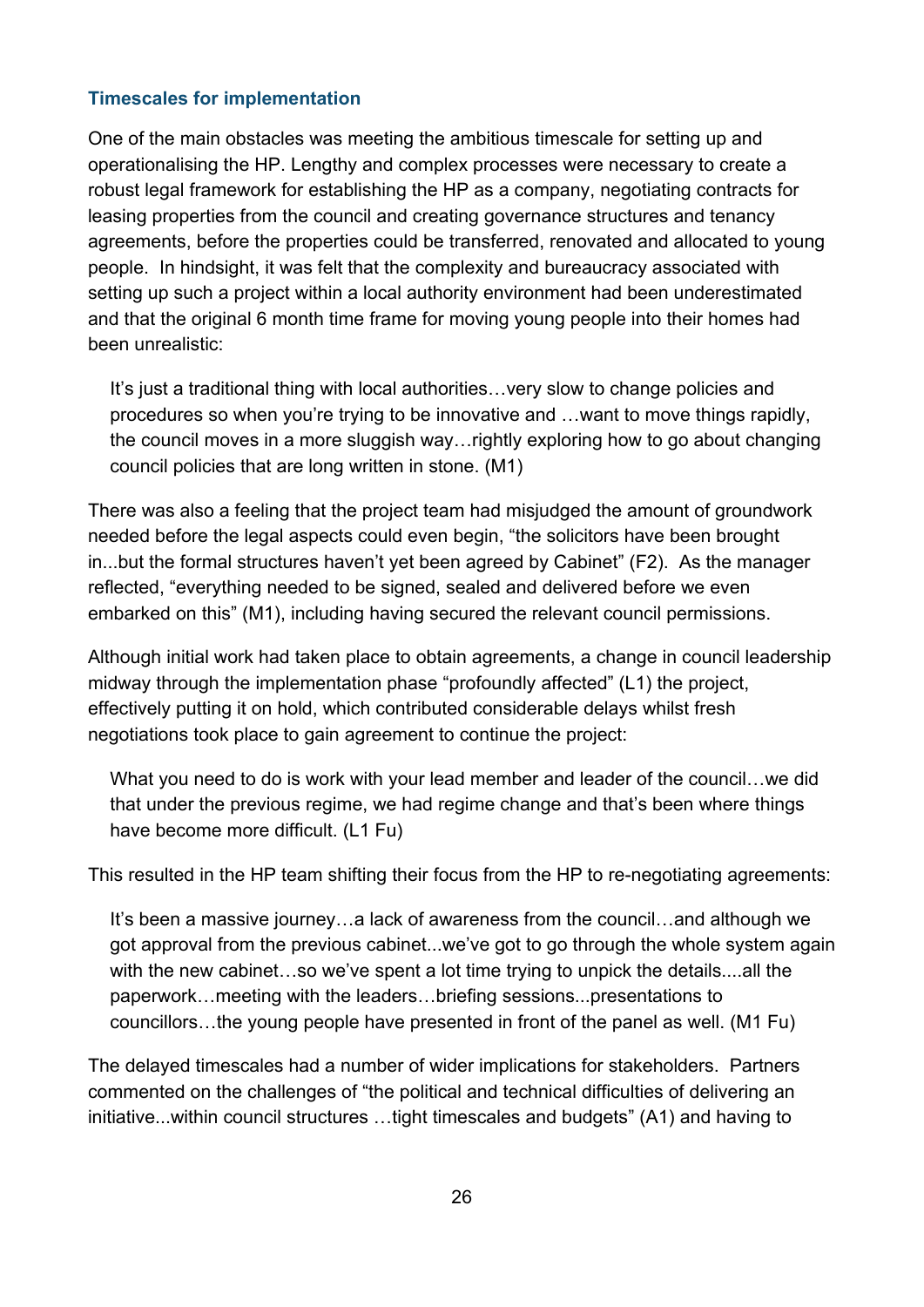suspend or reschedule planned work leading to "some frustration around delays with timings". (M1)

The main consequence of the extended timescales was, however, the delay to processing properties so that young people could move into their new HP homes. This carried major implications for planning young people's moves from their existing care placements or accommodation, creating a level of uncertainty for some and disappointment for most. In some cases, there was a need to find temporary accommodation for young people when their baseline placements had disrupted or had ended prior to the HP home becoming available. Whilst there was acknowledgement from stakeholders that the delays were outside of the HP's control, there was nevertheless recognition of the need for better planning to avoid raising expectations and uncertainty and unnecessary movement:

It needs to have things planned more closely and carefully. You shouldn't engage with vulnerable young people, sell them a dream til you've got everything signed off properly …if you're leaving care the most important thing is where you are going to live. (F2)

This was considered an important learning point by the project team:

We shouldn't have given young people move in dates...that's one of the things we've learnt, we don't want to make promises and then break them…but it's difficult not to give some indication of timings, but not specific dates. (M1 Fu)

Despite these concerns, staff felt that overall, young people had handled the news well. This, it was felt, had been facilitated by strong lines of communication to keep the HP10 updated on progress "about what's happening, giving reasons…being open and honest" (F1), and the combined support of the HP staff team, young people's social workers and existing carers and accommodation providers to work with the HP around timescales and plan new move dates.

#### **Balancing innovation with perceived risk and challenges to existing systems**

A further obstacle that affected the implementation of the HP related to the new Council's reservations about the project's innovative approach. The main concerns surrounded the need for changes to existing housing allocation and rental procedures, and the perceived risk associated with handing over council properties to the HP per se, and moreover to an organisation in which young people held a high degree of control, which some respondents considered to be the most "anxiety provoking" (L1):

The big challenge is creating something different and innovative and putting young people in charge…current approaches don't give much choice or power to young people…so [HP] approach has caused a lot of anxiety amongst the people running the current system..needing a vast amount of reassurance. (L1 Fu)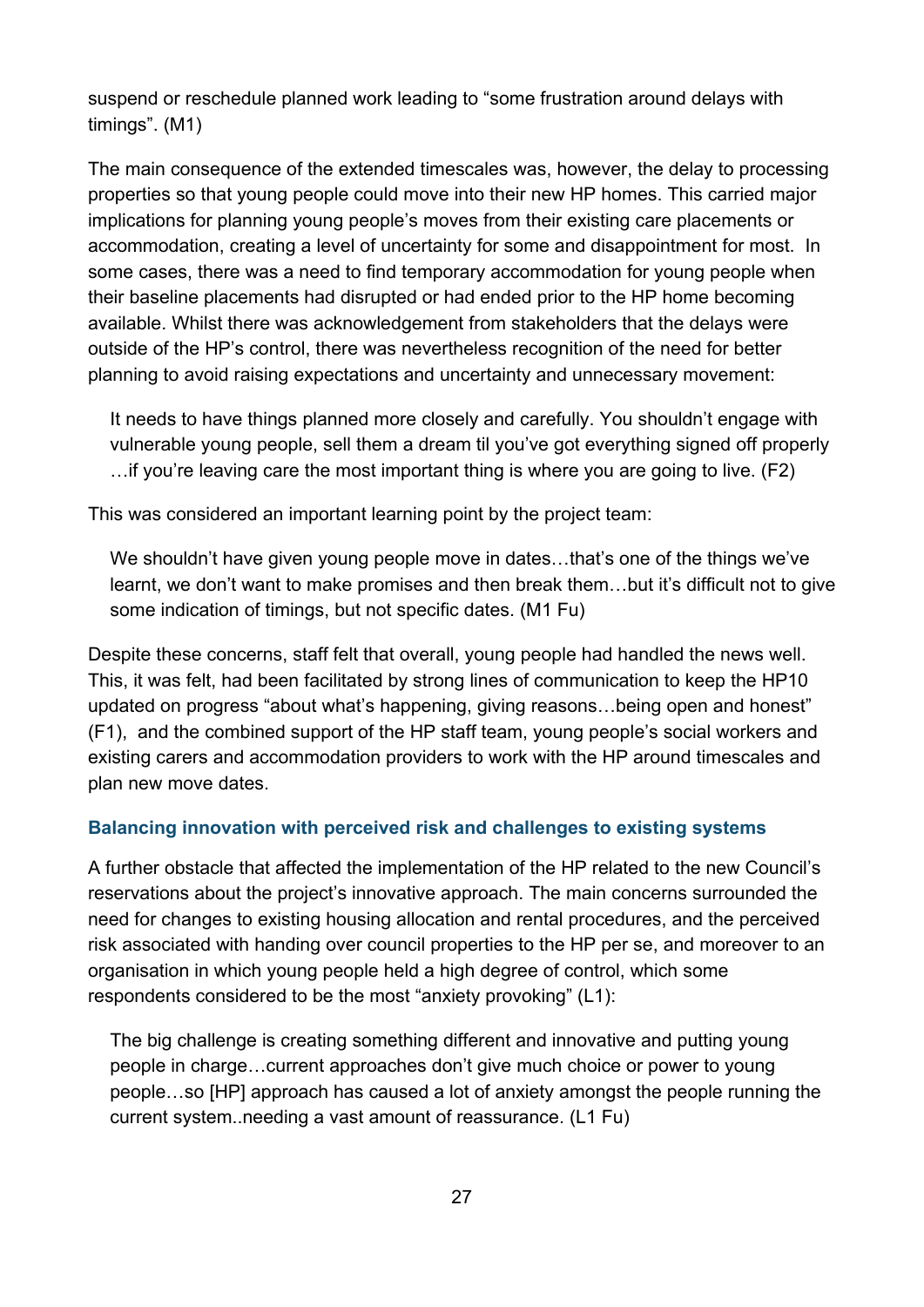Whilst due diligence was expected, given the assets and the wider responsibilities involved, some respondents felt the extent of apprehension reflected the risk averse culture of local authorities and threw into sharp relief the tension between innovation and challenging existing systems in council settings. This raised the question of what was needed to create a receptive and optimal environment for innovation:

You have to recognise that unless there is a corporate will to do this it's not something that a council could do…however, if you said local authorities are incapable of doing innovation then you do leave this to the private sector… so…local authorities have weakness because of their fear of change….and the private sector...because it finds it almost impossible to look beyond its own profit motive. (L1)

Overcoming challenges, as discussed further below, required buy-in and also robust systems to ensure "minimised risk to the corporate business" (L1), which included:

Failsafe exit strategies…our tenancy agreements match those with the council, our leasing agreements are written by the council to conform to their expectations…if the project doesn't work the assets transfer back to the council...so we have gone a long way to be as close as possible to existing systems without losing the essence of the project. (L1 Fu)

#### **Securing council properties**

A particular challenge was negotiating with the housing department. One concern was the loss of rental income to the housing department incurred through the lease of void properties to the HP at a reduced rent. The potential payback was providing long-term tenants through the HP. Another obstacle was finding suitable properties to meet the needs of HP young people and the implications for existing council allocation policies.

Although the area had a higher than average rate of void properties, respondents indicated that it has been a "struggle to find suitable properties" (M1) for the HP. Reasons included the Councils policy to allocate one bedroom properties to young people, most often in high rise blocks in the city centre. This posed both practical problems to the HP as there was a general shortage of one-bedroom properties available, and challenges to the ethos of the HP in that it restricted the extent to which young people could exercise choice in finding the type and location of property to meet their needs. HP staff also raised concerns that properties needed to be conveniently located to enable young people to maintain their EET commitments and, social and support networks. In additions, there was a strong desire to avoid co-locating the young people in communal blocks:

All you're doing is creating a care leaver environment…rather than integrating people into the community, which is needed…lets not put them in Care Leaver Street, let's put them in the community. (F1)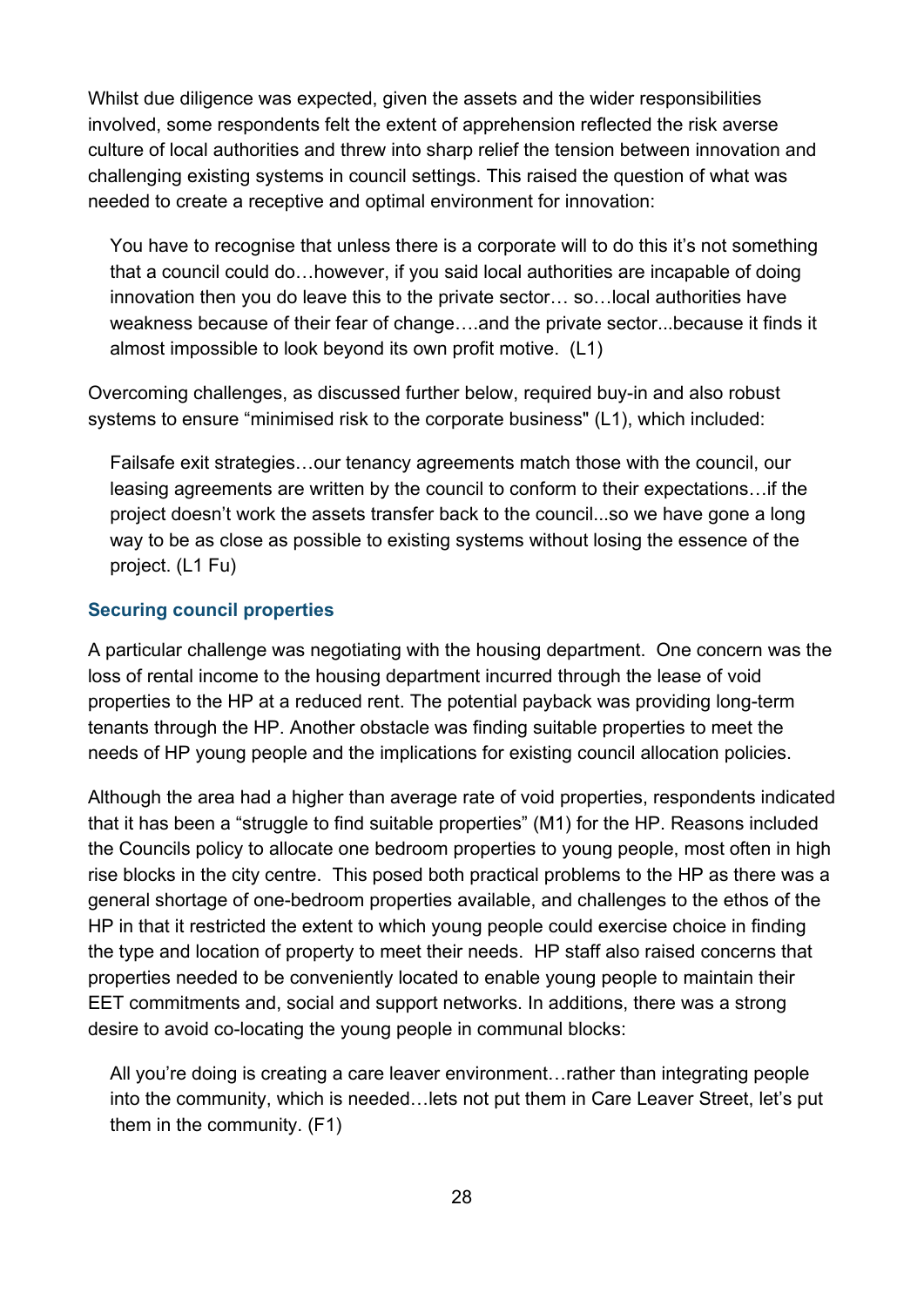Most of these challenges were resolved by working closely with the housing department to build relationships and find solutions, which led to "considerable progress" (M1 Fu) in finalising agreements. This was further aided by gaining support at senior level:

There was some debate around the type … and location of housing … the leader of the council was very helpful. He was insistent that the property that we were allocating young people was appropriate and in the right place…and housing have been more accommodating since. (M1 Fu)

#### **Managing young people's participation**

A common challenge when working with vulnerable groups is maintaining engagement. Young people's participation was central to the model and ways to manage it safely and inclusively were raised as an important component and task for the HP.

Reports from staff and young people indicated that the level of participation across the HP10 varied, with a central group emerging to take up the majority of HP set-up activities. Participation at group activities was also sometimes poor, with some members frequently missing HP10 co-operative meetings and events, which could affect the extent to which the co-operative principles and collective decision making could be truly exercised. The difficulty of finding meeting times to suit all 10 young people due to personal or EET commitments was acknowledged:

We're never going to get a time that's going to be fine for all 10 young people but as long as they're letting us know why they can't attend….and we'll let them know what they've missed. (F1)

Persistently low participation raised issues of equity from some young people who were regularly attending meetings and activities, and subsequently felt they were putting in more work than others were:

Hardly anyone's turning up so …… they haven't done as much work as we've done… we have to put all the work in and they haven't done anything and they can get a house so it's a bit unfair really. (Sophia)

In addition to the frequency of young people's participation in HP events there was some acknowledgement that the level of the tasks that accompanied HP participation had placed demands on young people and their ability to manage other life events. The aim to empower young people to take responsibility and control of the HP and their move to their own homes was widely commended as a positive means of facilitating choice, agency and skills development. However, the project team highlighted a need for this to be managed carefully to avoid overwhelming young people, who, by the very nature of the project, were at a vulnerable and transitional stage of their lives: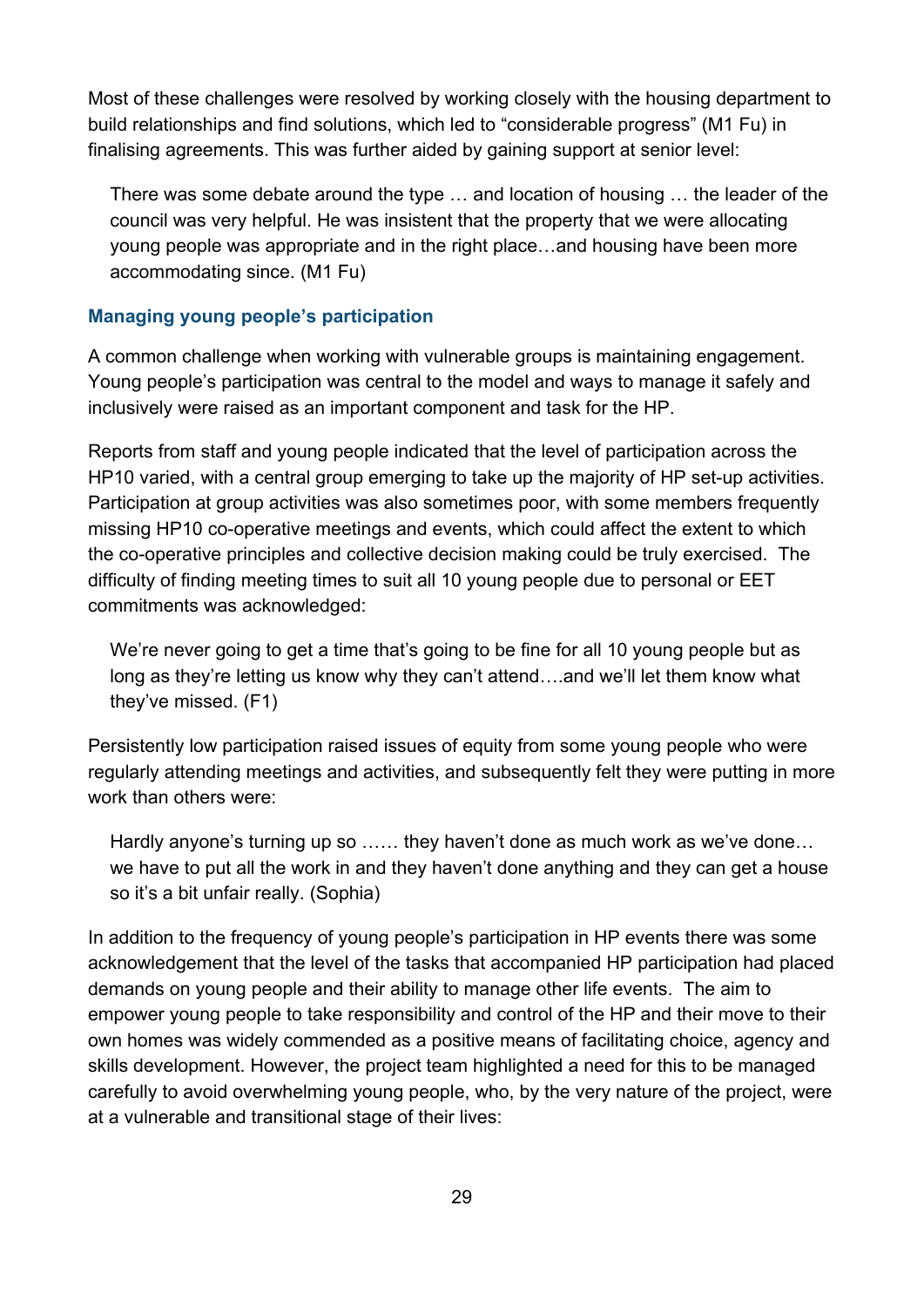Asking them to consider the difference between charitable and non charitable organisations, look at the structure of co-operatives…designing the interior of a property …when a young person is thinking of leaving [care], managing their money, cooking … there's a massive transition to cope with and the added complexity of right now let's do some business planning.. might be asking too much. (M1)

On reflection, staff members wondered whether some of the HP development and legal work could have been carried out behind the scenes and presented to young people to make decisions so as not to compromise their contribution. This highlighted the dilemma that the HP staff team and young people were grappling with when negotiating their role in not only managing their own transitions but in actually building the vehicle that was taking them on that journey. For some staff members the message was more clear cut, reiterating that the HP's "core principles are ownership, responsibility, independence where you give young people responsibilities within a safe environment, which is really a safe set of relationships, you will reap back incredible potential" (L1). In practice, young people voted with their feet, with those who were reluctant or unable to take on HP tasks taking more of a back seat, whilst others fully engaged with opportunities, some demonstrating impressive levels of commitment:

The governance meetings are really heavy duty…and the young people have just been incredible...their participation, behaviours within the session, to sit in a legal meeting an entire day with complete participation. (S1)

A key learning point from staff was to "ensure the young people selected are the most suited to the project and 100% committed". (Fa)

#### **Forming the staff team**

Related to the above was the challenge of bringing together an appropriate staff team that had the necessary expertise, resources and knowledge to effectively facilitate young people's experience of the HP:

Recruiting staff with the right competencies is vital. It is important to have strong support and supervision networks for staff involved in the project. (Pz Fu)

The role of the facilitators was particularly important and covered a broad remit, aiming to facilitate young people's personal development as well as their role in creating the HP business model. During the course of the first year, the number of facilitators increased from 2 to 3 to better meet the intensity and breadth of responsibilities:

My role is quite complex…we've got to talk to young people about all aspects …about housing, about tenants, writing tenancies, getting support, whether it's going to be a coop or a charity. (F1)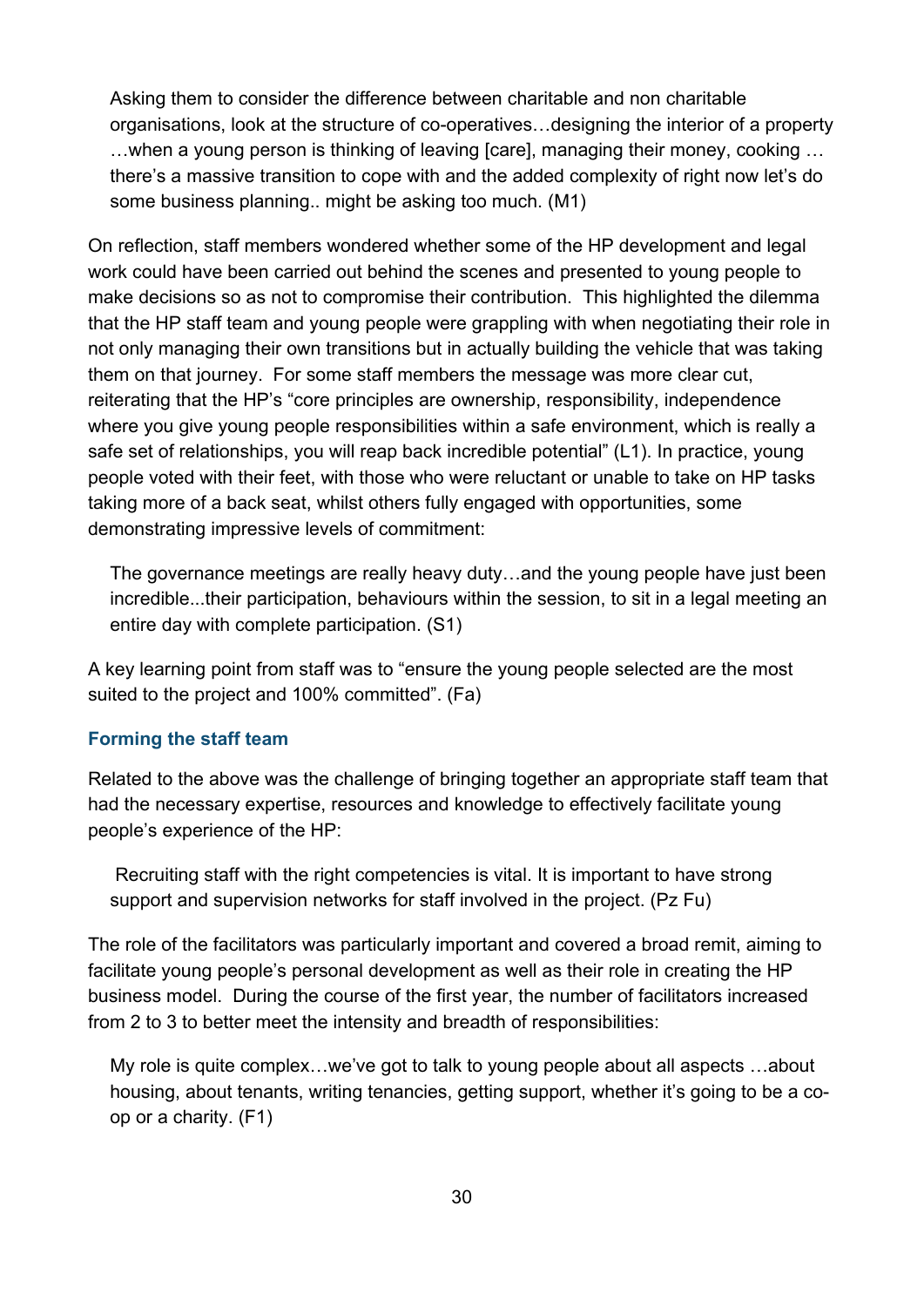The short time frame for setting up the HP and developing the new business procedures whilst supporting young people, placed considerable responsibilities and demands on the newly formed HP staff team: "there's some things that none of us have ever done so we're all learning as we go…which is really challenging as professionals". (S1)

There had been initial complications in getting the full HP staff team in place with 2 members juggling their previous role with their new HP responsibilities. In addition some underlying tensions were evident to all involved in the HP and could at times present a distraction from the tasks, "we've had to do a lot of work around the dynamics of a team who haven't worked together ...trying to get to work together effectively" (M1) and this had presented unclear messages to the young people.

Staff feedback suggested that some of these challenges might have been averted by recruiting staff with a history of working together as, whilst a team from different disciplines brought different professional expertise, it also took time to adapt to each other's different working practices, professional language and personalities:

A project of this nature would be better fitted with an experienced project team who'd worked together previously. A brand new project team...it was a tough challenge for us to understand each other's mechanisms and ways of working...the teams changed, we've lost members and added new members. (M1 Fu)

In many respects the staffing issues might reflect the types of challenges that any new staff team would experience, what the manager referred to as "Tuckman's norming, forming and storming processes" (see Tuckman 1965). The varied and untested nature of the HP support model and the timescale pressures to hit the ground running, however, had raised the importance of needing time prior to the start of the project and for setting aside time for dedicated staff team building during the project.

## <span id="page-30-0"></span>**Lessons learned – the facilitators for implementing the HP**

A number of components contributed to the progress achieved by HP within the first year of operation. (See Appendix C).

#### **Project champions**

Having champions with a strong commitment and belief in the project played a considerable part in enabling the HP to overcome some of the initial reservations and setbacks to achieve its goals. The HP benefited from several dedicated individuals who showed perseverance and willingness to actively promote and campaign for the project, and work closely "with elected members as corporate parents to support what we were doing" (L1). This proved fundamental to working through the challenges, discussed above, and keeping up the momentum and ensuring that the HP had a strong presence on the council agenda.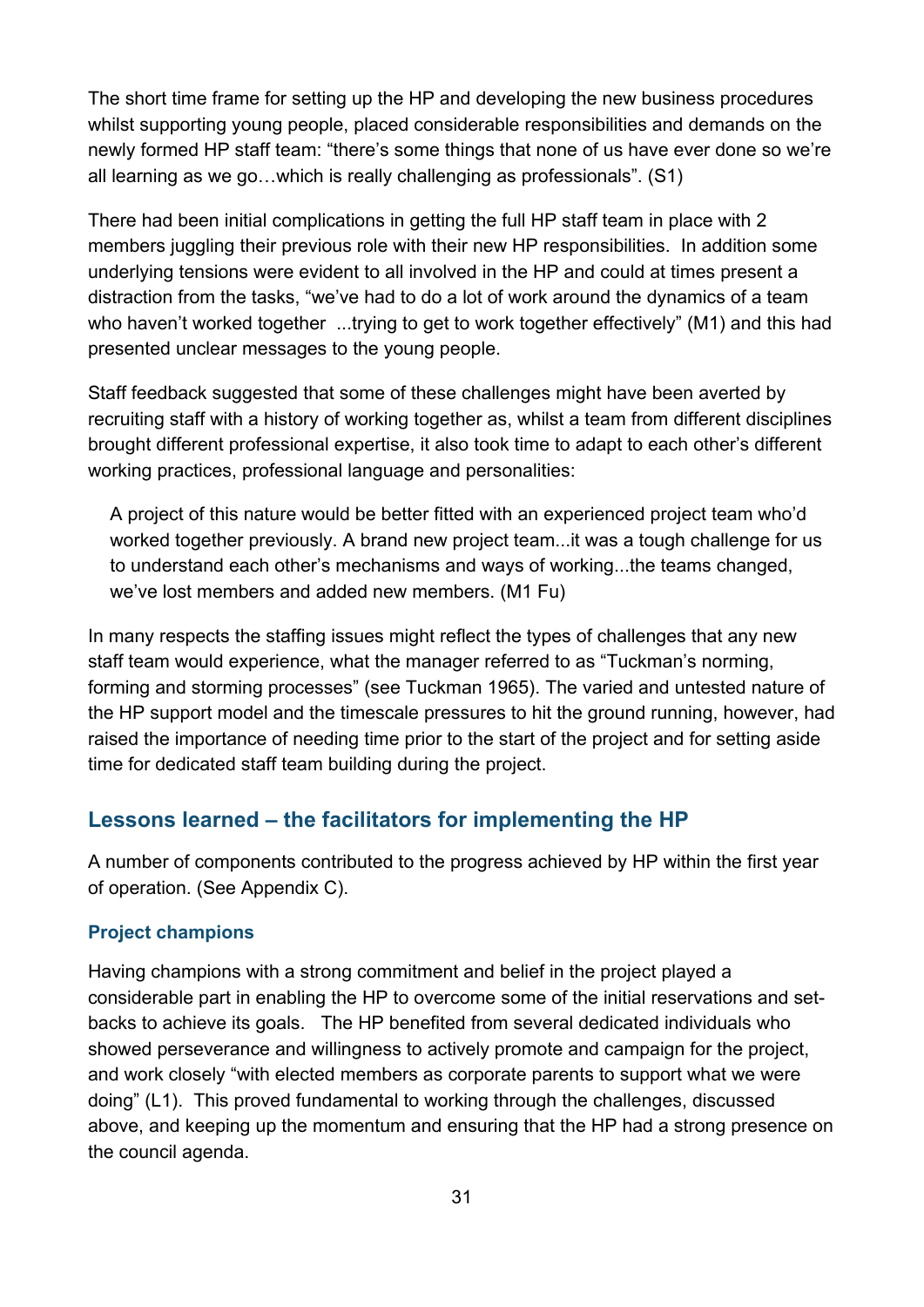Champions included staff and HP young people, who made a significant contribution as project ambassadors. This included attending and contributing to council meetings; giving presentations to councillors and corporate parents, students and practitioners; and hosting events to showcase the HP model for local and national policy makers. The impact of hearing first hand from young people was a particularly strong driver for increasing council support, raising awareness of HP and importantly the reason why it was needed; "that direct conversation…it's a very powerful and important thing". (L1)

In championing the project, staff and young people not only secured support for the HP, but were able to use it, and the attention it received, to raise awareness of the issues experienced by care leavers generally. The HP provided a platform for young people to be recognised as positive role models helping to dispel the negative perceptions of care leavers and the lack of understanding within the council of the challenges they can face:

It's raised the profile of the dilemma that our care leavers face in Stoke-on-Trent. When they talk about the project they talk about the situation care leavers find themselves in. (M1 Fu)

#### **Cross-departmental and partnership buy-in**

Data gathered at follow-up showed that there was strong support and considerable good will towards the project amongst the stakeholders, including the HP partners, council leaders and key departments, particularly housing. This helped the HP to make progress and address the obstacles and complexities encountered.

There was a sense across the HP and partnership teams that they were on a journey towards a shared goal and "learn[ing] new skills together" (P1 Fu). This was demonstrated by the partner services in their reasons for getting involved, their willingness to "stick with us on the journey" (M1 Fu) despite the delays and their commitment to adopting new ways of working in order to embrace the principles of the HP to work alongside and empower the young people, "our clients". (P1 Fu)

Agreeing common goals and mutually beneficial outcomes when developing relationships across council departments was also a driver for collaboration and cooperation. This was facilitated by accessing the support of Stoke's corporate parenting panel. Senior buy-in from the leader of the council and the executive director also helped to garner wider support and to unblock the channels to keep the project moving forward:

Our executive director of people made it quite clear that this project must succeed and it's getting through to all of the council departments now that they need to help to facilitate our journey as efficiently as possible. (M1)

Keeping the channels of communication open, and being willing to build effective relationships and agree joint protocols were also emphasised as being crucial to the HP's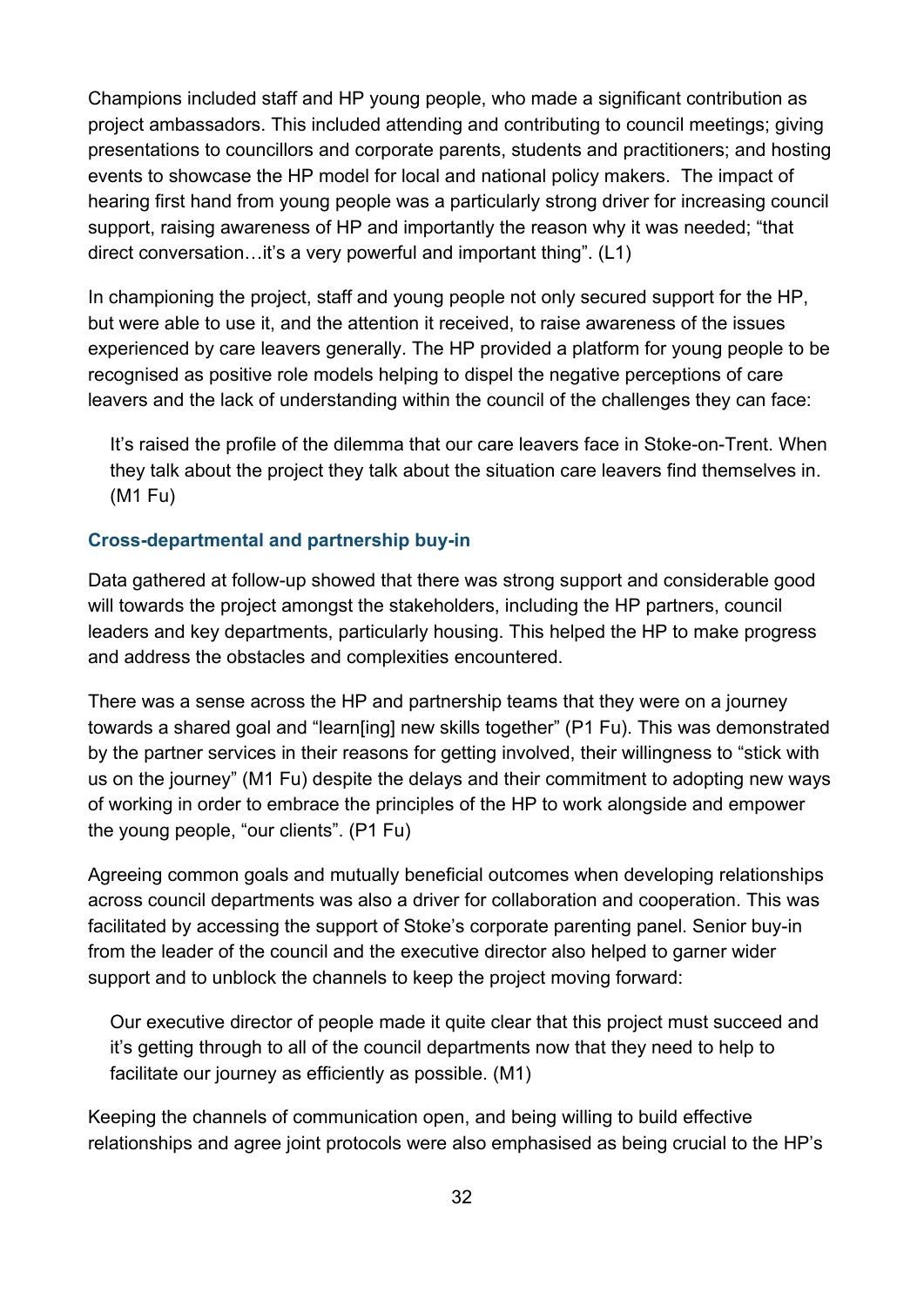progress. This was particularly important as they were working with several partners to align practices and policies to find a common way forward:

It's challenging when you've got so many partners involved, I guess communication is one of the main things that we need to make sure we are getting it right I have to say that the relationship with the housing team has developed into a real healthy one...we've got a real good level of support within the local authority. (M1 Fu)

Needing to be "very flexible" (Fa), "regrouping and taking stock of the issues, re-planning the way forward" (P1 Fu) were also highlighted as enabling progress by the partnership.

The experiences of the HP in addressing these obstacles demonstrated the need for sufficient time to carry out the groundwork; systems for supporting staff and young people; robust safeguards and reassurances when pushing the boundaries to create change and innovation. The strengths of the project were evidenced by the components that enabled it to overcome the early obstacles, including project champions and, crucially, obtaining buyin and support at strategic level as well as across relevant services and partners.

## <span id="page-32-0"></span>**Impact findings – the HP young people**

This section explores the general characteristics of the small group, their reasons for applying to the HP and their experiences and progress in outcomes during the first year.

#### **Characteristics and care history**

The first HP cohort comprised 8 young women and 3 young men aged between 16 and 18 when they joined the HP. Most were White British, with 18% (2) being Mixed Heritage. Just over one-quarter (27%, 3) of the group was reported to have a learning difficulty and around one-third (36%,4) were considered to have a mental health difficulty.

The sample appeared fairly representative of the local and national care population. Ten of the young people were looked after at the start of the HP, most commonly (64%, 7) on a full care order. One young person (9%) was aged 18 and therefore no longer formally looked after. Most of the group had been in care long-term, most commonly entering care aged 8 and most had only one care episode (64%, 7). Just over one-third (36%, 4) had entered care as adolescents aged 12-15 years (see Appendix C).

There was evidence of unsettled care experiences amongst the group. The number of care placements ranged from 2 to 18, with just over one-third (36%, 4) experiencing 8 or more placements since coming into care, suggesting a high degree of placement movement and instability. Research has highlighted the negative impact of placement instability on young people's care and post-care outcomes including difficulties with forming attachments and maintaining friendship and social networks, unmet health and educational needs, and poor post-care accommodation and EET outcomes (Ward 2009, Stein 2012) . It was these issues that the HP was seeking to address by creating a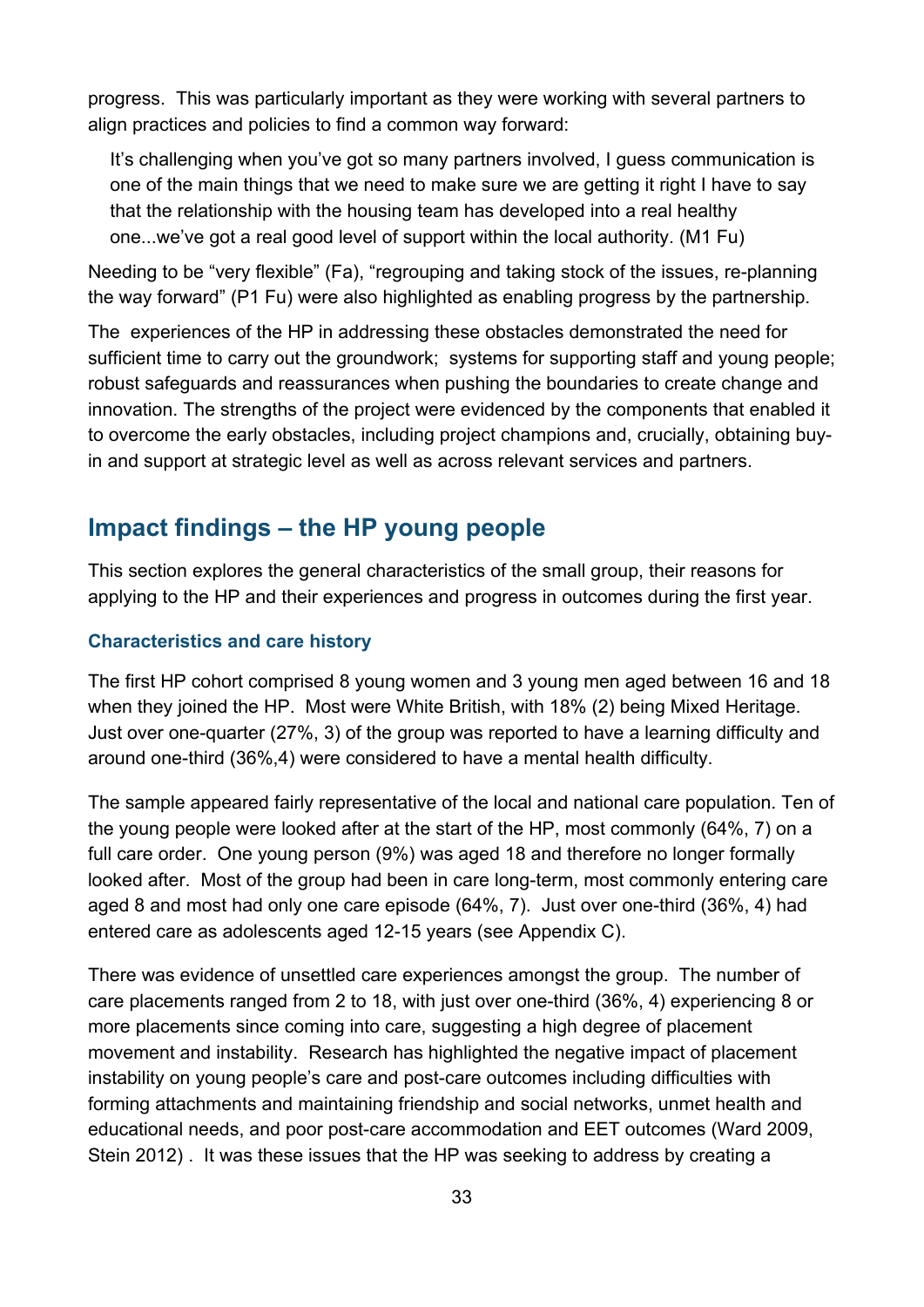supported and young person-led transition from care to independence, suggesting that, for this group at least, the HP offered scope to compensate for early experiences of instability by enabling young people to create a long term home after care.

#### **Young people's circumstances at baseline**

Though all but one were still formally looked after, over half (55%, 6) of the group had left their care placement prior to the age of 18 and were living in semi-independent or supported accommodation, when they joined the HP. Most of the responding group felt happy (60%) and safe (82%) in their baseline accommodation. Those who reported feeling less happy tended to be the young people who had left their care placement<sup>[2](#page-33-0)</sup> demonstrating a need for support to increase young people's opportunities to find a happy and settled home after care. Again, this suggested that the HP group seemed well matched to the aims of the project.

The HP also aimed to address young people's participation in EET, and the project team included a dedicated careers worker and training provider. In addition, a condition of HP membership, introduced midway through the project, required young people to undertake EET for a minimum of 16 hours per week.

There was a high level of EET participation at entry to the HP. Most of the group (64%, 7) were in education at college (5) or school (2), and 1 young person had a traineeship . Of the remaining 3, 1 young person was a full-time parent and 2 were NEET. Around twothirds (64%, 7) of the group said they would like more training or qualifications. The level of EET participation for the HP group (72%, 8) was high in comparison to EET participation for care leavers in the local authority generally (40% at age 19, DFE, 2015) suggesting HP members were doing relatively well.

Information on risk factors and difficulties at baseline was limited due to gaps in local authority management information systems data. There was no evidence of involvement in offending in the18 months prior to baseline. Information on other risk and difficulties was gathered from young people and suggested some problems with drug use (27%, 3) and being bullied at school or college (36% 4).

#### **Motivation and aspirations for joining HP**

 $\overline{a}$ 

All HP young people were in the middle of the transition to independent adulthood and most of the group (73%, 8) reported worrying to varying degrees about their future. The HP aimed to reduce some of the uncertainty of leaving care by offering a timely

<span id="page-33-0"></span><sup>&</sup>lt;sup>2</sup> Though not statistically significant, a comparison of mean scores for the in-care and care leaver groups showed a lower score for the latter (8.10 and 4.25 respectively) indicating greater dissatisfaction with the home they lived in (Mann Whitney p=.052).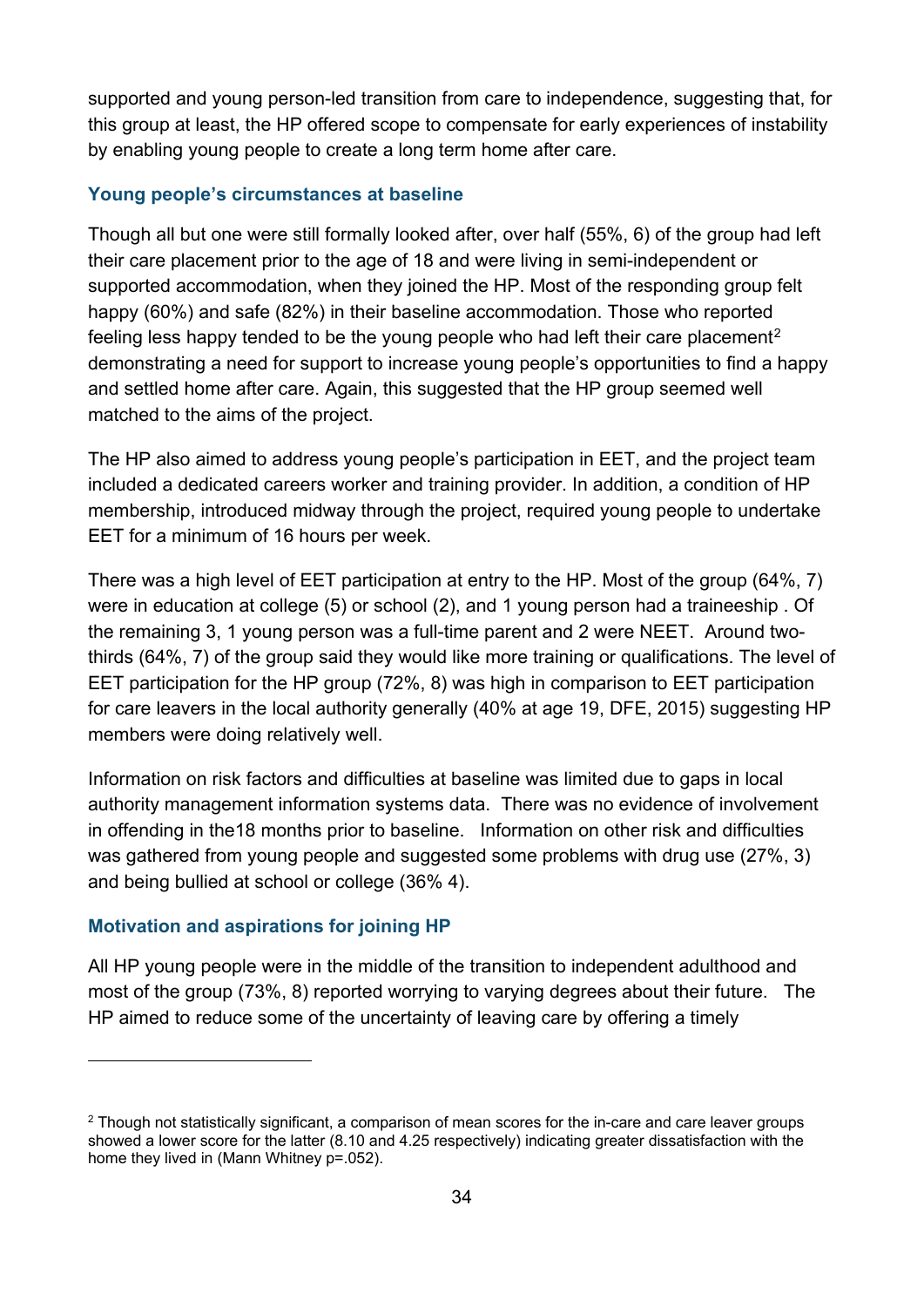opportunity to take more control of how and when the transition to their own long-term home took place, the type of home they would move into and how it was refurbished.

Young people were asked during the application process why they had wanted to be part of the HP. A review of their application forms showed that motivating factors included meeting their personal needs as well as a desire to "help other young people if they are struggling"(Young Person). Themes included wanting a long-term "warm and loving home", meeting new people, gaining confidence to be better prepared for the future and developing as well as sharing new skills. Young people also hoped to create a home they can be proud of, as one described, "[to] show friends and family the work I have done on the property".

Having a home of my own would change my life for the better in so many ways it would bring me stability something I've not had much of in my life. (Aaron)

## <span id="page-34-0"></span>**Outcomes and experiences for HP young people**

One of the intended outcomes for the HP young people was their full and committed participation by being an active member of the group, helping to develop and run the HP as a business and working with partner agencies such as the architect and training providers to design and refurbish their home. The extent to which young people played an active role in activities varied and was identified as needing improvement:

It's varied because of different reasons…we always wanted to give the young people the power to make decisions and it feels like in some cases they've decided that they don't want to participate so we need to try and find a model that emphasises the commitment required…find individual solutions to get them back on track. (M1 T4)

In terms of the level of participation in creating a home, opportunities were limited to those young people who had been allocated properties. Most had participated in the design, some project management and some DIY, such as "stripping wallpaper and painting" (M1):

I was obviously on the front line mainly for everything that was going on, so I was in my house every day here with (architect) making sure things were on track and things were moving. (Ava)

The variation in the extent to which young people were hands-on, however, was felt to warrant a more formal commitment to ensure increased levels of participation, buy-in to the HP ethos and skills development:

Some got stuck in and want to be there every day and others don't. We feel we need going forward to try and combat that... to have almost a proper agreement, a contract where the young person will sign up to doing a minimum number of hours on the renovation of the property. (M1 T4)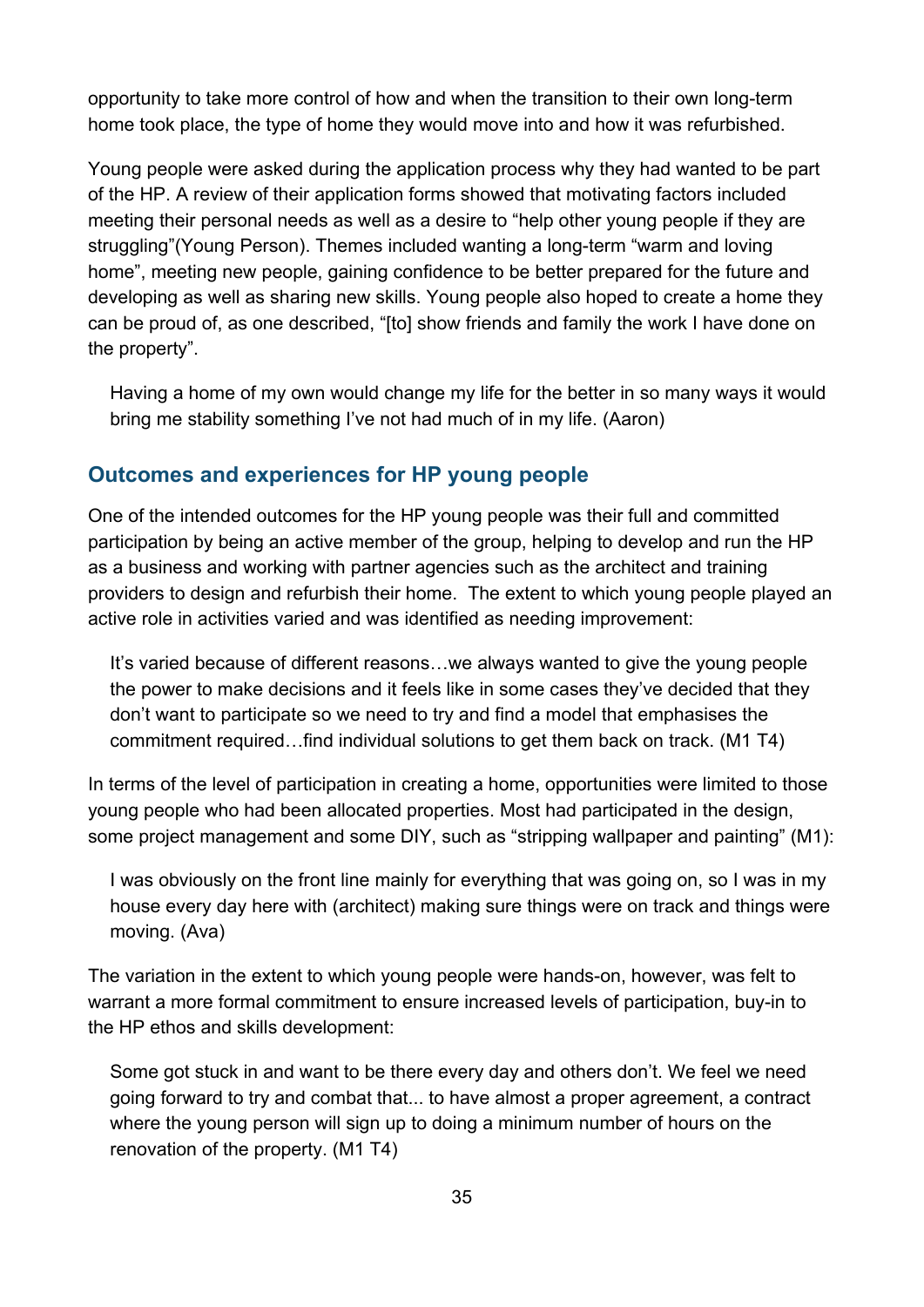In terms of wider HP activities, approximately 18 group events had taken place by followup (7 months into the project), including business meetings, group learning and development activities, group social activities, evaluation focus groups and interview meetings. The HP had, therefore, required a degree of time and commitment from members. As discussed in section 4.1, the level of participation and engagement from the full group had been a challenge and had ranged from 2 to 9 attendees across the activities. In most cases, particularly over the summer months, up to 6 young people had attended activities, despite evidence that the facilitators had invested time in phoning and texting HP members prior to meetings to try to increase engagement. It is not clear whether fluctuating attendance was simply a consequence of the timings of meetings clashing with college, work or personal commitments, as some suggested: "the meetings have not always been convenient given [YP's] caring responsibilities" (LP108), or whether it reflected a level of disengagement by some young people, or an indication that the demands of participation proved too burdensome due to other life events. There had been some acknowledgement that the HP included some young people who would struggle given their wider needs. It was hoped, however, that being part of a small community, working together to share the responsibilities, might overcome the challenges and facilitate engagement.

In any event, the level of participation raised questions around the co-operative nature and representativeness of the HP and whether it could ensure that all members had their views reflected in decisions. There was some indication that a group of 4 or 5 young people, who attended most of the sessions, effectively formed a sub-group within the HP, "I class it as HP5 as there is only usually 5 people turn up". (Lee)

This sub-group was influential in how the project and policies were being developed and promoted and which activities were planned. It is too soon to tell whether this was viewed positively by other members of the HP (for example, those who might welcome others doing the administrative work) or whether this could act as a barrier, placing some who were less able or willing to engage, on the periphery. As a group, the HP members were able to delegate roles to each other, so in theory everyone could have a say in the HP's management. Despite this, roles invariably seemed to have been taken up by the group attending most of the activities, "I've had to take over sometimes because they're never here and basically doing everyone's position when they're not here". (Lee)

This led to some disquiet and confusion within the group, particularly where roles had changed without discussion: "I should be the organiser but I think that's changed now… because [they are] texting everyone and I thought I was the organiser of this" (Bailey). The system for role delegation was under review at T4 to provide a more fluid role rotation, where members could be allocated to an event or task as needed and to fit in with their commitments and availability.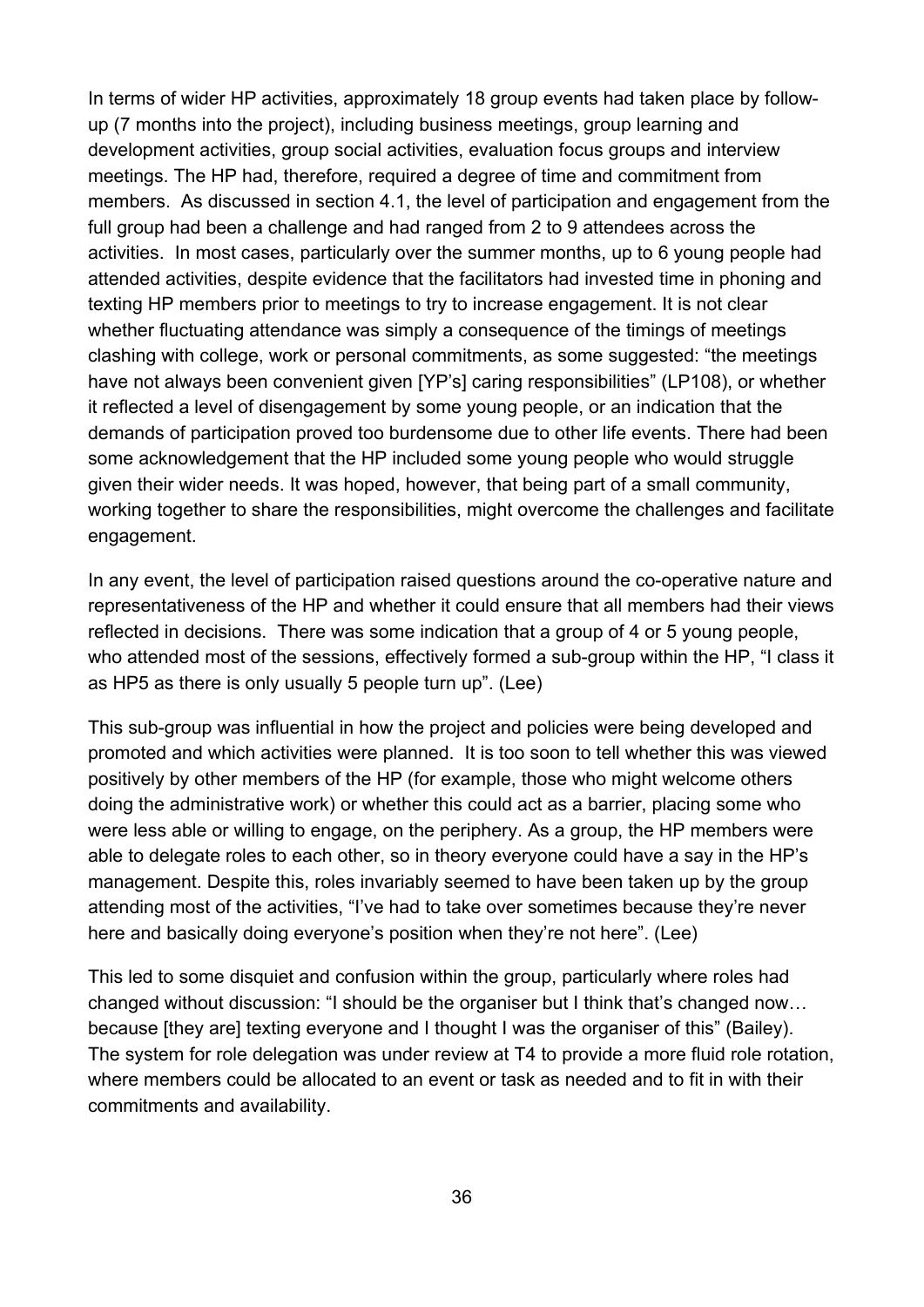Where young people had attended events, there was a sense that they had enjoyed and benefited from the experiences. Feedback from young people suggested that some had particularly enjoyed learning about the business management aspects, "because I want to be self-employed I really enjoyed finding out more about business and tax". (Sophia)

### **Did the HP impact on progress and outcomes for young people?**

Data at follow-up (T[3](#page-36-0)) were available for all 11 young people, though only 9 at update<sup>3</sup> (T4), 1 young man and 8 young women. There were some changes in accommodation, EET and wellbeing by T4. Outcomes at this relatively early stage of the HP appeared mixed but gave some insight into young people's progress and experiences of the HP.

### **Accommodation**

 $\overline{a}$ 

At the final data collection point, (T4) 5 young people had successfully moved into their HP homes. Two had moved directly from residential care to their new HP home and 1 had moved into their home from supported accommodation. Two of the 5 young people had, however, moved to temporary informal accommodation in the interim whilst waiting to take up their HP tenancy, after their baseline accommodation had disrupted. One of these young people, who was identified by their lead professional as homeless at follow-up explained, "my foster carer gave notice on me so now I am a sofa surfer".

For the 4 young people who had yet to move into their HP home, all seemed to have remained in the same care placements (2) or semi-independent/support accommodation (2) over the year, demonstrating a commitment from some carers and existing accommodation providers to work with the HP team to manage transitions and ensure stability for young people despite a level of uncertainty around timescales for moving.

For those who had moved into HP tenancies, 4 of the 5 were interviewed between 3 weeks and 2 months after their move. Olivia, Mason, Ava and Clara all identified that they were given enough notice of the move-in date, and that things had generally gone well.

Support during the move differed for the 4 young people. Some had received support from their carers "Foster carer is getting hampers ready for like cleaning products [saying] today is the day you do this and tomorrow is the day you do that…just very supportive" (Mason). All 4 young people had input from the project facilitators during the move. However, one young person, who had planned the move around their job, reported feeling stressed, as there was limited support available on the day:

<span id="page-36-0"></span> $3$  Two of the original group had left the HP and their current circumstances were not known to the HP staff team at T4.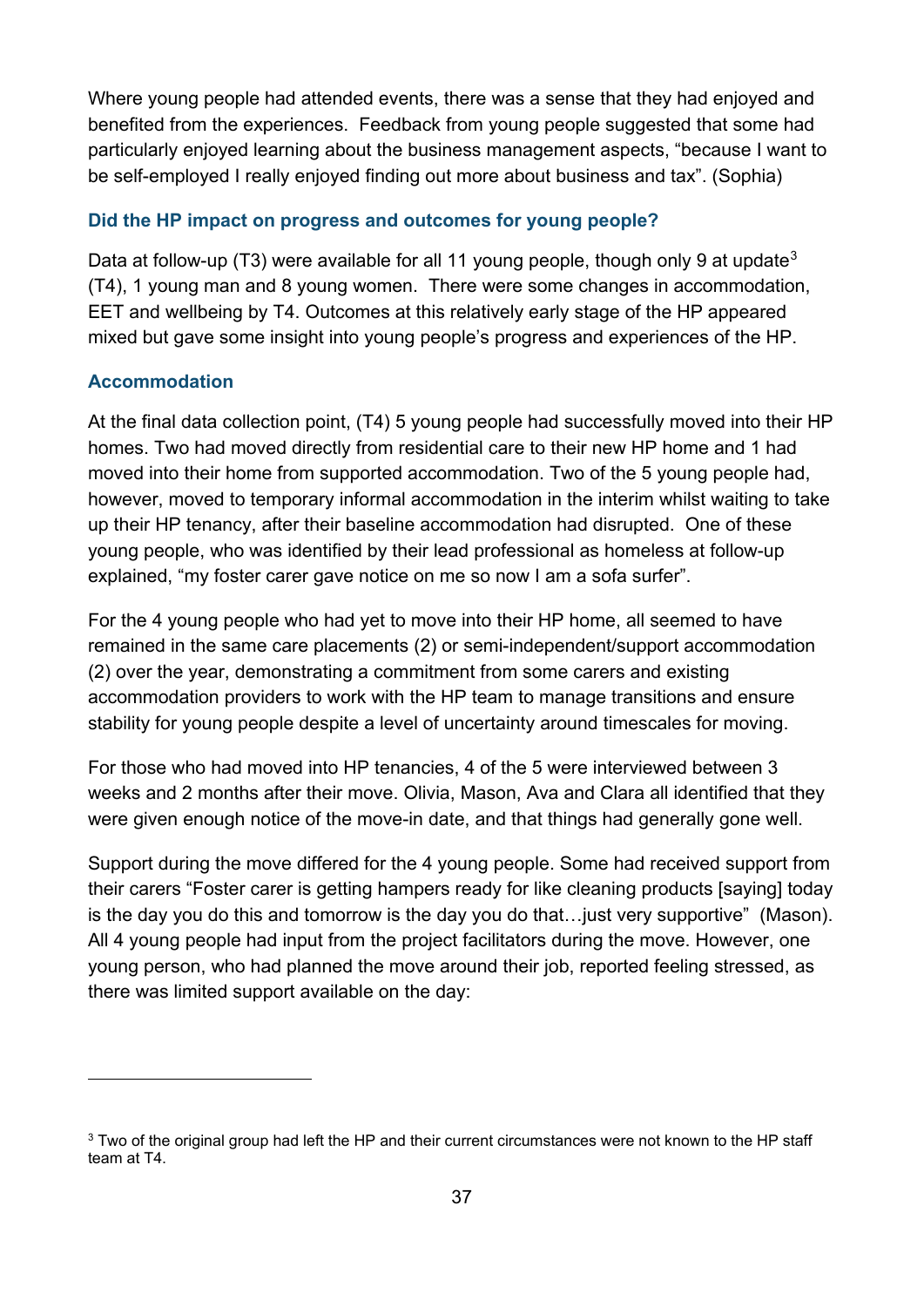That week of me moving was so stressful, we started on the Monday and (facilitator) was busy all day so … later on that day, we only had like an hour so we just grabbed everything out of my room. And then on the Tuesday I actually ordered a removal van to come and get the rest of the stuff. (Ava)

Moving house can be one of the most stressful events in someone's life and the experiences of the HP young people highlighted their appreciation of the support from HP staff, carers and lead professionals. However, it also revealed a need for careful organising and planning from both young people and staff facilitators to ensure that the process runs smoothly.

#### **EET**

EET progress appeared positive for the group. There were some changes in EET activity over follow-up for at least 6 members of the group (55%). For 3 young people who had been out of EET at the start of the HP, this was a positive change, with 2 going into education and 1 taking up a traineeship by follow-up. A further 2 young people who had been in college at baseline, however, were NEET at follow-up. Nevertheless, 8 (88%) of the 9 young people felt that their EET circumstances had improved since joining the HP, which Olivia and Isaac attributed to their "growing confidence" and "work experience" opportunities and, for Lee, the direct support of the facilitators "helping me a lot more on a one to one basis to support education".

By T4 update, all young people were participating in some form of EET. Five were in further education, 2 had traineeships, 1 had full time work and another was working part time and claiming benefits. Participation levels, therefore, appeared to have remained good throughout. This is likely to reflect the focus of the project on providing support and training opportunities to find and maintain EET as a condition of membership of the HP.

Nevertheless, there was a balance to be achieved between participation in the HP activities and maintaining external EET opportunities. For young people who were engaging in EET, carrying out work on their HP property could be difficult to fit in whilst those who were not meeting their minimum 16 hour commitment to EET could face delays to getting their tenancy. Aaron, who had a full time job, struggled to engage with the HP tasks: "it's just I have to work so I can't really commit to every session", while Mason highlighted that his lack of commitment to EET had led to his accommodation renovation been pushed back: "I wasn't really going to my educational side so they weren't doing my flat up or nothing. But now like I've done everything I need to do, I've managed to get my flat".

#### **Wellbeing and self-confidence**

Information on young people's subjective wellbeing was gathered using a self-completion checklist administered at baseline (T1) interview and again at follow-up (T3) interview by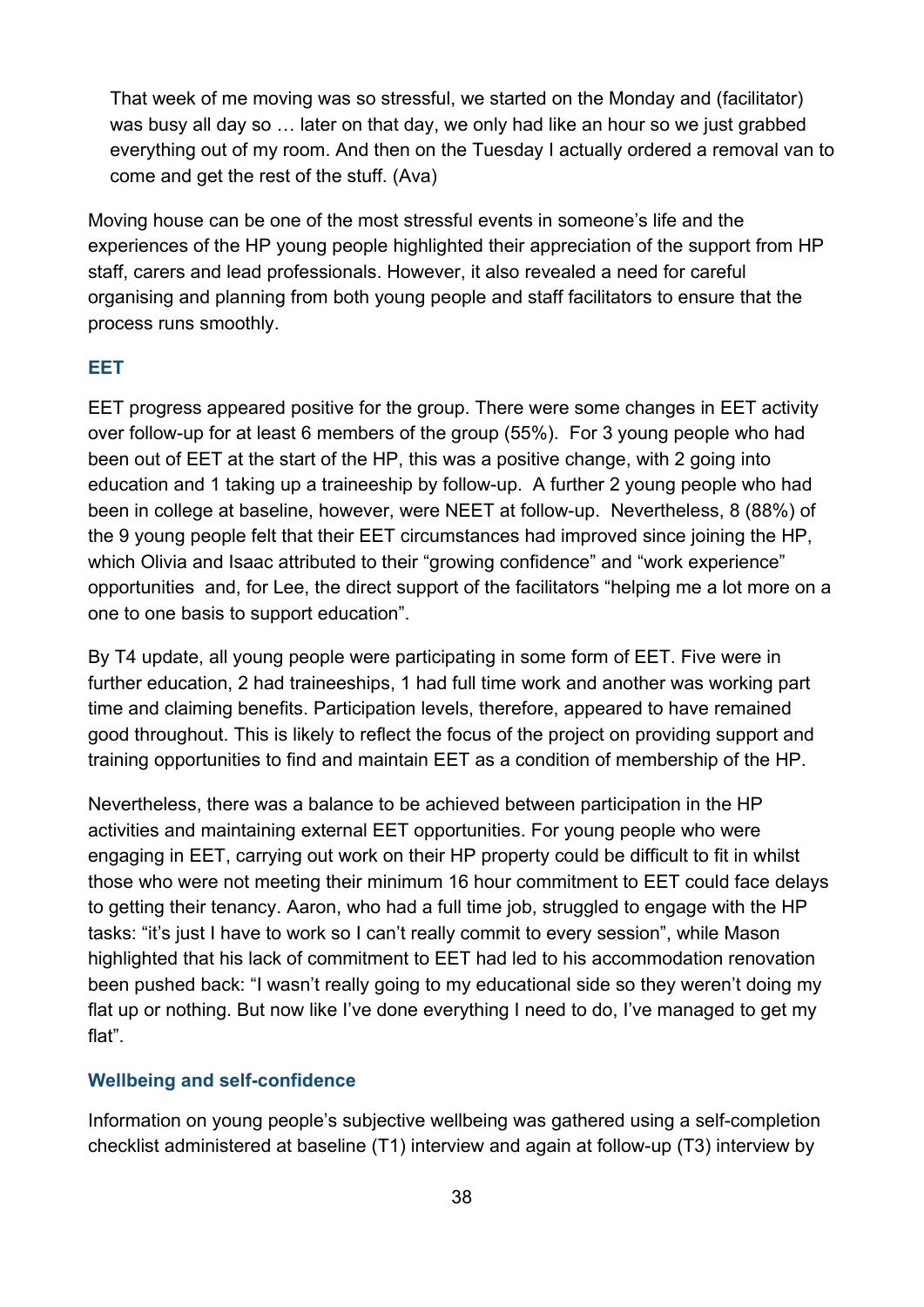the research interviewer, an average of 4 months later. It is worth noting that data was gathered on a very small sample and over a short time frame and, therefore, the results of the analysis should be treated with caution.

The GCI involved measuring subjective wellbeing across the 10 domains of young people's lives that research carried out on young people in the general population has shown are important to them (Rees and Main 2016). In addition, it contained a global measure of wellbeing (for example, how satisfied are you with life, all things considered).

Young people in the study were asked to rate their happiness and satisfaction across the 10 life domains and the global measure on a 0 (very unhappy) to 10 (very happy) scale. The total possible score for the measure was 100, indicating maximum satisfaction with life (i.e. scoring 10 (very happy) across all 10 domains).

Analysis included generating an overall score per individual young person, a mean score for each of the 10 domains and a mean score for the group based on the 10 domains.

Nine young people completed the GCI at both time points, though some did not provide a score for each of the 10 items on the measure.

### **Subjective wellbeing at baseline**

Total scores at baseline ranged from 18 to 95 with an overall mean score of 67.0 for the group indicating a moderate sense of satisfaction with life. Over one-quarter (27%, 3) of young people scored below the midpoint of the scale and could, therefore, be said to be somewhat unhappy and dissatisfied with their lives at the start of the HP.

The total possible score for each domain ranged from 0 to 10, where 10 indicated 'most happy'. The mean score for the group for each domain indicated that the areas young people in the sample were most happy with were their family (mean 7.6), how they used their time (mean 7.4) and the choices they had in life (mean 7.3). The areas that the group were least happy with were appearance (mean 6.1) and the home they lived in (mean 6.3).

The mean scores across most life domains were lower amongst the HP group in comparison with what would be expected of 10-17 year olds in the UK (see Table 3). Of particular note, were lower levels of satisfaction with their home.

### **Change over time**

The small sample size, missing data on some items and variation in timescales between T1 and T3 meant that it was not possible to examine individual change over time. The overall mean scores for the group at both time points was used instead as an indicator of progress. The increase from 67.0 at baseline to 74.0 suggested a trend towards improved levels of happiness over time. This was also reflected in young people's global ratings with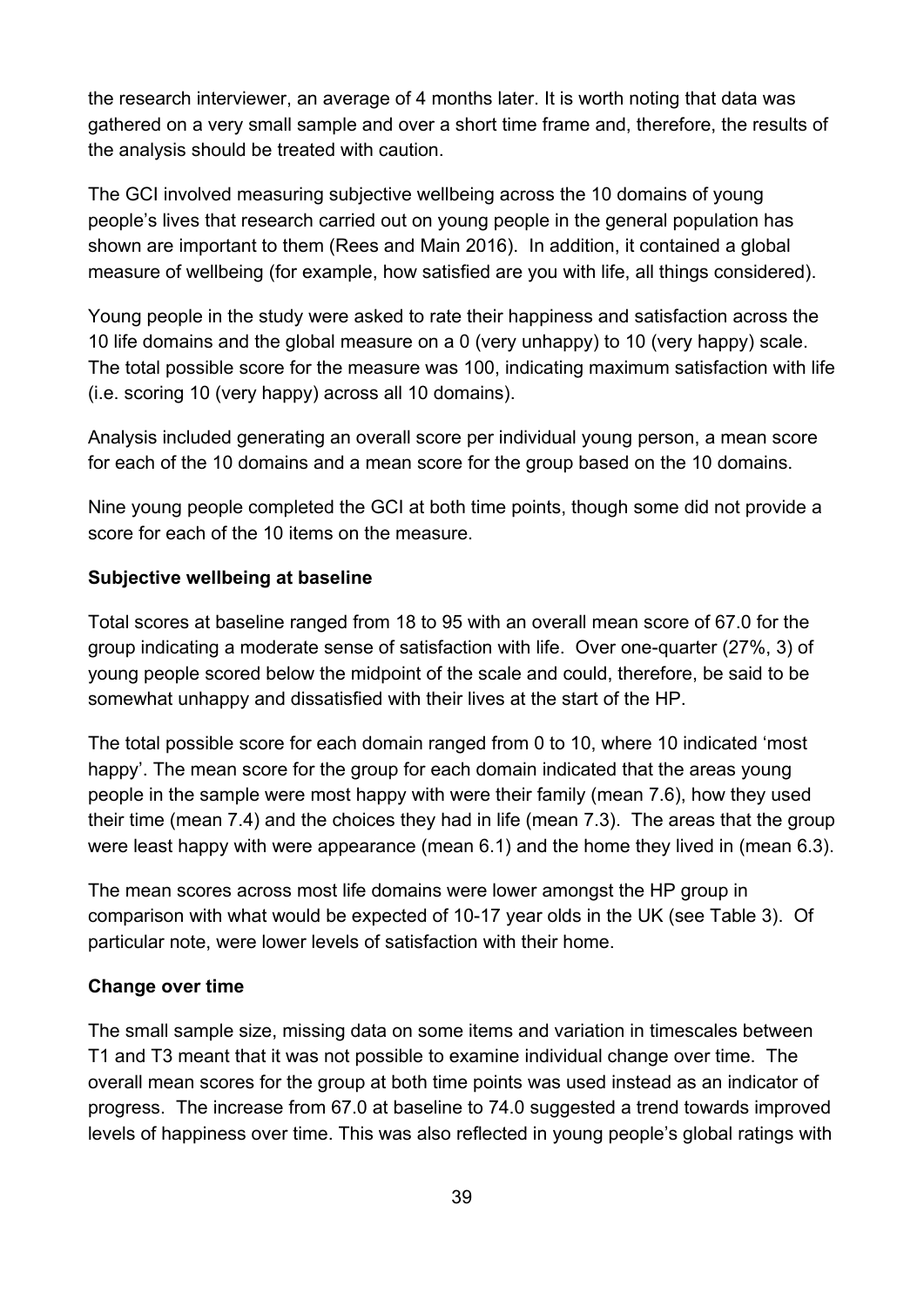the group mean rising from 7.2 to 7.7 at follow-up, supporting the upward trend in wellbeing for the group.

| Life domain                    | 10-17 year     | <b>YP</b>         | <b>YP</b>      | YP <sub>T1</sub> | YP <sub>T3</sub> |
|--------------------------------|----------------|-------------------|----------------|------------------|------------------|
| $(n= T1, T3)$                  | olds in the    | T <sub>1</sub>    | T <sub>3</sub> | Unhappy*         | Unhappy*         |
|                                | <b>UK mean</b> | mean              | mean           |                  |                  |
| Family $(n=9,9)$<br>1.         | 8.4            | 7.6               | 8.3            | 9%               | $0\%$            |
| 2.<br>Time use $(n=9,9)$       | 7.4            | 7.4               | 8.2            | 18%              | 11%              |
| Choice in life (n=9,8)<br>3.   | 7.0            | 7.3               | 8.1            | 18%              | 13%              |
| Future $(n=9, 8)$<br>4.        | 6.6            | 7.1               | 8.1            | 18%              | 13%              |
| Health $(n=9,9)$<br>5.         | 8.1            | 6.9               | 8.3            | 18%              | 0%               |
| Friends (n=9,9)<br>6.          | 8.0            | 6.9               | 8.0            | 30%              | 11%              |
| 7.<br>School/college (n=7,6)   | 7.1            | 6.7               | 7.8            | 33%              | 0%               |
| Money & things $(n=9,9)$<br>8. | 7.2            | 6.4               | 7.0            | 9%               | 11%              |
| 9.<br>Home $(n=9,9)$           | 8.0            | 6.3               | 7.2            | 36%              | 11%              |
| 10. Appearance (n=9,9)         | 7.0            | 6.1               | 7.2            | 27%              | 0%               |
| Total score - 10 domains       | $\prime$       | 67.0              | 74.0           | 27%              | 0%               |
| Happy all things considered    |                | $\overline{7}$ .2 | 7.7            | 18%              | 11%              |
| $(n=9,9)$                      |                |                   |                |                  |                  |
| Additional item:               |                |                   |                |                  |                  |
| Self confidence                |                | 5.11              | 7.00           | 36%              | 11%              |

**Table 3: Young people's wellbeing at T1 and T3**

\* Considered unhappy if scored below midpoint (5 for individual items, 50 for overall score). The use of / denotes missing or unavailable data.

The area in which the greatest increase in satisfaction was recorded was young people's happiness with friends (6.9 at T1 compared to 8.0 at T3), which might perhaps reflect the development of social networks and relationships between the HP members, as reported by young people and staff during interviews.

There was also an increase in the group's happiness with the home they lived in, rising from 6.3 at baseline to 7.2 at follow-up. In most cases, this was the same home they had lived in at baseline. The change in satisfaction might therefore reflect young people's increasing sense of autonomy and skills as was suggested by the views of some young people: "now I'm getting on better with independence skills my [foster carers] are taking notice of what I can do more" (Ellie), and some lead professionals who considered the HP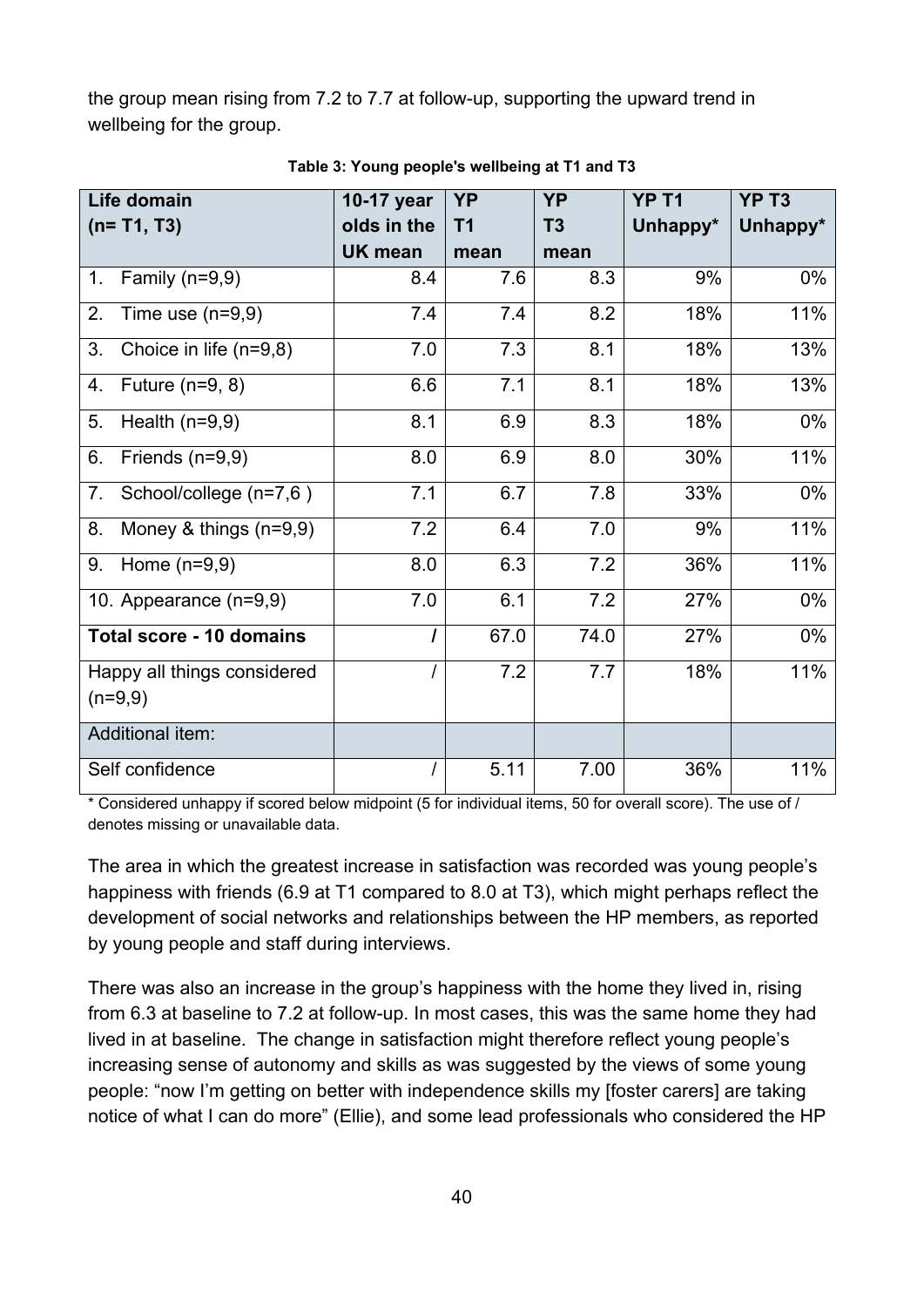to be a "consistent positive" (LP101) in young people's lives at a time of transition and potential uncertainty and providing a supportive network:

HP is giving them the confidence, as is required to move on when they are 18 years old, to move into their own accommodation, plus the reassurance of extra support to develop the skills to live independently. (LP103)

### **Self-confidence**

An additional question about young people's perception of their self-confidence was added to the checklist. Though excluded from analysis of the full measure, separate analysis showed that young people considered their self-confidence to have increased over time from a mean of 5.11 to 7.00 for the group, representing the largest increase across all the life areas (change score 1.89). Many factors might have contributed to this: the new friendship groups, the opportunities to develop independence skills: "my independence has got loads better I can do loads more for myself now" (Clara); the support to sustain EET, and for some, the feeling that participation in the HP had brought a feeling of control and direction: "I'm more aware as a person, life beyond being in care has some focus now" (Ellie), and had given them a purpose "I now fill more hours in the day with the house project". (Ava)

Overall, therefore, there was some cautious indication of improvement in young people's sense of wellbeing and, for most, positive progress in accommodation and EET over the first year of the project. As discussed in the next section, qualitative data from young people, their lead professionals and HP staff team suggested that progress had been facilitated by the consistency of support, developing friendships and increased skills.

### **Lessons learned – views on what worked well and not so well**

Information gathered at follow-up interviews and focus groups highlighted some of the positive aspects of the HP and some areas for improvement. Young people commented positively on the chance to be involved in the project and to create a home to be "proud of" (YP focus group T4). They highlighted increased communication skills, confidence and feelings of community, integration and a "group to depend on" (YP focus group T4) as well as access to individual and flexible support. The negative aspects were almost exclusively related to the timescales and delays in being allocated and moving into their HP homes.

### **Friendships and integration**

A strong message running through responses was having an opportunity through the HP, to make friends and form a supportive social network. This was evident in young people's initial reasons for applying to the HP, in their experiences of participation and their views on how the HP had affected their lives.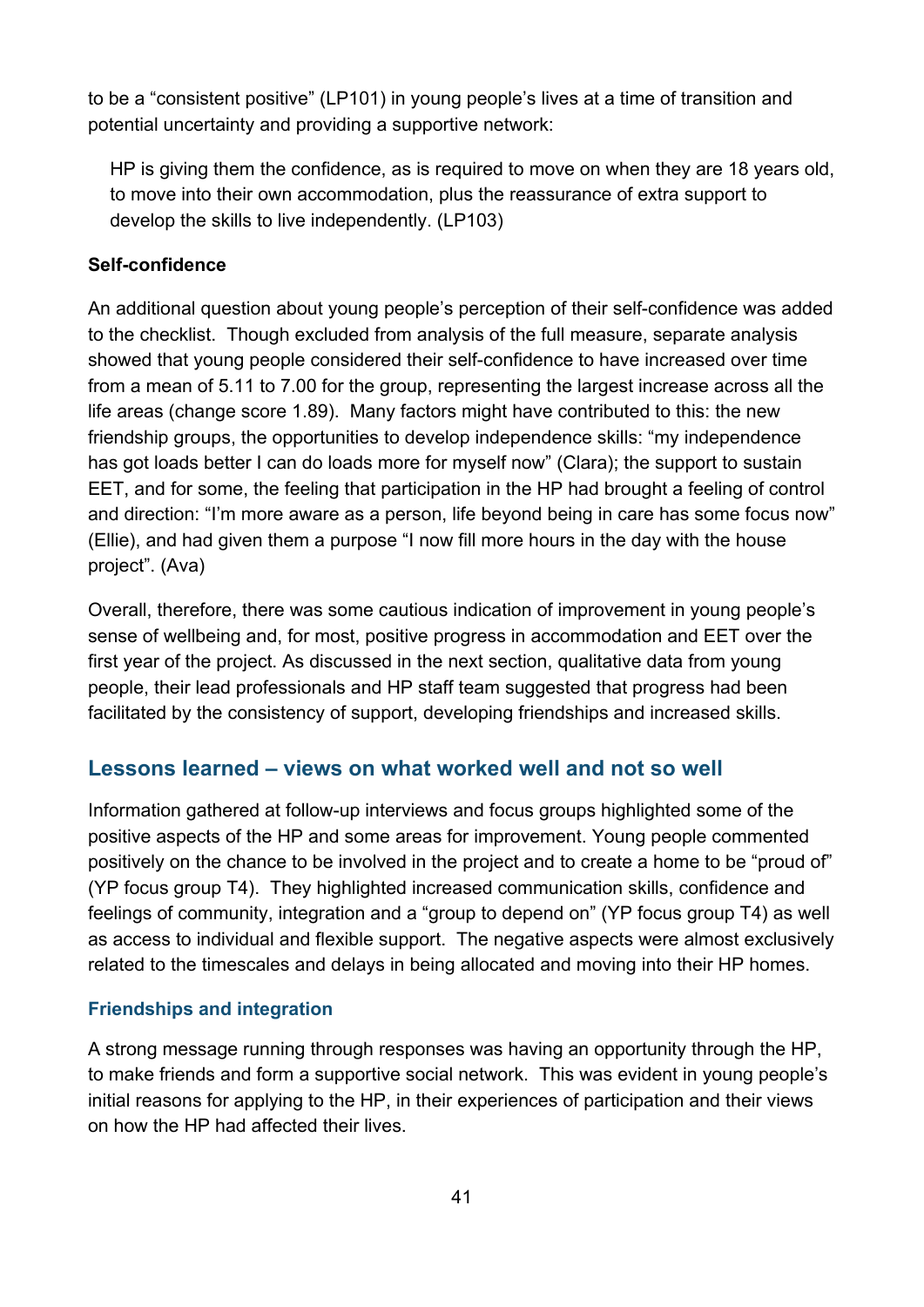I think it's just that I know I've got the support around me, if I ever do fall that I've got someone to pick me up and get me back on the right track. (Clara)

Lead professionals also reported that participation in the HP had increased their young person's "confidence", "self-esteem", access to support and connectedness, providing *"*the benefit of having a ready-made support network with consistent support from project workers". (LP108)

The importance of this benefit is not to be underestimated given the high tendency for care leavers to experience loneliness and isolation after care. Having access to a small group with common goals and a shared understanding of the care experience appeared to have offered most of the young people opportunities for close friendships, peer support and integration by becoming "a group supporting each other..confidence building" (F2) that, if sustained through the co-operative, could help to combat isolation and create long-term support networks, even after young people had moved on from the HP10:

It's like not … being lonely…I think [social worker's] concern was me being on my own, I wouldn't have anyone there, but this project means that I can still be part of a group of people and I won't always be on my own. (Ellie)

Young people who participated in the focus group at T4 referred to the chances and "the opportunity of a life time" (YP focus group) that the HP had afforded them in comparison to other care leavers. The young people agreed that whilst the HP could "not change everything" (YP focus group) it had at least brought attention to care leavers and had gone some way to removing the "stigma of care leavers" (YP focus group) that some might experience in wider society:

Even if we are care leavers who have had colourful backgrounds, the HP has changed the expectations of care leavers and their image in Stoke. (Ava)

### **Flexible, tailored and accessible and support**

A second feature that was particularly valued by the young people was the intensity, range and frequency of support offered by the HP team: "I get a lot more support than I was expecting" (Ellie). The HP aimed to provide bespoke support to match young people's specific practical, emotional or training needs. Support took the form of group training events (for example, cooking skills, budgeting, DIY, tenancy agreements and business development) and one-to-one support sessions and general encouragement from the facilitators. As discussed earlier, this called on staff to cover a wide variety of tasks ranging from being the liaison between young people and the partner services and attending care reviews with social workers, to providing specific support with independence training: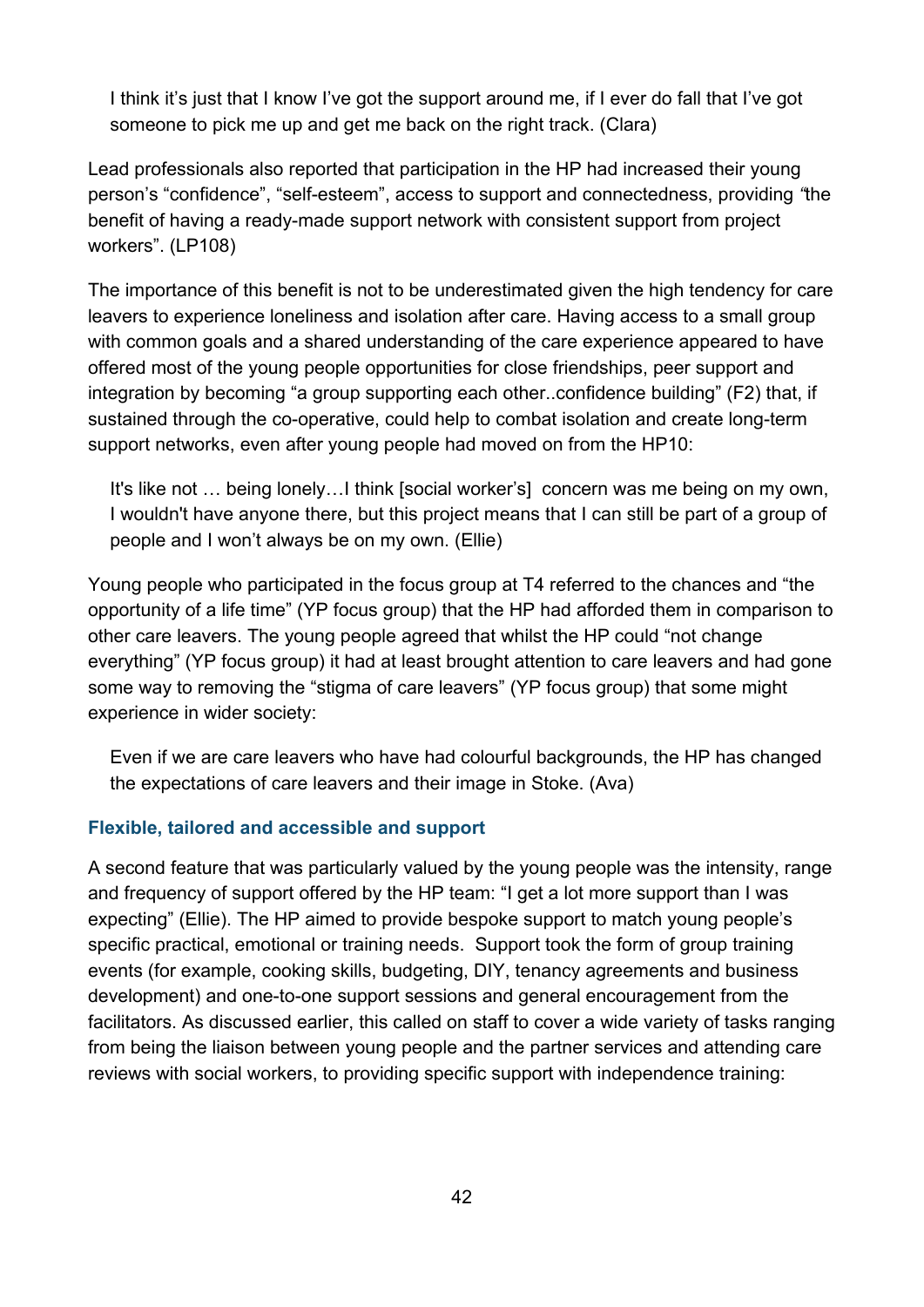Becoming their housing officers, getting young people into a good routine about ...independence, paying the bills and being a good tenant...and having the confidence…to solve their own problems. (F1)

as well as the important individual day-to-day encouragement:

Like a parent,…one week I'll be checking every minute that [they] are at college, because sometime you need someone to get you out of bed..and then the end of the week to say 'you've done really well you know, have a good weekend and make sure you're up for college on Monday'. (F1)

Working across the different support needs of young people's lives was considered a particular strength. Providing a single worker with the time to facilitate both direct support and access to wider help could reduce the need for young people to go to several different support agencies, "young people in care, their lives are so fragmented … so our process needs to be very good at joined up". (L1) An aspect that was particularly evident in young people's feedback was the significance of having a member of staff who talked publically of their own care experience. This had engendered an additional level of trust and affinity within the supportive relationships that were developing in the HP, creating feelings of having someone "on my side" (Mason) who "understands us" (Lee) as well as providing a positive role model to the group:

[Facilitator] knows what it's like to leave care, I could tell them everything, which is a good thing. (Sophia)

The accessibility of the support from the HP team was also highly appreciated by the young people. They described being able to "drop-in for a cuppa and chat with [facilitator]" at the HP offices on an informal basis or as and when a support need occurred was part of the added extras that the HP could offer (not least through having a healthier staff: young person ratio) in comparison to the usual level of support from children's social care:

One of the main areas of progress is the relationship building…the real trust between the young people and the project team…more than the people they are usually involved with because we see them regularly, listen to them, understand them. (M1 FU)

In acknowledging the value of out of hours support, the HP staff team had initiated an extended hours working pattern to ensure an increased level of access for those young people who had daytime work or college commitments.

#### **Managing the transition - moving in**

The delayed timescales for allocation, renovation and moving into HP homes caused disappointment and some dissatisfaction amongst the group: "I know it's a new housing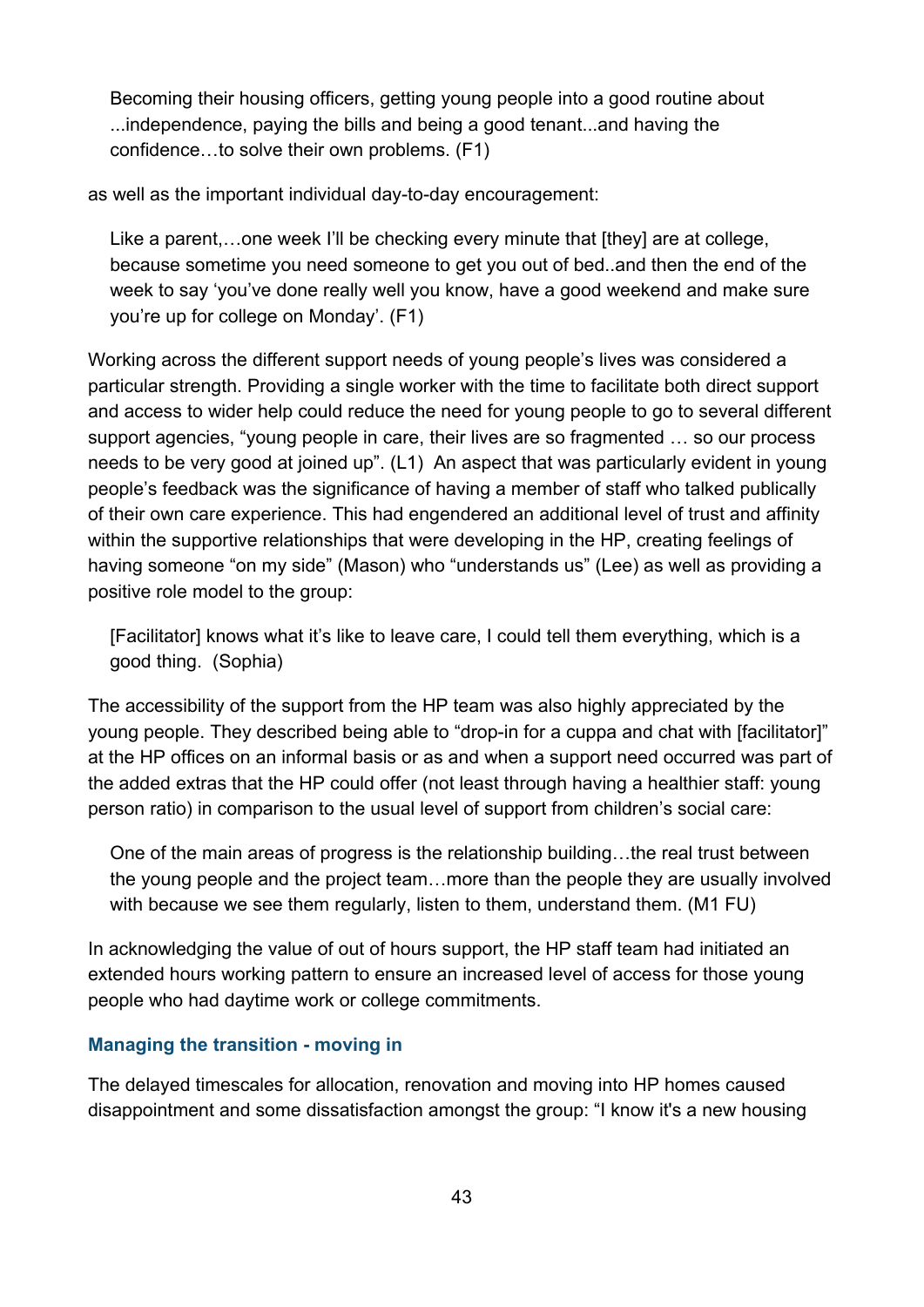project but it's gone really slow" (Lee), and had left some young people in limbo: "I have waited to move since January so it's a bit strange still living here". (Ava)

Several lead professionals commented on the disappointment that they and their young people had felt when they had been told that their move was on hold and the impact this had on leaving care planning. This included a degree of criticism about the way in which the project had been communicated to young people, with some staff commenting that steps should have been taken to avoid raising expectations around move in timescales:

The HP [should] be realistic about timescales with the young people and professionals to ensure that young people are not disappointed with the speed at which the project progresses. (LP108)

Once in their HP homes, most young people seemed to be settling in well, though still in the early stages of adjusting to their new circumstances. For one member of the group, the stark contrast of moving from their small group home to living on their own was particularly apparent and required a tailored package of support to help them manage the transition. The HP team was able to buy in bespoke support, along the lines of a staying close model, to ensure the young person had access to 24-hour in situ support, which gradually reduced over an agreed timescale.

### **Targeting the right young people**

Another area highlighted for further attention was the selection of young people for the HP. There were some concerns about the level of commitment from some HP young people and, conversely, the level of input expected of the HP group, and how this might be reconciled going forward. A related issue that was raised by young people's lead professionals was whether the project was targeting the right young people. One lead professional felt that the current HP group involved less complex young people who might have found post-care housing stability in any event:

I worry that the HP doesn't address the real issues facing children leaving care at 18 and seems to be set up for the same young people who would possibly fare the best in independence without the support of the project. (LP104)

As a balance, most lead professionals recognised that the HP was new and therefore required wider knowledge of what it involved and which young people might benefit, and felt that it could prove a useful resource:

I feel the HP is very much a separate project at the moment which is to be expected given it is a pilot project. It would be exciting if this model could be offered to other young people in LA on a wider scale in the future. (LP108)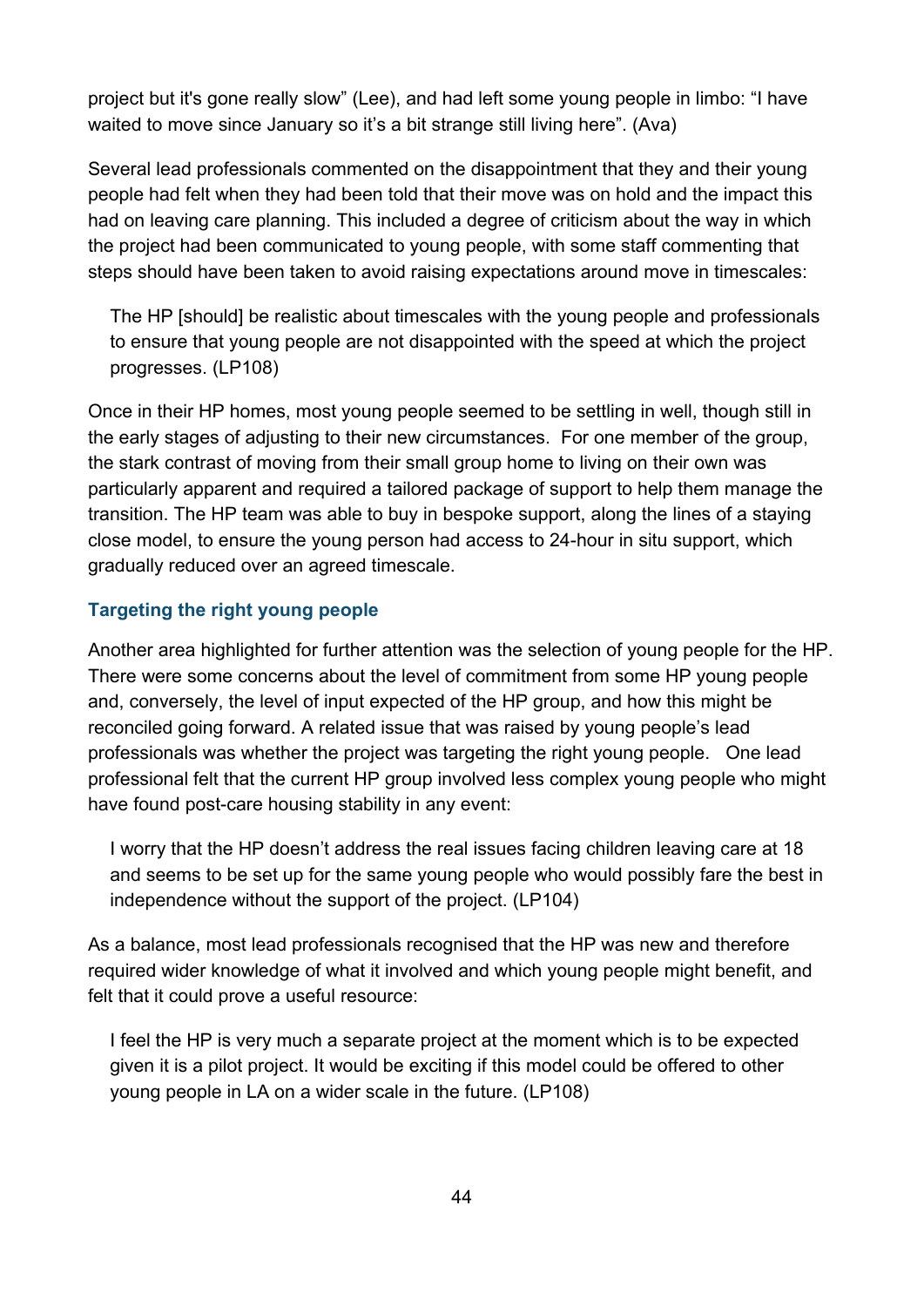Targeting the right service-user group is inevitably a challenge for new projects. This is particularly so during the set-up phase when arguably the focus is on getting the components of the project right by piloting it with more capable young people before rolling it out to young people with greater, and possibly more relevant, needs. As discussed in the next section, a longitudinal evaluation would be necessary to follow up those participating in the HP and their longer-term outcomes to understand if and with whom the HP is most effective.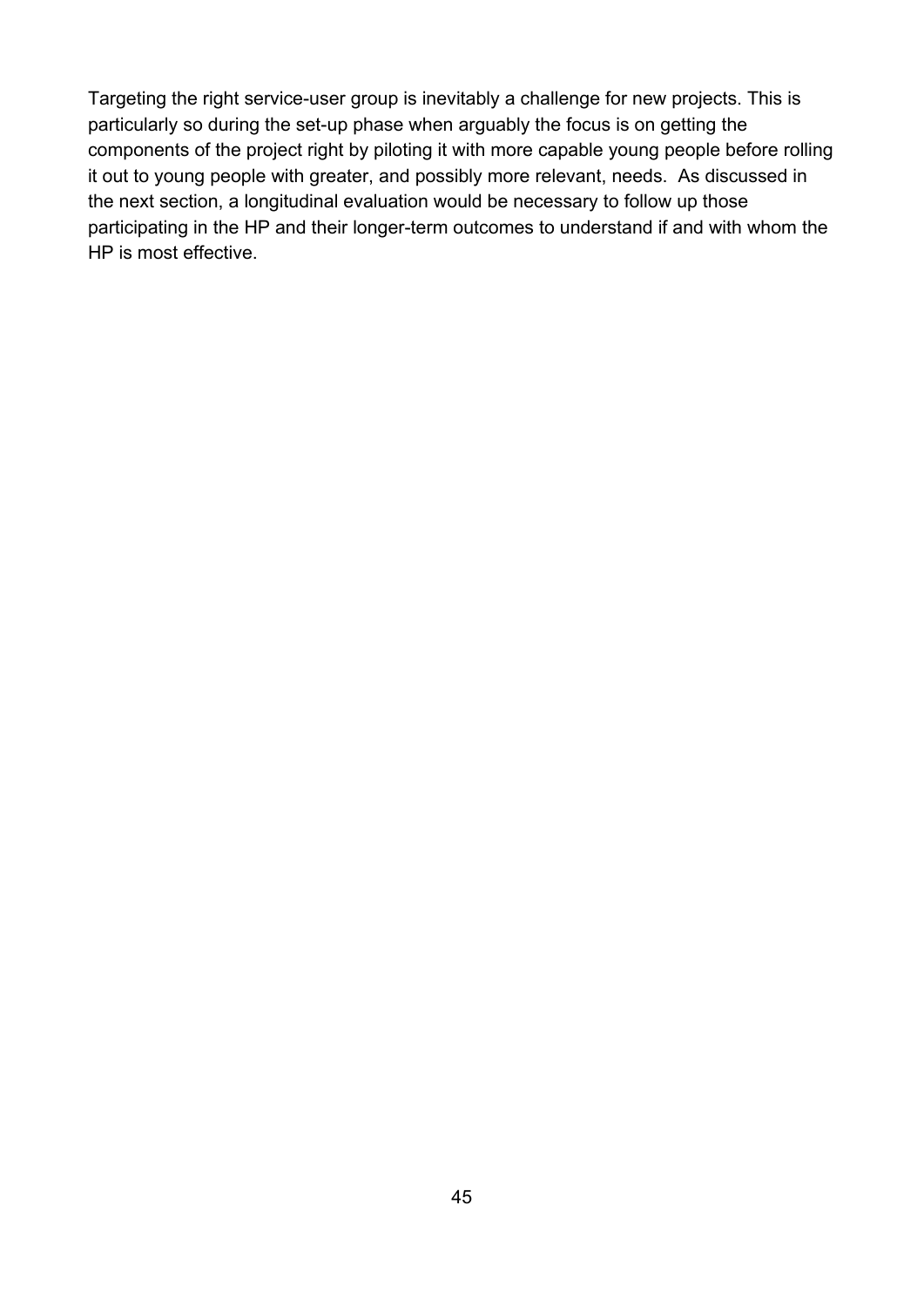## **5. Limitations of the evaluation and recommendations for future evaluations**

The limitations of the current evaluation are located in the limited time frame for gathering data on outcomes and value for money. The small sample size also limited the outcomes analysis. The evaluation took place during the set-up and early implementation of the HP (i.e. pilot phase) and as such, was able to report on the experiences of creating the model and the initial stages of running it within a local authority context.

Due to the delays in operationalising the project and subsequent delays in young people moving into their new HP homes, information on young people's outcomes was limited to a focus on their early progress, and experiences of being part of the team that created the HP, rather than their experiences and outcomes of moving into their new tenancies.

Whilst the data provided some indication of the impact of being part of the HP and some emerging evidence of progress in young people's self-confidence, wellbeing and EET, this should be treated with caution due to the sample size and short follow-up. Furthermore, it was too soon to understand the impact on accommodation stability and experiences of independent living.

The time frame and lack of available data on outcomes and costs also affected the ability of the evaluation to report on cost savings and value for money. For example, none of the young people had taken up their HP tenancy (thus releasing their accommodation and support costs into the HP) during the main evaluation time frame and, whilst 5 had moved in by the update review at T4, most had been living in their property less than 2 months.

A future evaluation could build upon learning gathered through the pilot phase of the HP and shift the focus from implementation towards assessing how the model works in practice for future (and larger) cohorts of care leavers, perhaps with different levels of need. Longitudinal evaluation will be necessary to gain a better understanding of the impact of the HP on the longer-term outcomes for care leavers.

A longer-term evaluation that includes a more comprehensive exploration of the eventual business model (for example, social business or use of social impact bonds) will also be able to help test out its potential for providing a more cost efficient and effective alternative to current accommodation and support options for young people transitioning from care. It should also provide scope to test out how the model works in different local authority settings and what, if any, refinements are required for maximising its impact, sustainability and replication.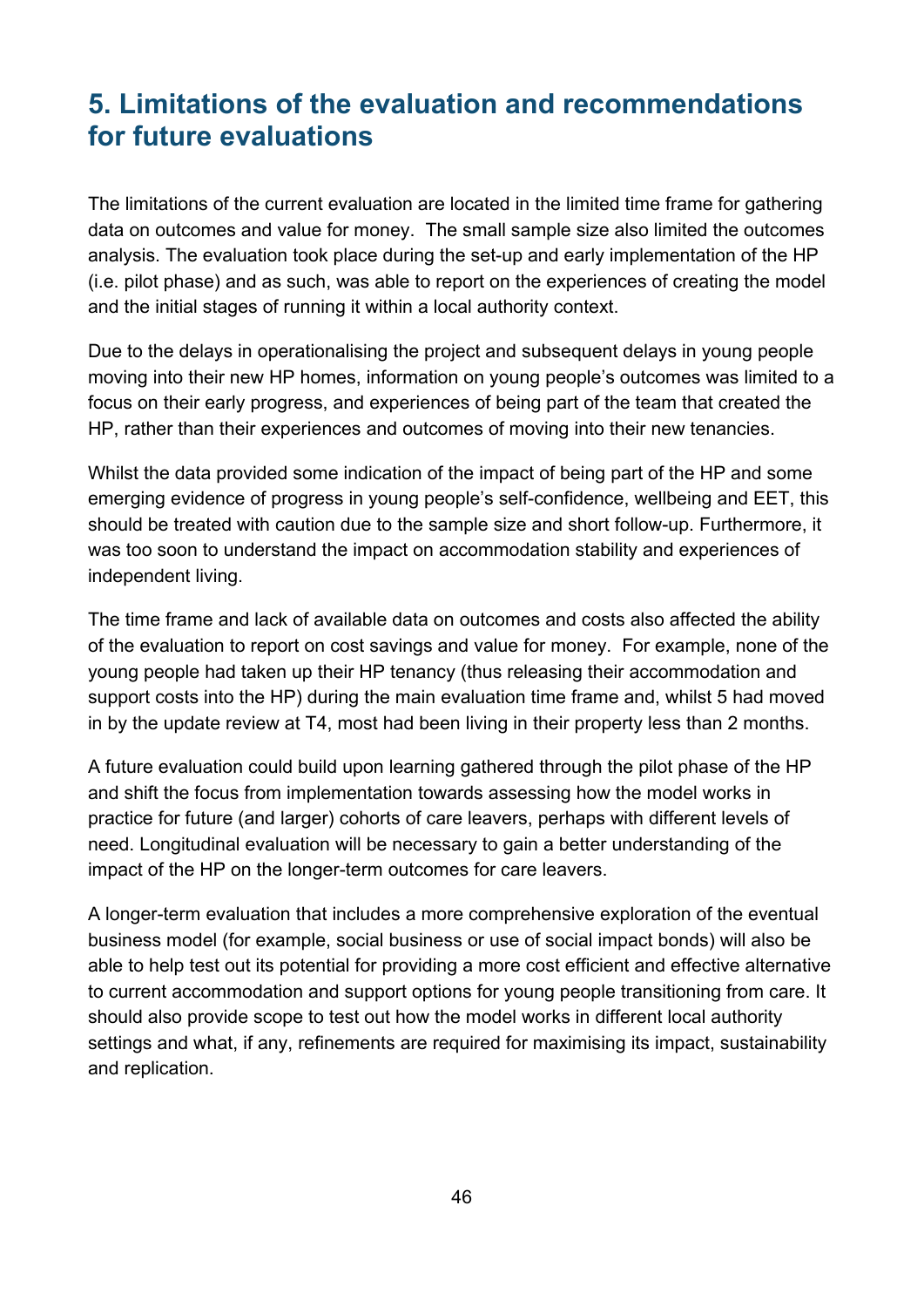## **6. Implications and Recommendations for Policy and Practice**

The House Project model presents an interesting and promising addition to the range of accommodation options for young people leaving care. It holds potential to provide young people with a direct step into a long-term home accompanied by a package of support that runs alongside, and exceeds, that traditionally offered. Findings from the evaluation of the HP suggest a number of recommendations for sustainability and replication of the model.

### **Implications**

Some implications arising from the HP model related to the age of the target group and the funding arrangements of model.

The aim of the HP to support young people aged 16 to18 to move into their own tenancy might appear at odds with the current policy and practice drive to delay young people's move from care until after their 18<sup>th</sup> birthday. The recent rise in Staying Put to enable young people to remain in their foster placements beyond 18 and local authority duties to provide a range of supported accommodation options to meet the needs of care leavers (Barnardos 2015), reflects the general consensus that delaying young people's move from care to independence creates a more normative and gradual transition and improves the chances of positive outcomes.

Research and practice evidence indicates that young people who leave care aged 16 and 17 (the more vulnerable early leaver group), tend to fare worse after care, and experience a greater level of risk (for example, housing breakdowns, poor outcomes in EET and wellbeing). However, these risks can be embedded within the circumstances in which these young people leave their care placements, rather than attributed to age alone, for example, in the unplanned or unsupported moves to unregulated transitional or transient accommodation and whether they are able to access ongoing support. By focusing on younger care leavers it could be said that the HP is responding to the reality that some young people move on from their care placements early at 16 or 17, either through choice, or because placements break down and options become exhausted, or due to the less comfortable scenario in which some young people are rushed out of care to free up care placements. The HP model has the potential to reduce that risk by providing a planned and highly supported transition which, having permanency running through its core, could reduce the number of post-care moves that young people need to make before finding their home after care. In doing so it could address the tensions that exist within the current system, where services are striving to provide young people with a delayed and gradual move from care whilst contending with the realities of limited availability in transitional options and the fact that the choice and preference for many care leavers is to move into their own tenancy as soon as possible, using intermediate options as short-term stop gaps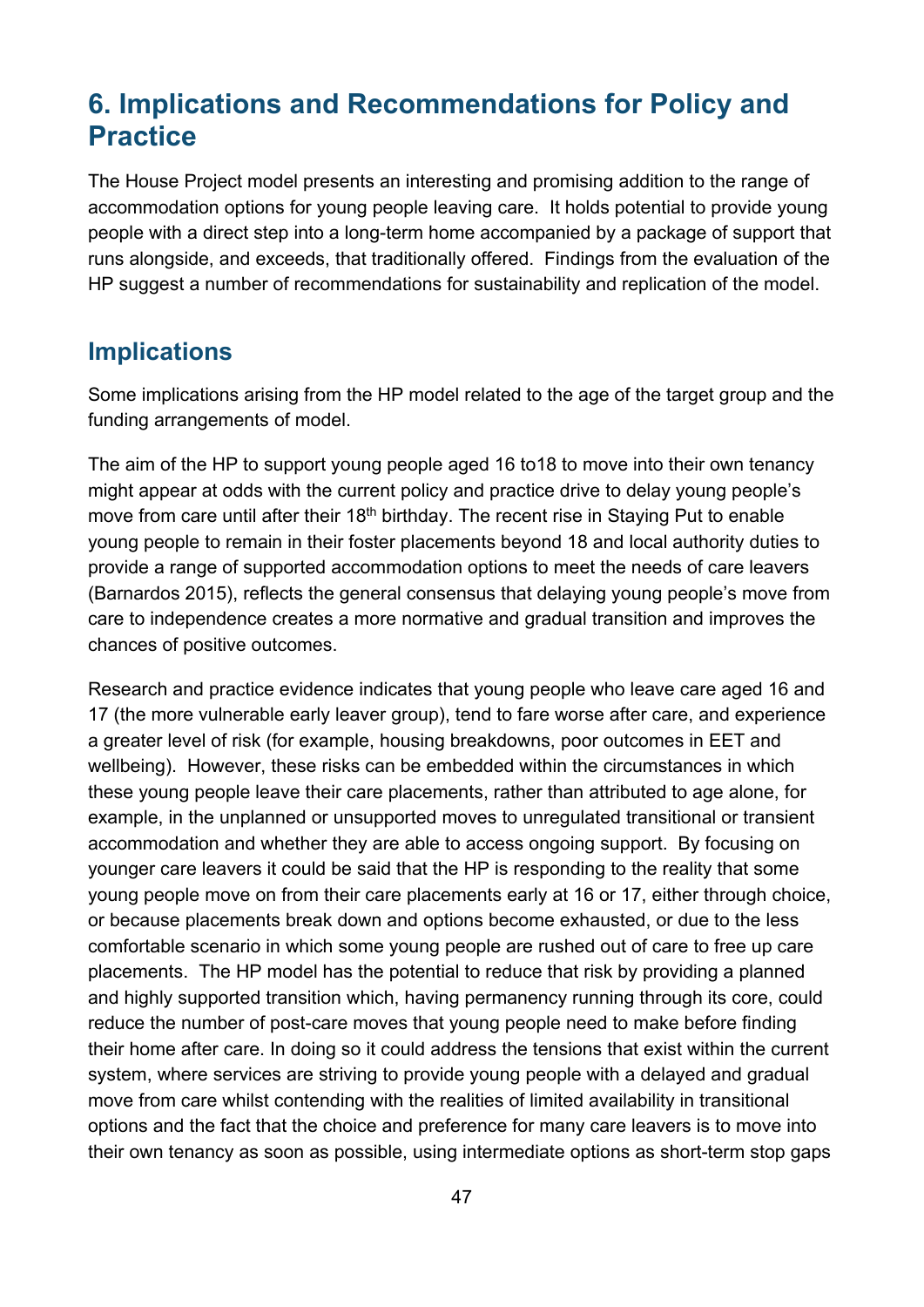only. That said, safeguards are needed to ensure that young people have a settled base during the project from which to prepare for independent living at their own pace, and remain in, whilst their project tenancy is undergoing renovation and until they are ready to move in.

The HP also offers potential to provide an option for older care leavers aged 18 and over, perhaps stepping down from Staying Put or other semi-supported options. However, this might require revisions to the funding arrangements for the model.

The current funding arrangements of the HP raise the need to build in systems to protect against unintended consequence when developing such projects more widely. The funding relies on the payment of the accommodation and living costs attached to 16 and 17 year old care leavers into the project in order to sustain the model. An unintended consequence of this arrangement might be to provide an incentive to move young people into their HP tenancies before they are ready to take that step, in order to release the funding into the project. Equally, the same need to manage the flow of 16 and 17 year olds into the project could result in young people aged 18 and over migrating out of the project and reverting to council tenancies before they are ready, in order to free up capacity within the project.

Future projects, therefore, require robust safeguards to ensure that the needs of young people are not compromised by the financial requirements of the model. The HP had in place a number of systems to protect against this and maintain its overall aim to empower young people to take control of their transitions. These included the scrutiny of the HP Board to oversee decisions; case responsibility (including leaving-care planning) remaining with young people's social worker or PA; and also the co-operative underpinnings of the model, which enabled the young people themselves to have the main say in when members moved into their properties, as well as in and out of the project.

In addition, Corporate Parenting responsibilities of the council and the legislative framework, which requires the oversight of care plans by Independent Reviewing Officers (IROs) for moves to unregulated accommodation post-care (see [IRO Handbook 2011\)](https://www.gov.uk/government/publications/independent-reviewing-officers-handbook), should, in theory, provide a further level of protection to ensure that moves to independent living for early leavers are managed safely, at the right time and in their best interests.

### **Recommendations**

The HP had received further DfE IP funding to expand the specific HP model in Stoke and to work with other local authorities to replicate it more widely. In addition, there was emerging evidence of similar models to the HP developing elsewhere (see [Hartlepool](http://www.hartlepoolactionlab.org/whats-happening-now/) [Action Lab Housing Heroes](http://www.hartlepoolactionlab.org/whats-happening-now/) project). The experience of setting up the HP provided several lessons and recommendations: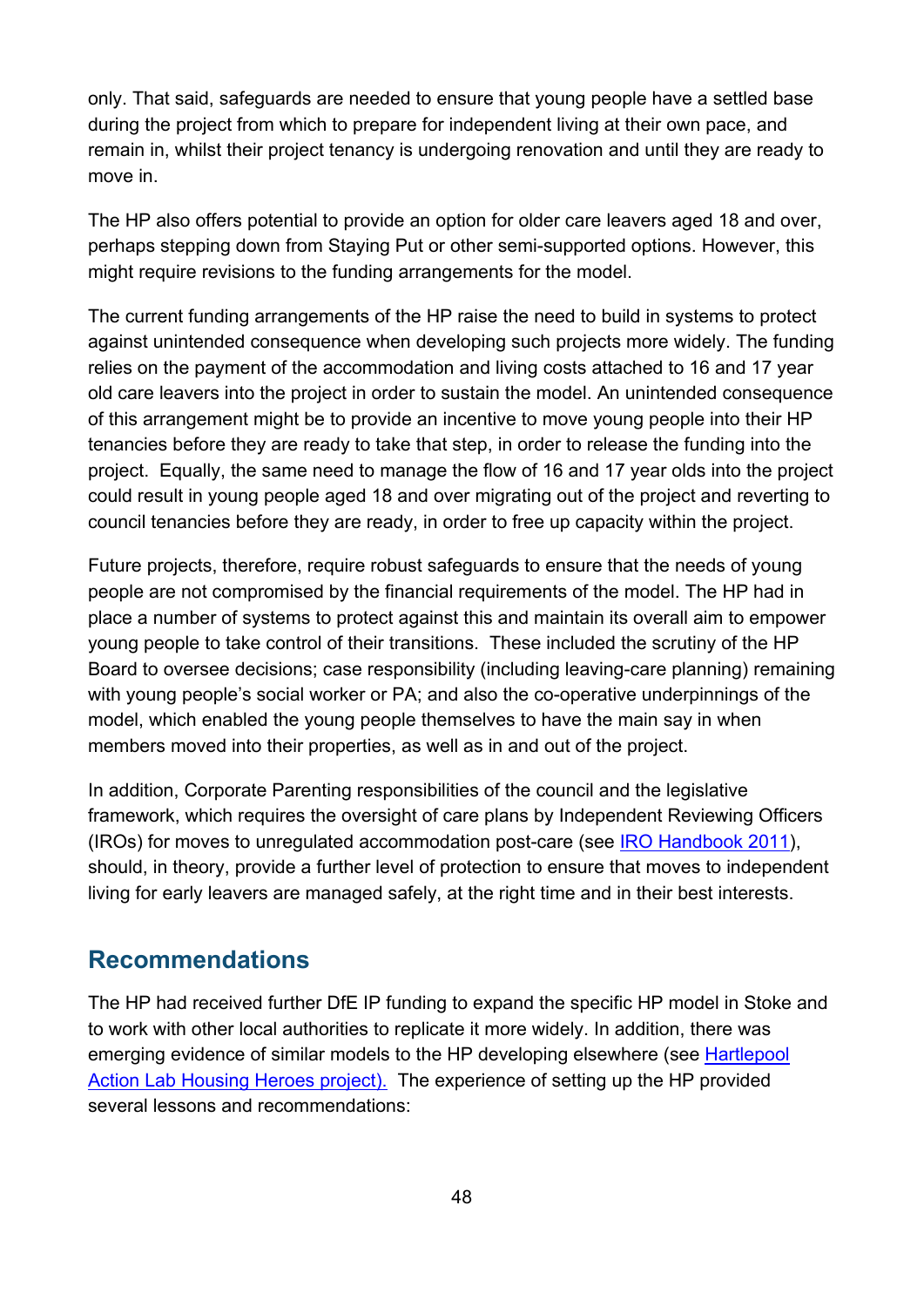- realistic timescales are needed for setting up and running such projects and for effectively monitoring and evidencing impact. This was particularly so for the HP, which had developed from a standing start and required intricate legal and contractual procedures involving several partners. Timescales for young people transitioning from existing accommodation into HP homes also needed to be realistic, carefully managed and communicated to ensure a planned move
- related to this is the need to establish a firm foundation early on, including securing the necessary agreements from the relevant agencies and stakeholders across the council, prior to fully opening the service to young people. For the HP, there was a need to weigh up the amount of behind the scenes work with its aim to fully involve young people in the creation of the project. Evidence suggested that the impact of the somewhat convoluted negotiations and subsequent delays on young people provided justification for doing some of the groundwork before involving them. This is unlikely to be an issue for further cohorts of young people as they will be entering a working model
- the HP benefited from a receptive environment, which took time to establish and was hard won. It included support from stakeholders at a senior level and across agencies. Buy-in from corporate parents at strategic level and across relevant agencies was essential for unblocking the channels and creating a shared goal and drive to make the HP happen. This was particularly important given the innovative nature of the project, the perceived risk, and need to challenge and change existing systems (for example, change to systems for allocating tenancies and to practices for managing and funding young people's transitions from care). Buy-in was achieved by establishing robust safeguards to protect young people, as well as the council's assets, and the persistence and commitment of project champions and ambassadors. Keeping partners on board and developing links with other services and agencies will be essential to the cross-agency approach of the model
- an essential condition for this innovation was the availability of suitable and sufficient council owned housing stock. The HP relied on access to unoccupied or void properties in need of refurbishment that could be leased from the council. Stoke had relatively high levels of empty houses (4% of council and private housing compared to the national rate of 3%), including over 400 council houses that had been empty for at least 100 days in 2014-15. This holds implications for the replication of the HP and development of similar models, perhaps limiting its scope to local authorities with similar levels of void council-owned properties
- areas with a lack of one bedroomed properties might also need to consider the implications of the Spare Room Subsidy (see Wilson, 2016). Older care leavers who are claiming benefits when they revert to council tenancies might be at risk of losing benefits and be required to move to a smaller property (DfE, 2016)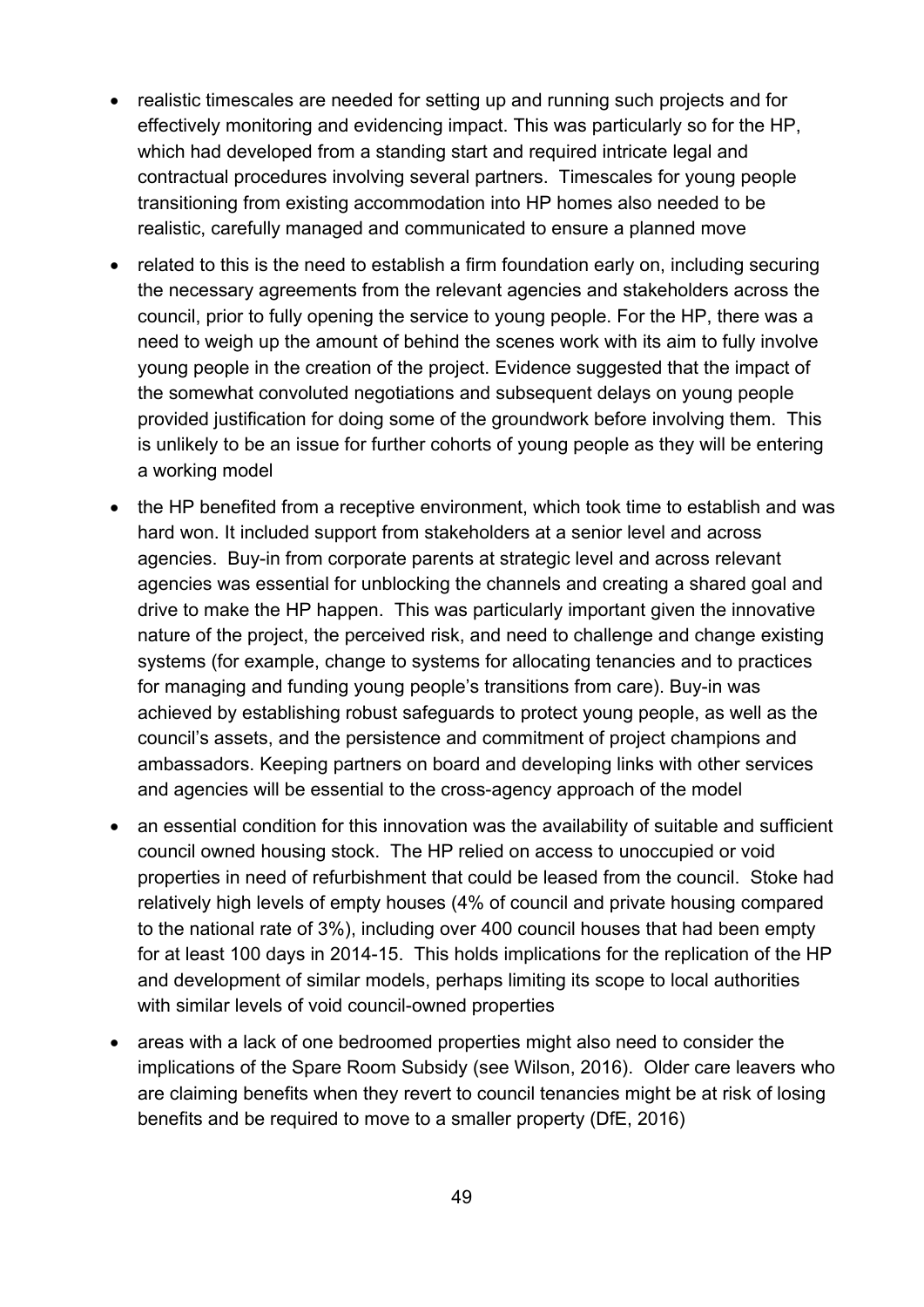- the sustainability of the model relies on a sufficient number and flow of suitable young people coming into the project and a sufficient flow of successful tenants leaving the project. This included managing timescales for moving out of existing accommodation and moving into the new tenancy, and matching the type and availability of houses with young people and their readiness to move. The project might consider using one property as a training flat to help manage the transitions. This could provide a short-term option for young people whose accommodation ends prior to their new tenancy becoming available as well as chance for a practice run, particularly for young people moving into their new tenancy from small group homes where the transition to living alone might be particularly stark
- a robust assessment of young people's needs, aspirations and circumstances is essential for ensuring that the right young people enter the project at the right time for them, with the right level of commitment. Ongoing assessment will be required to review and manage their transition into the new tenancy, with flexibility built into the process to respond effectively if care or leaving care plans change. This will help to protect the young people and the effectiveness and sustainability of the project
- of particular importance in projects such as the HP that are working innovatively to support and empower vulnerable young people, is the need for a skilled and experienced staff team, providing a safe pair of hands and safe relationships to enable young people to take control of their transitions and responsibility for the project. The HP demonstrated the need for diverse skills, including preparation support, housing support, financial and EET guidance, as well as business management and support to run the HP. The range and intensity of the support requires expertise and confidence and robust staff supervision, training and support
- clear procedures are needed to safely manage exits from the project including stepdown to lower levels of support and reverting to council tenancies. This includes having effective contingency plans to manage negative outcomes such as project dropout, accommodation breakdown or eviction from the co-operative. Joint working systems might clarify roles and ensure that usual leaving care support remains in place alongside the HP support package, and that follow-on support from other relevant agencies is arranged where needed. This also emphasises the importance of selecting suitable young people for the project to minimise the likelihood of poor outcomes. This is imperative when working with vulnerable young people for whom a sense of failure or rejection might be more keenly felt
- finally, contingency plans are also needed to protect the communal business and the future of those young people involved who have either been allocated, or taken up, project tenancies. Examples of contingency plans within the HP model included setting aside a pot of money to cover any debt incurred by tenants (for example, rent arrears) and the legal and administrative costs associated with tenant evictions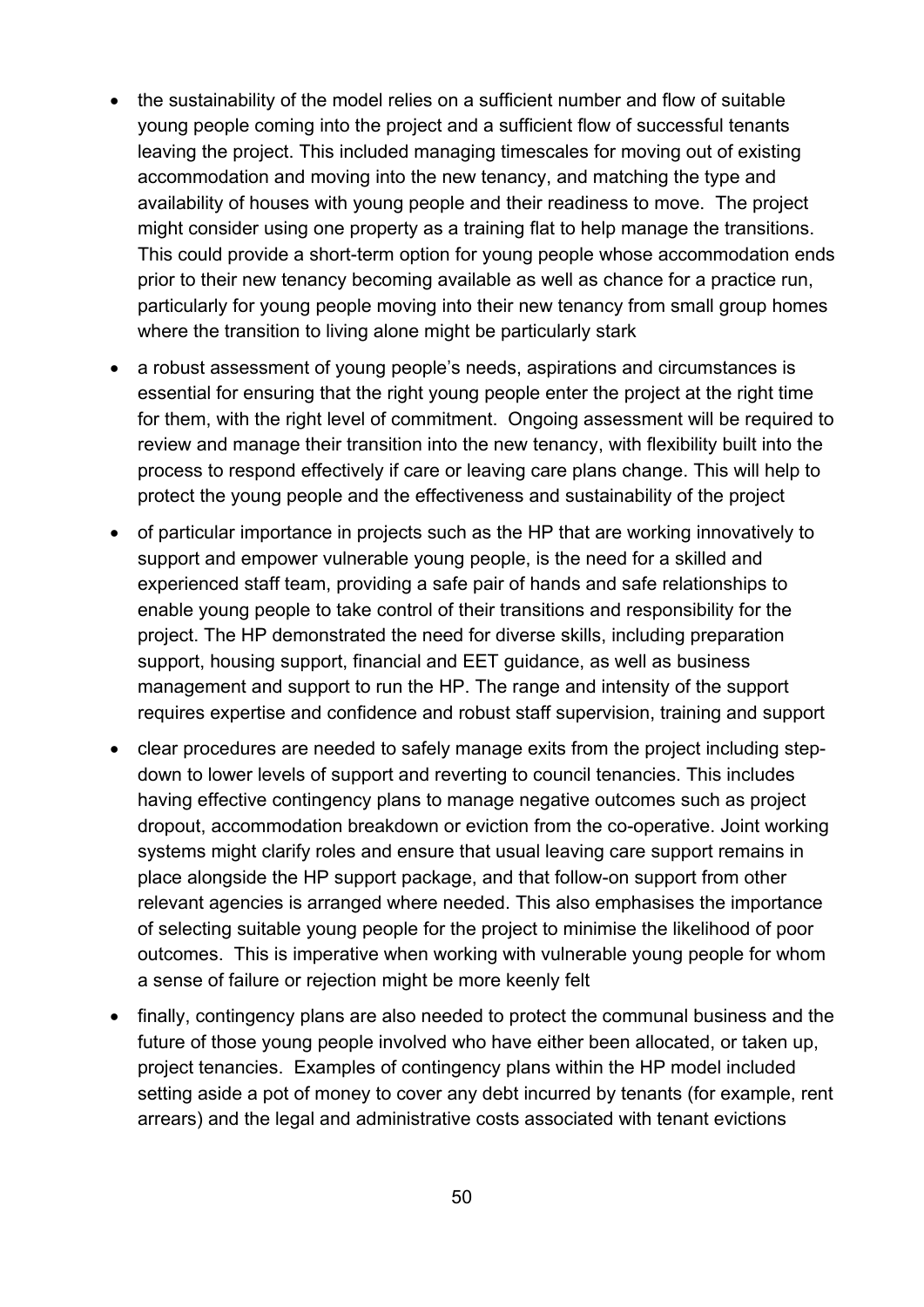The second phase of the HP includes continuation in Stoke and expansion to other local authorities. To date, the HP has made significant progress, creating opportunities and potential for young people to develop the skills and agency needed to make a positive transition to independent living. A longer term follow-up is needed to understand if and how the HP is able to support young people making that transition and whether that support can adapt to meet the changing needs and circumstances that young people might encounter on their journeys. Further evidence is therefore needed to fully appraise its success in providing an effective and cost efficient means of enabling young people to make an HP house their long-term home.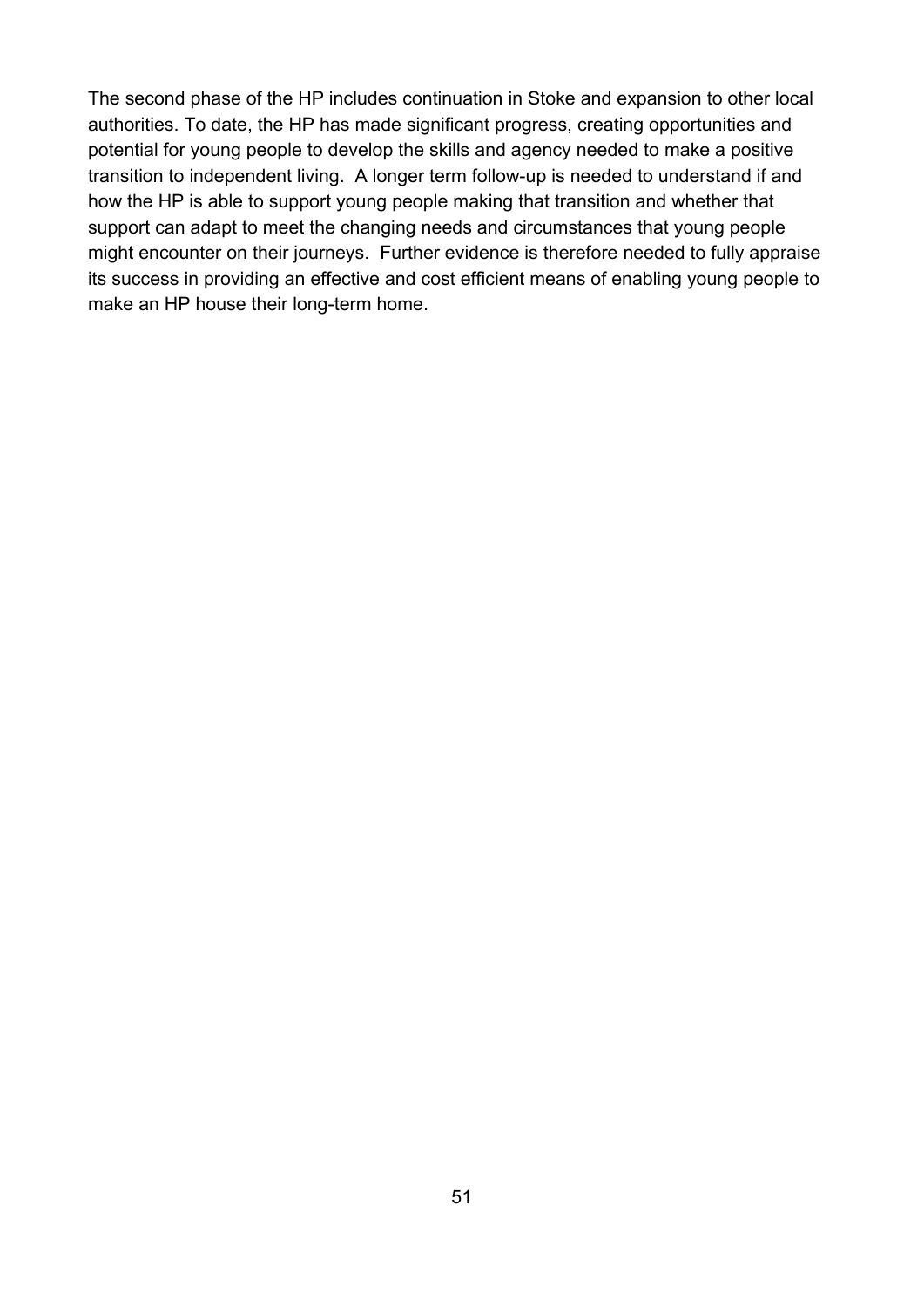## **7. References**

Collard, S., Finney, A., Hayes, D. and Davies, S., (2012*) Quids in: the impact of financial skills training for social housing tenants.* London: Citizens Advice.

Coutney, M., Dworsky, A., Brown, A., Cary, C., Love, K., and Vorhies, V. (2011) *Midwest Evaluation of the Adult Functioning of Former Foster Youth: Outcomes at Age 26*. Chicago: Chapin Hall at the University of Chicago.

Barnardos (2015) *Care Leavers accommodation and support framework*. Essex: Barnardos. [\(web link\)](http://www.barnardos.org.uk/care_leavers_accom_and_support_framework.pdf.) Accessed 23/10/16.

Department for Education (DfE) (2015) Children Looked after in England (Including Adoption and Care Leavers) year ending 31 March 2015. London: Department for Education. [DfE statistics](https://www.gov.uk/government/statistics/children-looked-after-in-england-including-adoption-2014-to-2015) 

DfE (2016) *Keep on Caring: supporting young people from care to independence*. London: Department for Education. Ref: DFE-00165-2016.

Dixon, J and Baker, C. (2016) *New Belongings: An evaluation*. London: Department for Education.

Dixon, J. (2008) 'Young people leaving care: health, well-being and outcomes' *Child and Family Social Work,* vol 13, no. 2, pp. 207-217., 10.1111/j.1365-2206.2007.00538.x

Dixon, J., Lee, J., Stein, M., Guhirwa, H., Bowley, S. and Peer Researchers, Catch22 NCAS (2015) *Corporate parenting for young people in care: making the difference?* London: Catch22.

Dixon, J., Wade, J., Byford, S., Weatherly, H., & Lee, J. (2006) *Young People Leaving Care: A Study of Costs and Outcomes:* Final Report to the Department for Education & Skills. University of York, York: Social Work Research and Development Unit.

Gulliver, K., Handy, C., and Morris, J. (2013) *More than Markets: Mutual and Co-operative Housing in the UK.* Birmingham: Human City Institute..

Mendes, P. and Snow, P. (eds) (2016) *Young People Transitioning from Out-of-Home Care: International Research, Policy and Practice.* London: Palgrave Macmillan.

Munro, E.R., Lushey C., National Care Advisory Service (NCAS), Ward, H., with Holmes, L. (2012) *Evaluation of Staying Put (18+) Family Placement Programme: Final report to the Department for Education*. London: Department for Education.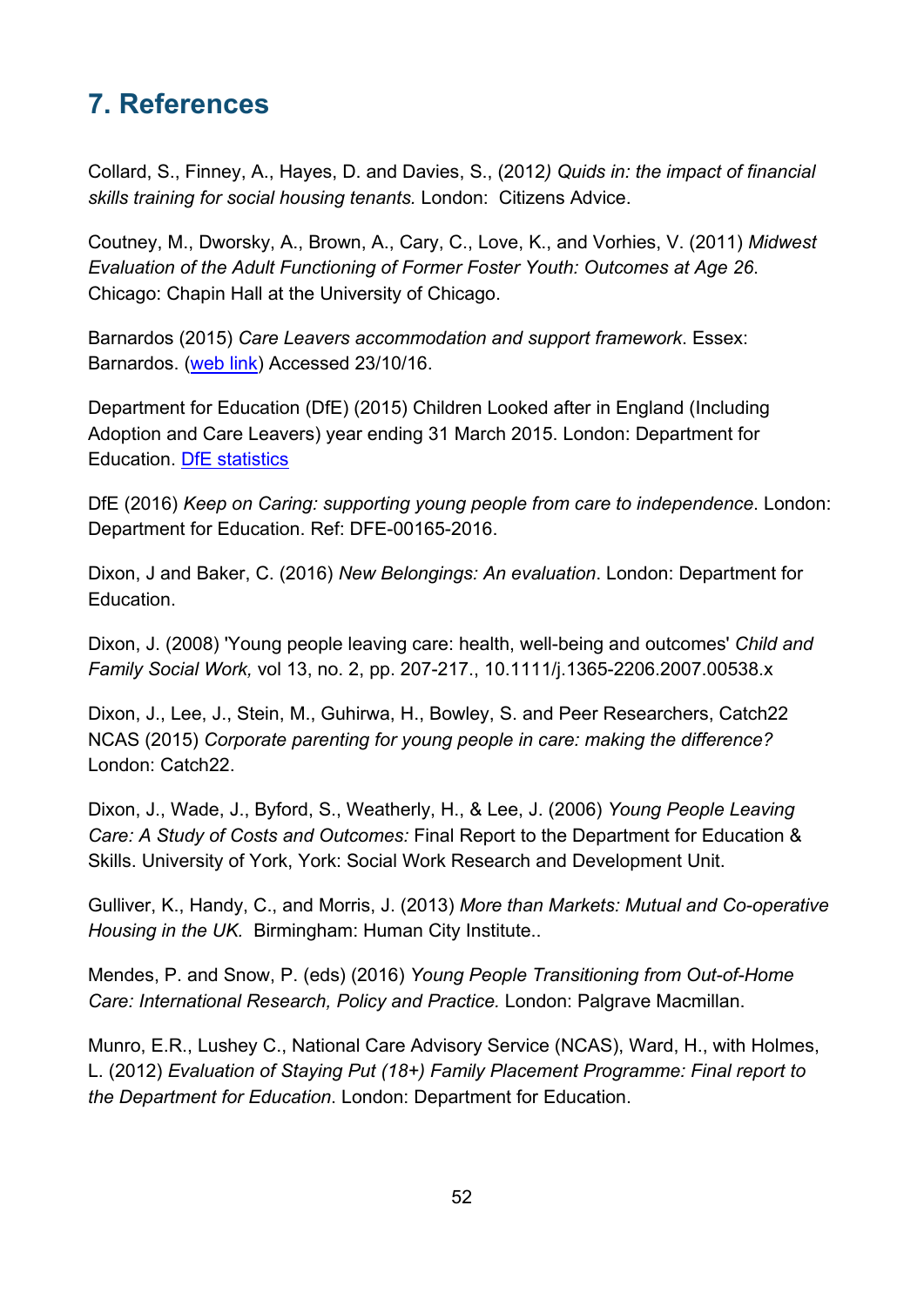Newton, R. and Tunstall, B. (2012) *Lessons for localism: Tenant self management*. Urban Forum

Price Waterhouse (1995) *Tenants in control: an evaluation of tenant-led housing management organisations*. London: Department for Environment.

Rees, G. and Main, G., (2016). Subjective well-being and mental health*.* In Bradshaw, J. (ed.) *the wellbeing of children in the UK*. 4th edn. University of Bristol: Policy Press.

Rees, G., Bradshaw, J., Goswami, H. and Keung, A. (2010) *Understanding Children's Well-being: A national survey of young people's well-being*. London: The Children's Society.

Stein, M. and Munro E. (eds.) (2010) *Young People's Transitions from Care to Adulthood: International research and practice.* London: Jessica Kingsley.

Stein, M. (2012) *Young People Leaving Care: Supporting pathways to adulthood*. London: Jessica Kingsley.

Teasdale, S., Jones, P. A. and Mullins, D. (2011) Connecting *the dots: the potential for self-help housing to address homelessness.* Executive summary. Birmingham: Third Sector Research Centre.

The Children's Society (2015). *The Good Childhood Report.* London: The Children's Society. [Full Report](http://www.childrenssociety.org.uk/sites/default/files/TheGoodChildhoodReport2015.pdf) Accessed 23/10/16.

Tuckman, B. W. (1965) Developmental Sequence in Small Groups, *Psychological Bulletin* 63, pp. 384-399.

Wade, J., & Dixon, J. (2006). 'Making a home, finding a job: investigating early housing and employment outcomes for young people leaving care'. *Child and Family Social Work*, *11*(3), 199-208. [10.1111/j.1365-2206.2006.00428.x](http://dx.doi.org/10.1111/j.1365-2206.2006.00428.x)

Wallace, A. (2016) *Report of Travel Fellowship - Is there a role for US style homeownership education and counselling in the UK? [Report \(PDF](http://www.york.ac.uk/media/chp/documents/2016/Final%20report%20121016.pdf)*  $\blacktriangle$ *), 11,514kb)* 

Ward, H. (2009). Patterns of instability: Moves within the care system, their reasons, contexts and consequences. *Children and Youth Services Review.* 31 (10), pp. 1113- 1118.

Wilson, W. (2016) *Under-occupying social housing: Housing Benefit entitlement.* Briefing Paper. London: House of Commons.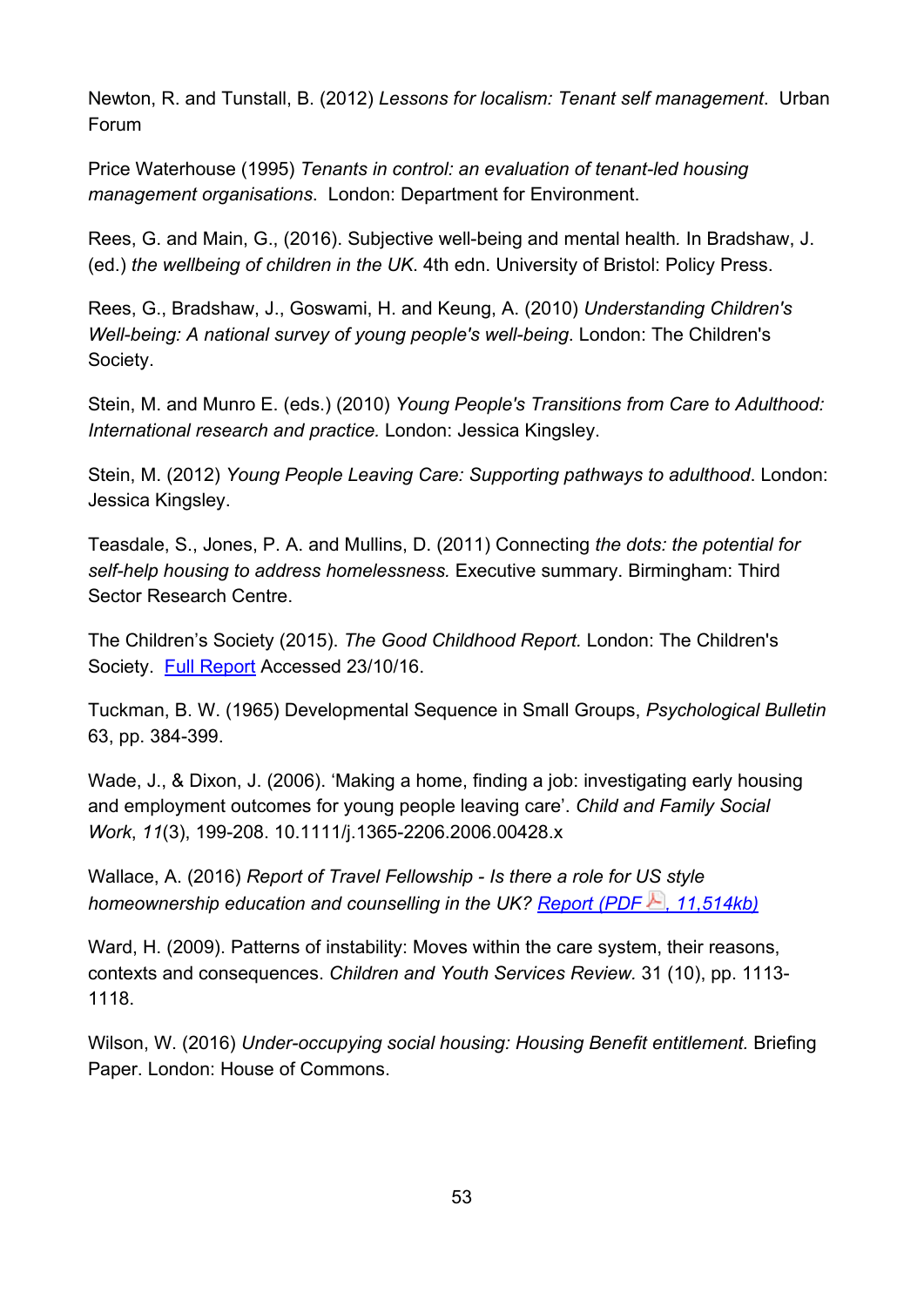# **8. Appendices**

## **Appendix A. The House Project (HP)**

The HP's business plan outlined the following aims for its young people:

- the ability to sustain their housing tenancies reducing the risk of their tenancies breaking down leaving them homeless
- all young people in the project on an education, training or employment pathway which motivates them and meets their needs
- enabling young residents to avoid offending
- improved health and well being
- enhanced confidence and control over their lives; ownership of the project and pride in their achievements.

The House Project also seeks outcomes for the public sector:

- the project should cost no more than it normally costs to provide housing and support for the young people
- better use of existing housing resources by refurbishing them and bringing them into use for young people
- savings through better outcomes for our partners in the police, health, employment and other services
- a model that can be scaled up and replicated by other LAs.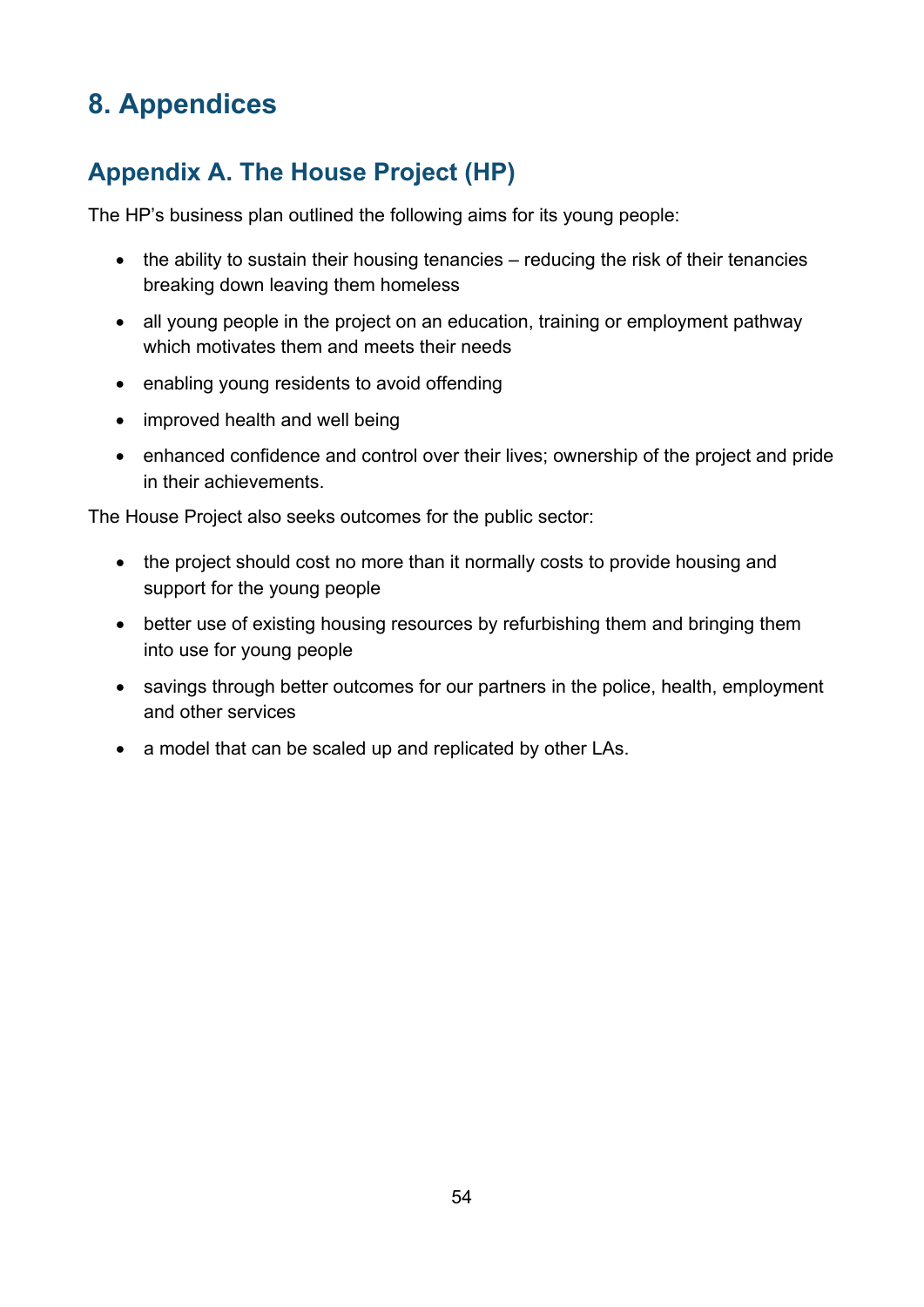#### **Figure 1: HP Theory of Change**

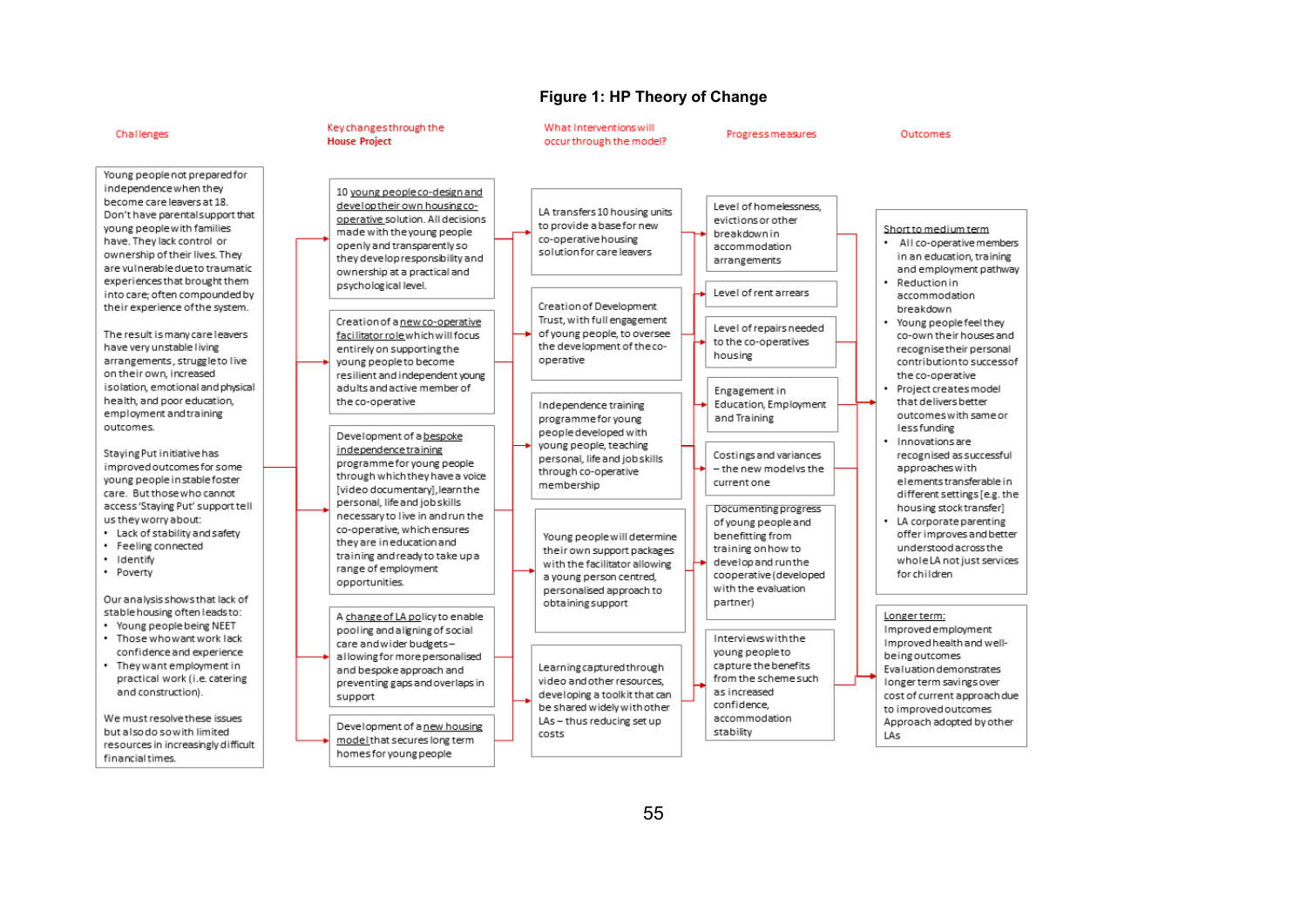## **Appendix B. The Evaluation**

### **Methodology**

The evaluation used mixed methods, drawing upon both quantitative and qualitative data. Given the small sample size (n-11), the main approach was qualitative, underpinned by a strong participatory component to enable the evaluation team to work closely with the HP young people. Co-production techniques were used to ensure that the evaluation activities aligned to the overall aims of the HP, which is to empower young people to have a say in all aspects of the project. This involved working with young people to agree the methods of data collection (focus groups and interviews) and identify the key areas of focus for the evaluation to ensure that they reflected young people's views on what success of the HP would look like.

### **Process data collection**

Data on how the HP was developed and working in practice were gathered from document reviews and from key staff from the HP, other relevant partners and young people's lead professionals. Face-to-face and telephone interviews, questionnaires and electronic surveys (e-surveys) were used to gather data. There was a generally good level of engagement with the evaluation, with the exception of responses from the partner agencies.

|                | Participation of managers, key partners and<br>front-line staff                                                                                                                                                                        | <b>Planned</b> | <b>Completed</b> | <b>Response</b><br>rate |
|----------------|----------------------------------------------------------------------------------------------------------------------------------------------------------------------------------------------------------------------------------------|----------------|------------------|-------------------------|
| T1             | Process interviews with HP managers, staff and<br>project lead at baseline                                                                                                                                                             | 6              | 6                | 100%                    |
| T <sub>3</sub> | Feedback from HP manager, staff and<br>project lead at follow-up (March 2016):                                                                                                                                                         | $\overline{2}$ | 2                | 100%                    |
|                | • Process interviews with managers<br>• E-surveys with HP staff                                                                                                                                                                        | 3              |                  | 33%                     |
| T <sub>3</sub> | Bespoke E-surveys to key partners and<br>stakeholders at follow-up (March 2016)<br>(Leaving Care manager, architect, film<br>company, housing dept., legal dept.,<br>psychologist). Responses from architect and<br>psychologist only. | 6              | $\overline{2}$   | 33%                     |
| T <sub>3</sub> | E-surveys to lead professionals (social workers<br>or PAs) of HP young people at follow-up -<br>March 2016, to gather comments on the HP                                                                                               | 11             | 6                | 55%                     |

### **Table 4: full process data collection and response**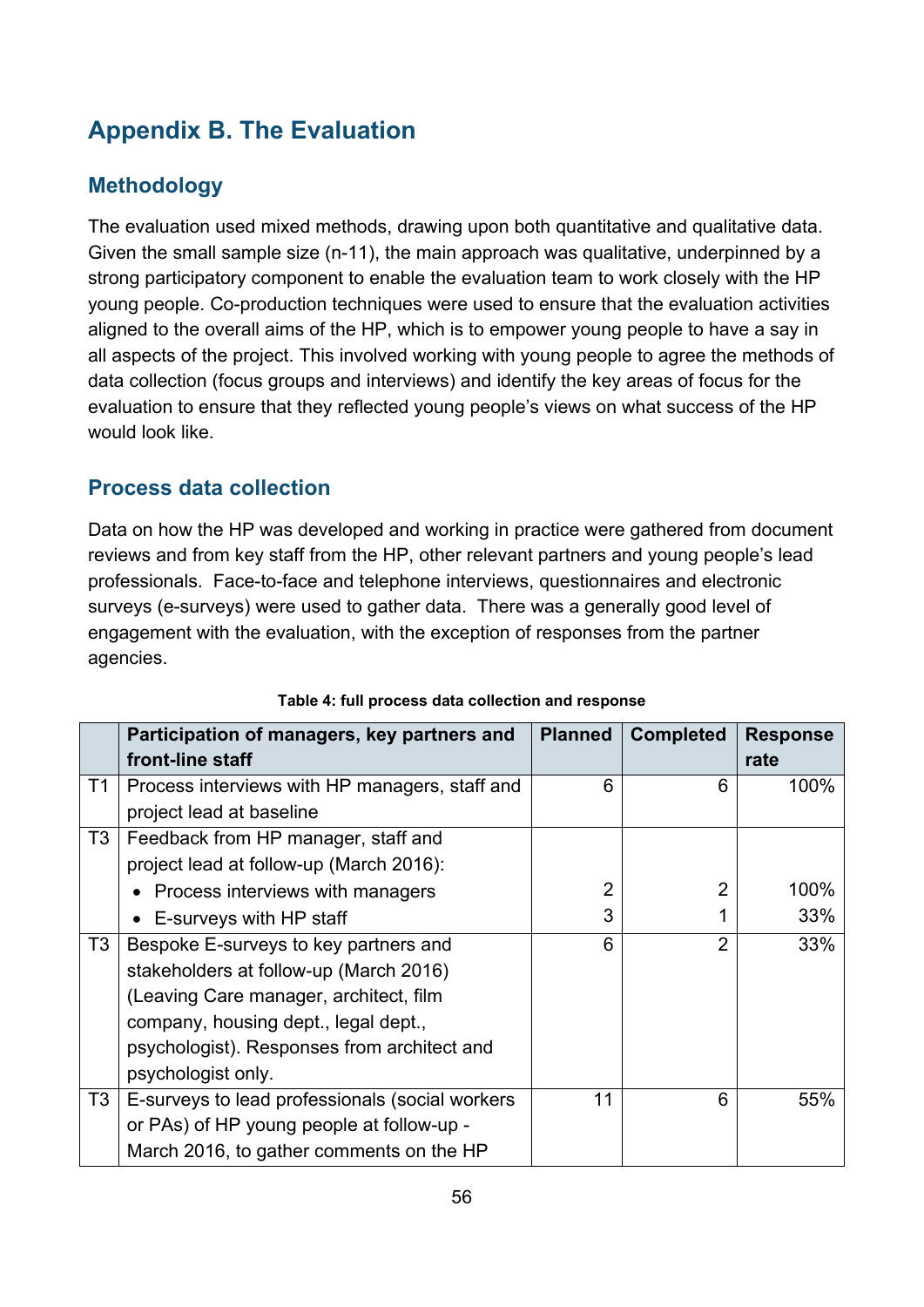|    | Participation of managers, key partners and<br>front-line staff | <b>Planned</b> | Completed | <b>Response</b><br>rate |
|----|-----------------------------------------------------------------|----------------|-----------|-------------------------|
|    | process.                                                        |                |           |                         |
| T4 | Update interview at T4 (with project manager)                   |                |           | $100\%$                 |
|    | <b>OVERALL</b>                                                  | 29             | 18        | 62%                     |

### **Impact data collection**

 $\overline{a}$ 

Eleven<sup>[4](#page-56-0)</sup> young people were recruited to the HP during the evaluation time frame. One young person dropped out of the HP10 and was replaced, and a further young person left the HP10 towards the end of the first year. Impact and sample data were gathered for all 11 young people recruited to the HP.

The participatory approach included flexibility in how data were gathered from young people, with some preferring group discussions to individual interviews. A combination of approaches was therefore used to ensure that all young people had an opportunity to contribute views. Focus groups were arranged to coincide with other HP activities and meetings so as not to overburden young people. Whilst in the end, most young people took part in face-to-face interviews, only half regularly attended focus groups and other HP meetings. This same small group that attended were those that had been most actively involved in setting up the HP, so, whilst there was good representation from the central players, data on those who were less engaged, for whatever reason, were not captured fully.

Quantitative data on young people's characteristics, circumstances and outcomes were gathered from a range of sources including:

- a data mapping proforma developed by the evaluation team to collate data from the local authority's management information system and the HP application and referral data
- an evaluation questionnaire administered to each young person at the start of the HP (T1) on circumstances and outcome areas (for example, accommodation, EET and wellbeing)

<span id="page-56-0"></span><sup>4</sup> The HP was designed to work with 10 young people during set-up stage, forming the HP10 core group. One member of the core group realised early on that they were not ready move into an HP property and withdrew from the HP10, though continued to have some involvement in HP activities. Another young person was recruited to the HP10 group. One young person left the HP towards the end of the first year.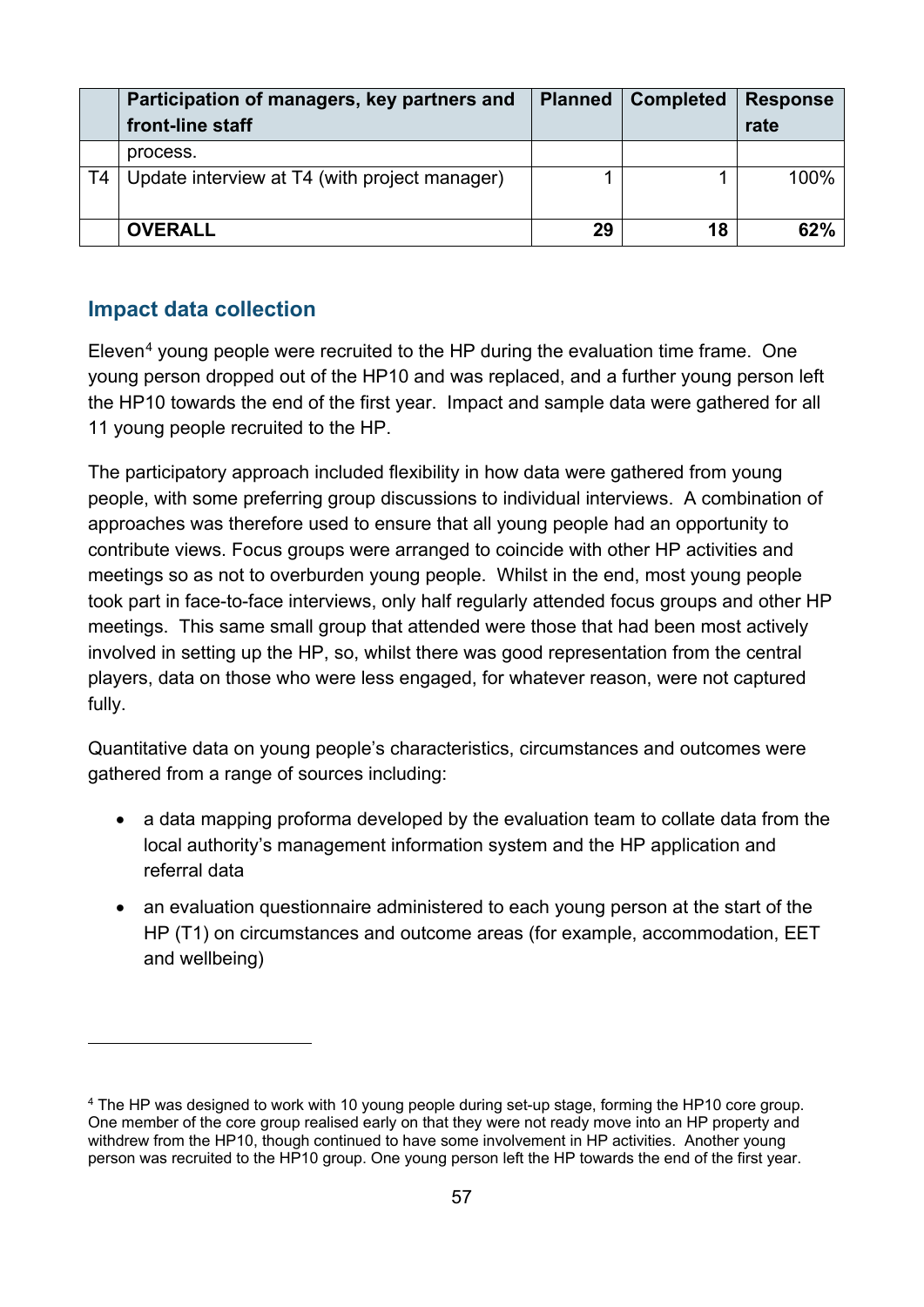- an interview or questionnaire with young people at midpoint (T2) on outcome areas (for example, accommodation, EET status, wellbeing)
- an e-survey of lead professionals (social worker or personal advisor) at T2 to gather their views on the impact of HP on the young person
- an interview at follow-up (T3) to explore ratings of progress approximately 6 months into the project
- an interview or questionnaire at update (T4) with young people and staff on young people's circumstances.

Qualitative data on young people's motivation and aspirations for joining the HP and their experiences and views on its impact were gathered via:

- four focus group meetings with young people to explore key issues and outcome areas throughout the evaluation time frame
- a review of application letters at T1
- questionnaire to explore expectations of the HP at T1
- monitoring forms to gather feedback on HP activities
- face to face interviews and questionnaires at T2 to explore views on HP activities and personal progress
- face to face interviews and questionnaires at T3 to explore views on personal progress, circumstances and outcomes across accommodation, EET and wellbeing
- face to face interviews at T4 to gather views and experiences of the HP and moving into their HP tenancy.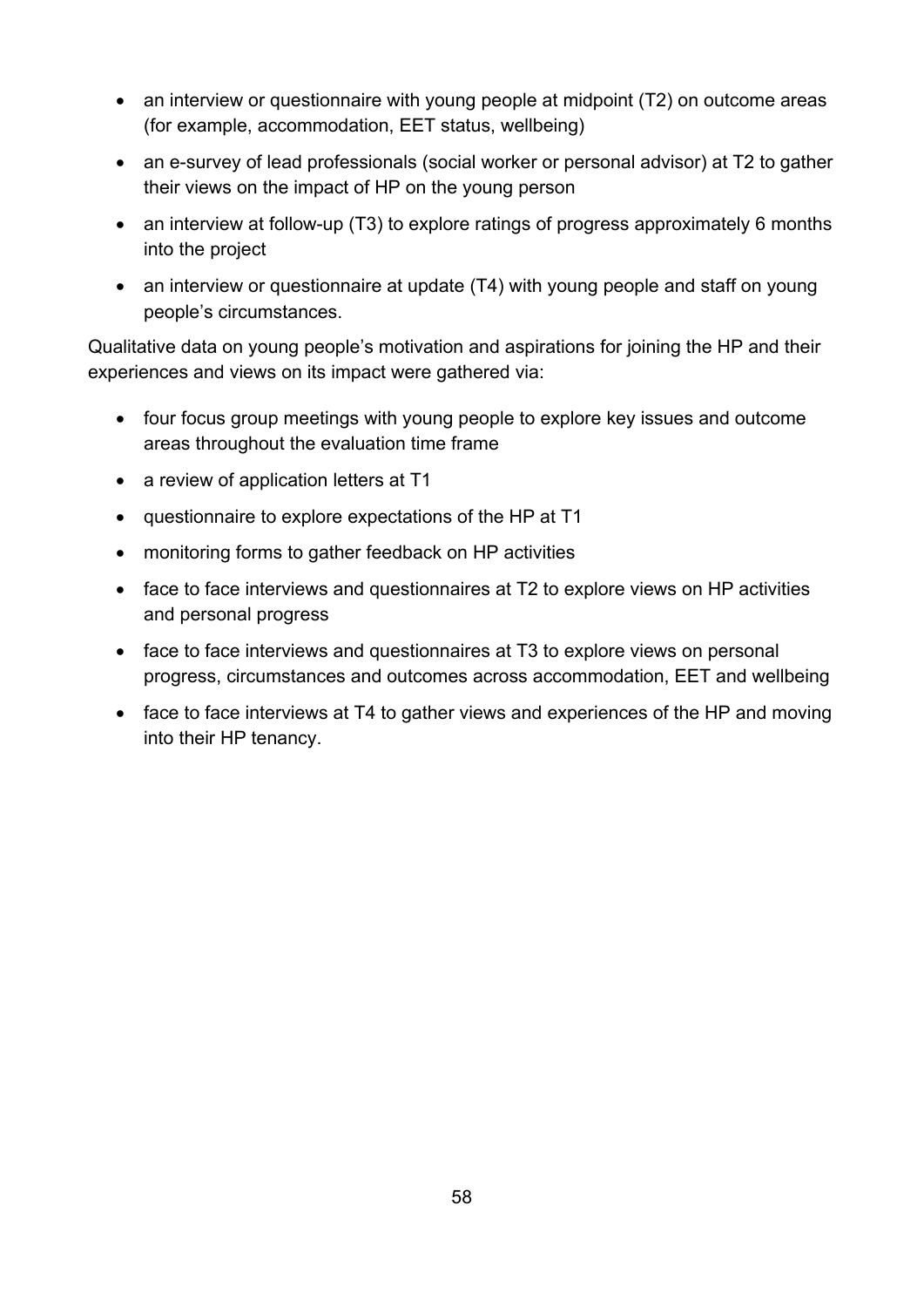# **Appendix C. Findings**

### **C1 Baseline**

|                                      | <b>Full HP sample</b> |
|--------------------------------------|-----------------------|
| Total number of cases                | $N = 11$              |
| Demographics                         |                       |
| Male                                 | 27.3% (n3)            |
| Female                               | $81.8\%$ (n8)         |
| Age:                                 |                       |
| 16 years                             | 54.5% (n6)            |
| 17 years                             | 36.4% (n4)            |
| 18 years                             | $9.1\%$ (1)           |
| Ethnicity:                           |                       |
| <b>White British</b>                 | $81.8\%$ (n8)         |
| White and Black Caribbean            | $9.1\%$ (n1)          |
| <b>White and Asian</b>               | $9.1\%$ (n1)          |
| Background and history               |                       |
| Legal status at referral:            |                       |
| Section 20                           | 27.3% (n3)            |
| <b>Full Care Order</b>               | 63.6% (n6)            |
| Care leaver                          | $9.1\%$ (n1)          |
| Not known                            | $9.1\%$ (n1)          |
| Time known to Children's Social Care |                       |
| < 1 year                             | 0                     |
| 1-3 years                            | 36.4% (n4)            |
| $4 - 8$ years                        | $9.1\%$ (n1)          |
| 9 or more years                      | 54.6% (n6)            |
| Mean number of years                 | 7.73                  |
| Age of YP - first became LAC         |                       |
| $1 - 4$                              | 18.2% (n2)            |
| $5 - 9$                              | 45.5% (n5)            |
| $10 - 15$                            | 36.4% (n4)            |
| Mean:                                | 8.36                  |
| Number of care episodes ever         |                       |
| 1                                    | 63.6% (n7)            |
| $\overline{2}$                       | 36.4% (n4)            |
| Number of care placements            |                       |

### **Table 5: Young people's characteristics and circumstances at baseline**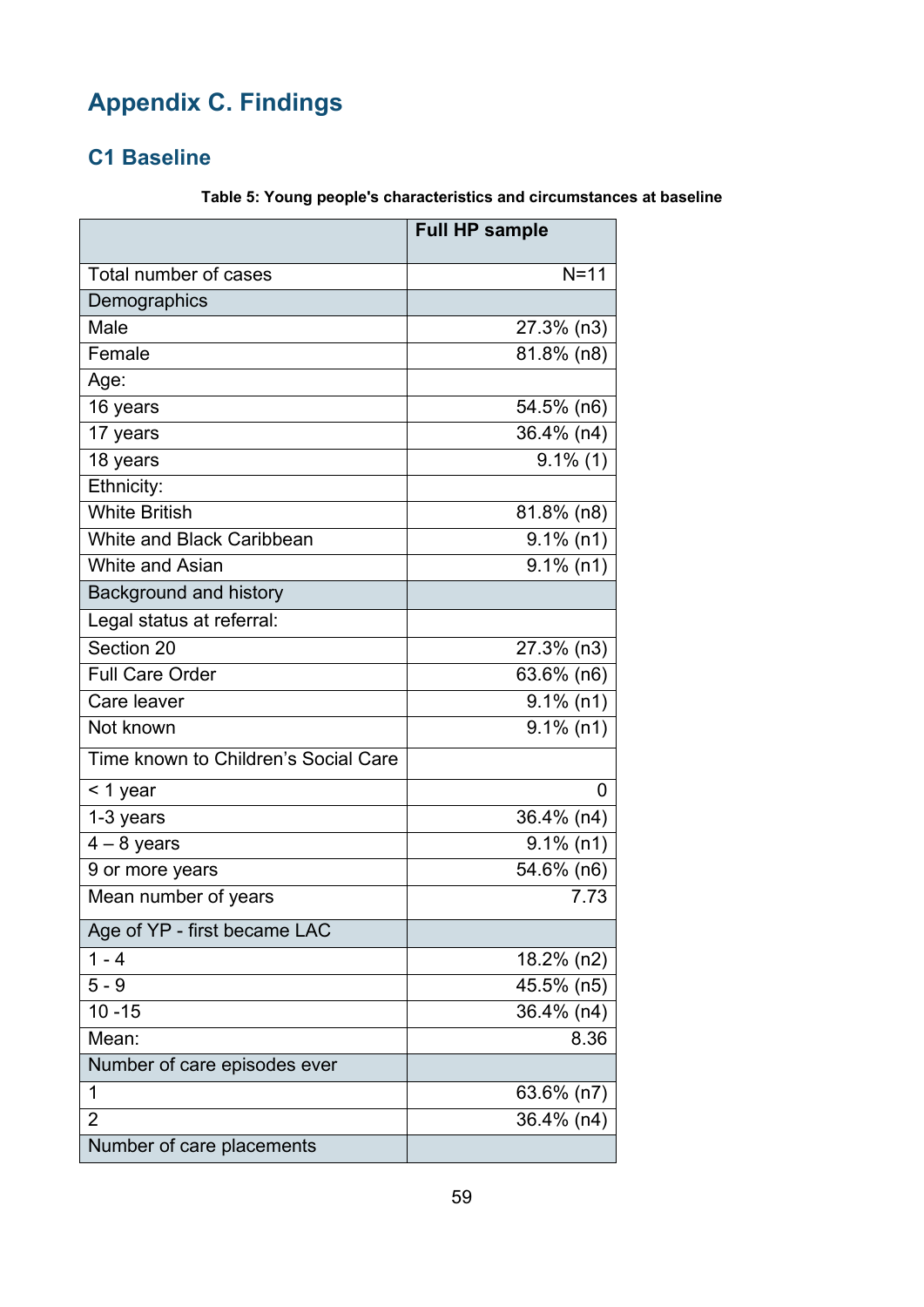|                                       | <b>Full HP sample</b> |
|---------------------------------------|-----------------------|
| $\overline{2}$                        | $9.1\%$ (n1)          |
| 4                                     | 27.3% (n3)            |
| 5                                     | $9.1\%$ (n1)          |
| 6                                     | $9.1\%$ (n1)          |
| $\overline{7}$                        | $9.1\%$ (n1)          |
| 8                                     | $9.1\%$ (n1)          |
| 10                                    | $9.1\%$ (n1)          |
| 13                                    | $9.1\%$ (n1)          |
| 18                                    | $9.1\%$ (n1)          |
| Baseline accommodation                |                       |
| Foster care                           | 18.2(n2)              |
| Residential / small group home        | 27.3(n3)              |
| Staying put                           | $9.1\%$ (n1)          |
| Semi independence                     | $36.4$ (n4)           |
| Living with family member             | $9.1\%$ (n1)          |
| Self-Reported risk factors            |                       |
| Alcohol use: 'drink a lot of alcohol' | $\Omega$              |
| Drug use: 'use a lot of drugs'        | 27.3% (n3)            |
| Experience of being bullied           | 36.4% (n4)            |
| MIS needs at baseline                 |                       |
| <b>SEN</b>                            | 18.2% (n2)            |
| Visual impairment                     | 18.2% (n2)            |
| <b>Moderate Autism</b>                | $9.1\%$ (n1)          |

## **C2 Follow-up**

### **Table 6: Accommodation at T4 (n=11)**

| Accommodation at follow up   |              |
|------------------------------|--------------|
| No information               | $9.1\%$ (n1) |
| Foster care                  | 18.2% (n2)   |
| Residential/Small group home | $9.1\%$ (n1) |
| Semi independence            | 18.2% (n2)   |
| House project accommodation  | 45.5% (n5)   |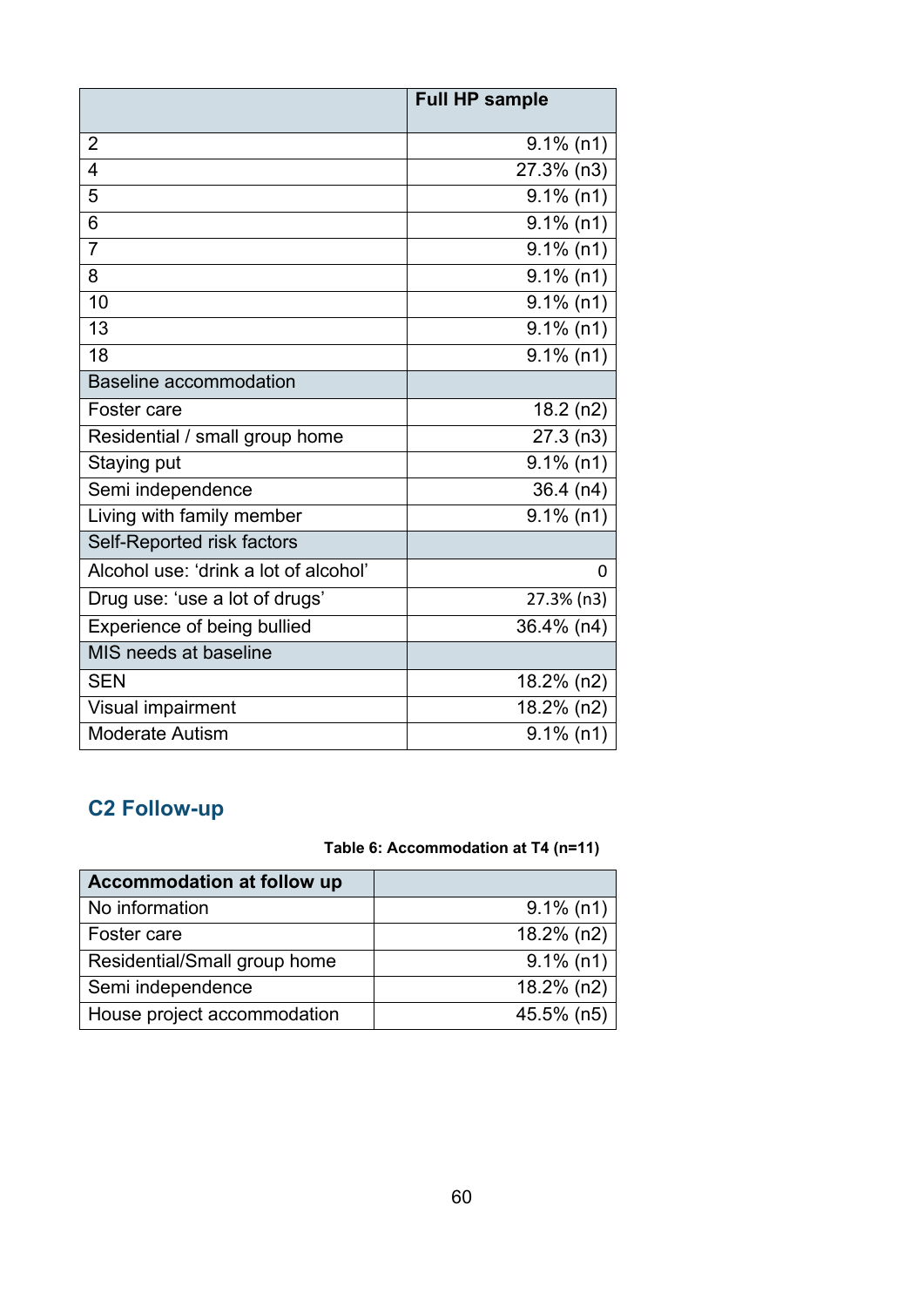| <b>Main activity</b>      | <b>Baseline (T1)</b> | Follow up (T3) | Final update (T4) |
|---------------------------|----------------------|----------------|-------------------|
| School                    | 18.2% (n2)           |                | 0                 |
| Further education/college | 45.5% (n5)           | 45.5% (n5)     | $27.3\%$ (n3)     |
| Apprenticeship/training   | $9.1\%$ (n1)         | $9.1\%$ (n1)   | 18.2% (n2)        |
| <b>NEET</b>               | 18.2% (n2)           | $18.2\%$ (n2)  | $9.1\%$ (n1)      |
| Full time parent          | $9.1\%$ (n1)         |                |                   |
| Other education           |                      | $9.1\%$ (n1)   | 18.2% (n2)        |
| Full/Part time job        |                      |                | $9.1\%$ (n1)      |
| No information            |                      | $18.2\%$ (n2)  | 18.2% (n2)        |

**Table 7: Young people's participation in eet at T1, T3 and T4**

### **Table 8: Young people's ratings of improvement between T1 and T3**

| <b>Change over time:</b> | <b>Full HP sample</b> |
|--------------------------|-----------------------|
| EET:                     |                       |
| <b>Better</b>            | 72.8% (n8)            |
| Just the same            | $9.1\%$ (n1)          |
| Worse                    |                       |
| Home life:               |                       |
| <b>Better</b>            | $27.3\%$ (n3)         |
| Just the same            | 45.5% (n5)            |
| Worse                    | $9.1\%$ (n1)          |
| Life in general:         |                       |
| <b>Better</b>            | 36.4% (n4)            |
| Just the same            | $36.4\%$ (n4)         |
| Worse                    | $9.1\%$ (n1)          |

#### **Table 9: Reasons for joining the HP**

| YP            | Motivations and aspirations for joining the<br>house project                                                                         | What young people can bring to the<br>project                                                   |
|---------------|--------------------------------------------------------------------------------------------------------------------------------------|-------------------------------------------------------------------------------------------------|
|               | With your help I would have the skills I<br>need for living independently                                                            | I could put all my skills of knowing<br>what young people want into action                      |
| $\mathcal{P}$ | It is a good idea to learn new skills and<br>build on skills I already know. It is also<br>great that I would be meeting new friends | I am good at, and enjoy, working<br>with other young people, I have<br>good team working skills |
| 3             | I would like to discuss things with other<br>young people and share skills                                                           | I have vocational skills relating to<br>building and home making and                            |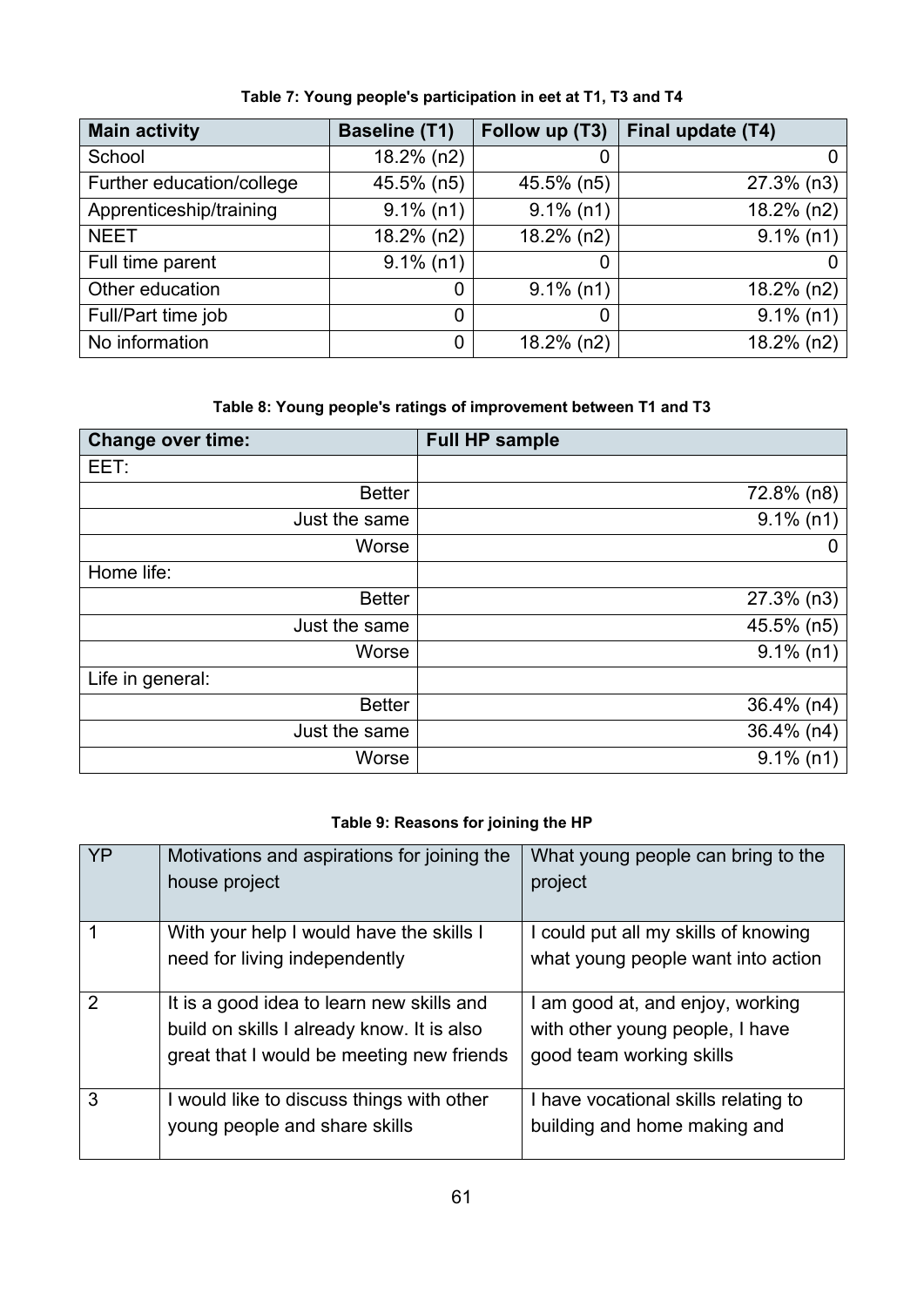| YP             | Motivations and aspirations for joining the<br>house project                                                                                                                                                                                                               | What young people can bring to the<br>project                                                            |
|----------------|----------------------------------------------------------------------------------------------------------------------------------------------------------------------------------------------------------------------------------------------------------------------------|----------------------------------------------------------------------------------------------------------|
|                |                                                                                                                                                                                                                                                                            | woodwork                                                                                                 |
| $\overline{4}$ | I have been living independently for<br>almost a year now. I have really enjoyed<br>it but not felt at home,<br>Having a home of my own would change<br>my life for the better in so many ways it<br>would bring me stability something I've<br>not had much of in my life | I am very hard working and will be<br>very good and intelligent with<br>targeting the money funded to me |
| 5              | Not only would it give me a family home<br>but it would also give us a future                                                                                                                                                                                              | I've had to grow up quickly I could<br>encourage the others to make good<br>decisions                    |
| 6              | I really enjoy meeting new people and<br>discussing other things to help young<br>people                                                                                                                                                                                   | I will help others if struggling                                                                         |
| $\overline{7}$ | I want to show people I can be<br>independent and trusted. It will be a good<br>opportunity to help me with my<br>confidence and I will also get to know<br>more people                                                                                                    |                                                                                                          |
| 8              | I want to make a home for myself and<br>make the best of this amazing opportunity                                                                                                                                                                                          | I'm confident standing up and<br>speaking in public so I could support<br>others to say what they want.  |

## **C3 Qualita**t**ive data**

#### **Table 10: Qualitative data**

| <b>Themes</b>                 | Quotes                                                        |
|-------------------------------|---------------------------------------------------------------|
|                               |                                                               |
|                               |                                                               |
|                               |                                                               |
| Timescales for implementation |                                                               |
|                               |                                                               |
|                               |                                                               |
|                               |                                                               |
| Legal frameworks              | One of the things we're coming up against it's just a         |
|                               |                                                               |
|                               | traditional thing within local authoritieswe are very slow to |
|                               |                                                               |
|                               | change policies and procedures so when you're trying to be    |
|                               |                                                               |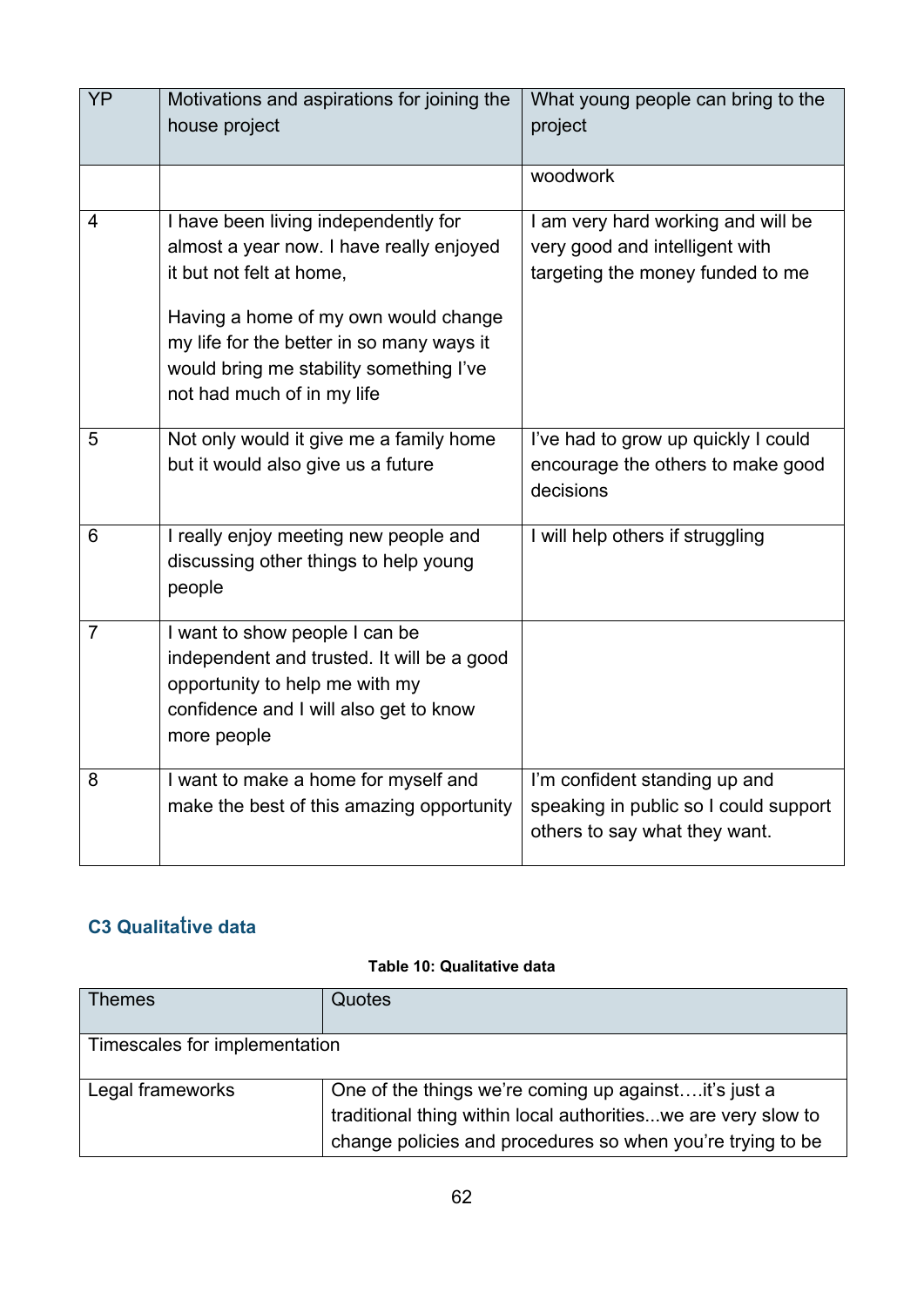| <b>Themes</b>                                | Quotes                                                                                                                                                                                                                                                                                                                                                                                                                                                                                                                  |
|----------------------------------------------|-------------------------------------------------------------------------------------------------------------------------------------------------------------------------------------------------------------------------------------------------------------------------------------------------------------------------------------------------------------------------------------------------------------------------------------------------------------------------------------------------------------------------|
|                                              | innovative and very quick in reacting to the needs of our<br>young people on the project, it's just two clashes of pace. It's<br>a major obstacle, we want to move things rapidly, the council<br>moves in a more sluggish kind of way, they are not saying<br>"no we can't do that", quite rightly they're exploring how we<br>go about changing council policies that are long written in<br>stone. (M1)                                                                                                              |
| Change in leadership                         | It's been a massive journey in terms of the political agenda<br>a lack of awareness from the counciland although we got<br>approval from the previous cabinet that was electedwe've<br>got to go through the whole system again with the new<br>cabinetso we've spent a lot time trying to unpick the<br>details that's been the challenging partall the<br>paperworkmeeting with the leadersbriefing sessions.<br>Presentations to councillorsthe young people have<br>presented in front of the panel as well (M1 Fu) |
|                                              | I think we've been profoundly affected by a number of<br>internal issues, which I don't think would necessarily apply to<br>many other local authorities. (L1 Fu)                                                                                                                                                                                                                                                                                                                                                       |
| Implications to project due<br>to timescales | We've made progress; it just feels as if the progress has<br>been too slowwe aimed ambitiously to have all 10 of young<br>people in their own properties in January and we're now in<br>March and we have none in mainly due to the political<br>process. (M1 Fu)                                                                                                                                                                                                                                                       |
| Implication to YP due to<br>timescales       | I think the timescales we were given, we thought we could do<br>it a lot quicker than we could  we've had to be honest with<br>the young people about what's happening, giving<br>reasonsbeing open and honest, it's for the right decisions.<br>(F1)                                                                                                                                                                                                                                                                   |
|                                              | We shouldn't have given young people move-in datesthat's<br>one of the things we've learnt, we don't want to make<br>promises and then break thembut it's difficult not to give<br>some indication of timings, but not specific dates. [M1 Fu]                                                                                                                                                                                                                                                                          |
| Innovation and risk                          |                                                                                                                                                                                                                                                                                                                                                                                                                                                                                                                         |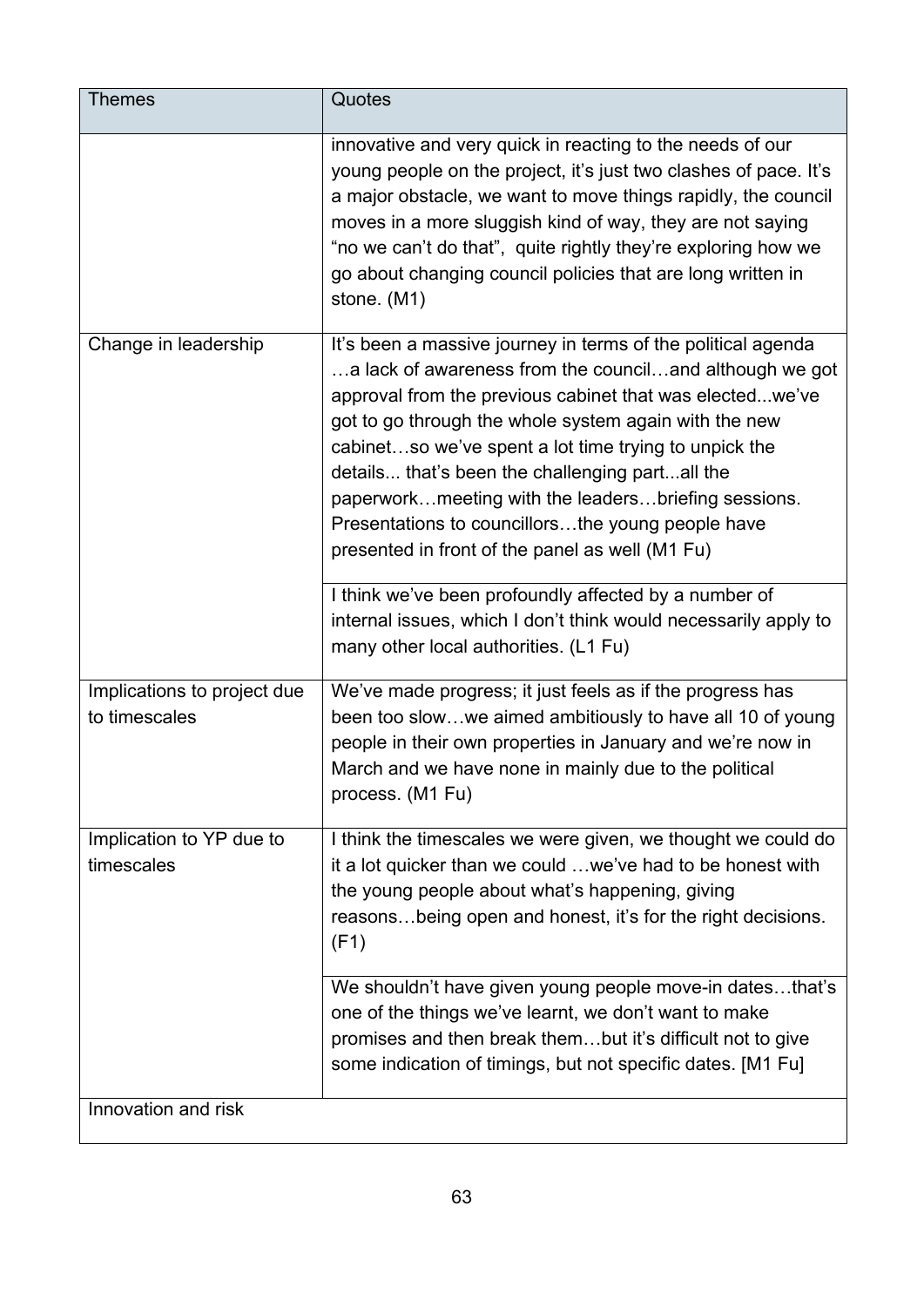| <b>Themes</b>                      | Quotes                                                                                                                                                                                                                                                                                                                                                                                                                                                                                                                                                                                                                                                                                                                 |
|------------------------------------|------------------------------------------------------------------------------------------------------------------------------------------------------------------------------------------------------------------------------------------------------------------------------------------------------------------------------------------------------------------------------------------------------------------------------------------------------------------------------------------------------------------------------------------------------------------------------------------------------------------------------------------------------------------------------------------------------------------------|
| Challenging existing<br>structures | The big challenge is creating something different and<br>innovative and putting young people in chargecurrent<br>approaches don't give much choice or power to young<br>peopleso [HP] approach has caused a lot of anxiety<br>amongst the people running the current system. Needing a<br>vast amount of reassurance. So we've had an interesting role<br>reversal where a group of young people realise they've got to<br>reassure adults. (L1 Fu)                                                                                                                                                                                                                                                                    |
|                                    | What we've had to do in term of managing risk has<br>beenhelping adults to manage their own perception of risk<br>and that's the problem with all innovationthe people who<br>are the current stakeholders in the current system are the<br>most at risk from it and yet they hold the power to enable it to<br>happen. (L1 Fu)                                                                                                                                                                                                                                                                                                                                                                                        |
| Overcoming challenges              | Failsafe exit strategiesminimised risk to the corporate<br>business because our tenancy agreements match those with<br>the council, our leasing agreements are written by the council<br>to conform to their expectations if the project doesn't work,<br>the assets transfer back to the council. So we have gone a<br>long way to be as close as possible to existing systems<br>without losing the essence of the project. though the essence<br>is what is most anxiety provokinghanding over power to<br>young peoplebut it we aren't prepared to hand over power<br>to young people how will they ever gain responsibility.<br>.our<br>core principles are ownership, responsibility, independence.<br>$(L1$ Fu) |
| Securing council properties        |                                                                                                                                                                                                                                                                                                                                                                                                                                                                                                                                                                                                                                                                                                                        |
| Challenges                         | The housing team were difficult to get on board. There had<br>been some shift in managers. They were new and we had to<br>do some groundwork. But once we built those new<br>relationships we did make considerable progress(M1 Fu)<br>[Main problem] quite simply it was loss of rental incomethe<br>idea of the HP. supporting future tenants in the HP and<br>transferring them over to a council tenancy sounded great,<br>they loved that but the fact [HP] were getting these<br>properties on a peppercorn rent gave housing and some                                                                                                                                                                           |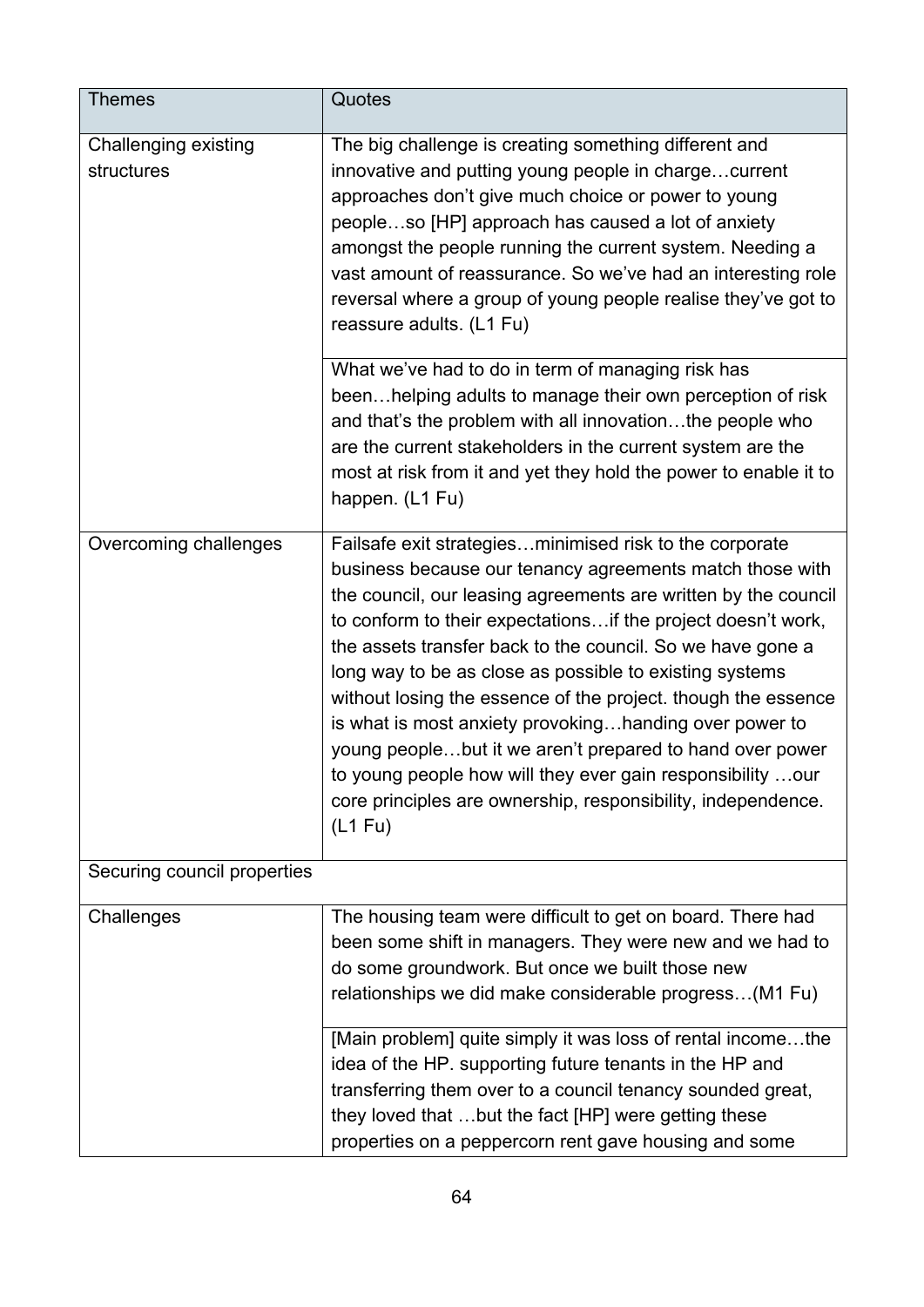| <b>Themes</b>                         | Quotes                                                                                                                                                                                                                                                                                                                                                                                                                                                                                                               |
|---------------------------------------|----------------------------------------------------------------------------------------------------------------------------------------------------------------------------------------------------------------------------------------------------------------------------------------------------------------------------------------------------------------------------------------------------------------------------------------------------------------------------------------------------------------------|
|                                       | councillors concern. (M1 Fu]                                                                                                                                                                                                                                                                                                                                                                                                                                                                                         |
| Identifying properties                | It was a struggle to identify suitable propertiesthe council<br>allocation procedure for young people would allocate them a<br>one bedroom property but there is a shortage of one<br>bedroom propertiesso there was some debate around the<br>type of housing and location of housing  the leader of the<br>council was very helpful he was insistent that the property<br>that we were allocating young people was appropriate and in<br>the right placeand housing have been more<br>accommodating since. (M1 Fu) |
|                                       | It's very difficult to get 10 properties in a similar area but also<br>areas that the young people want to live. We don't want<br>young people in areas where they're not comfortable, where<br>they're going to struggle to get to education. We didn't realise<br>that would be as much of a problem as it actually has been.<br>(F1)                                                                                                                                                                              |
| Managing young people's participation |                                                                                                                                                                                                                                                                                                                                                                                                                                                                                                                      |
| Engagement                            | [for] one of the young people I work- the timings of the<br>meetings have not always been convenient given her caring<br>responsibilities: however, the project workers have attempted<br>to be flexible and have met the young person half way<br>(LP108)                                                                                                                                                                                                                                                           |
|                                       | We try to arrange meetings for days and timesbut you<br>know we're never going to get a time that's going to be fine<br>for all 10 young people but as long as they're letting us know<br>why they can't attendand we'll let them know what we've<br>missed. (F1)                                                                                                                                                                                                                                                    |
|                                       | Maybe 2 or 3 that are hard to engage but obviously they<br>have got other young people to support em (F1).                                                                                                                                                                                                                                                                                                                                                                                                           |
| <b>Expectations of HP</b><br>members  | It's varied because of different reasons we always wanted<br>to give the young people the power to make decisions and it<br>feels like in some cases they've decided that they don't want<br>to participate so we need to try and find a model that<br>emphasizes the commitment requiredfind individual                                                                                                                                                                                                             |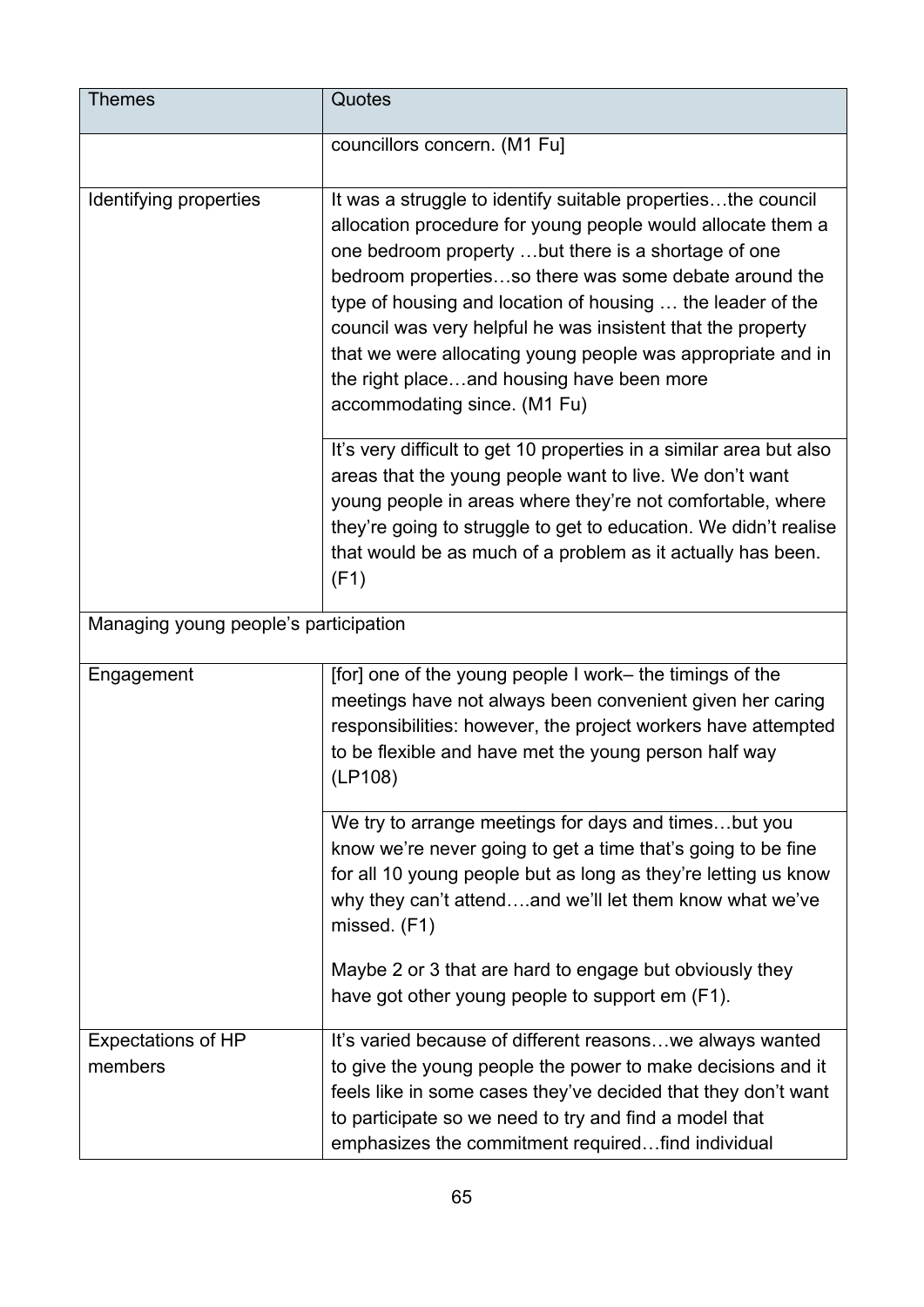| <b>Themes</b>                   | Quotes                                                                                                                                                                                                                                                                                                                                                                                                                                                                                                                                   |
|---------------------------------|------------------------------------------------------------------------------------------------------------------------------------------------------------------------------------------------------------------------------------------------------------------------------------------------------------------------------------------------------------------------------------------------------------------------------------------------------------------------------------------------------------------------------------------|
|                                 | solutions to get them back on track. (M1 T4)                                                                                                                                                                                                                                                                                                                                                                                                                                                                                             |
| Forming the staff team          |                                                                                                                                                                                                                                                                                                                                                                                                                                                                                                                                          |
| Challenges                      | A brand new project team. It was a tough challenge for us to<br>understand each other's mechanisms and ways of working.<br>The teams changed. We've lost members and added new<br>members. (M1 Fu)<br>Staff team dynamics at times have been challenging.<br>(Partner zfu)                                                                                                                                                                                                                                                               |
| <b>Experience and expertise</b> | The other learning point is the actual development of the<br>project team  getting the right people in place to deliver the<br>project in the first instance the right skill seta project of<br>this nature would be better fitted with an experienced project<br>team who'd worked together previouslyunderstand each<br>other's personalitieswe've had to do a lot of work around<br>the dynamics of a team who haven't worked together. Trying<br>to get to work together effectively. (M1)                                           |
|                                 | Facilitators are not support workers, they facilitate young<br>people to find relevant support The facilitator will never be a<br>standard support workerthey are constantly giving<br>ownership back to the young personhow can we solve this<br>together? By some training for [young person] or bring it to<br>the team meeting, perhaps we could all do with some<br>training. team problem solving and the facilitator helping<br>young people to thinks things throughlearning about<br>decision making(L1)                        |
| <b>Staff skills</b>             | My role is quite complexthis project we've got to talk to<br>young people about all aspects about housing, about<br>tenants, writing tenancies, getting support, whether it's going<br>to be a co-op or a charity. I facilitate the young peopleso I<br>find I've been doing a lot of research myself to find out what<br>these things are so when people come and talk to the<br>young people I have some understanding to make it young<br>person friendly for them. (F1)<br>like we will become their housing officers, getting young |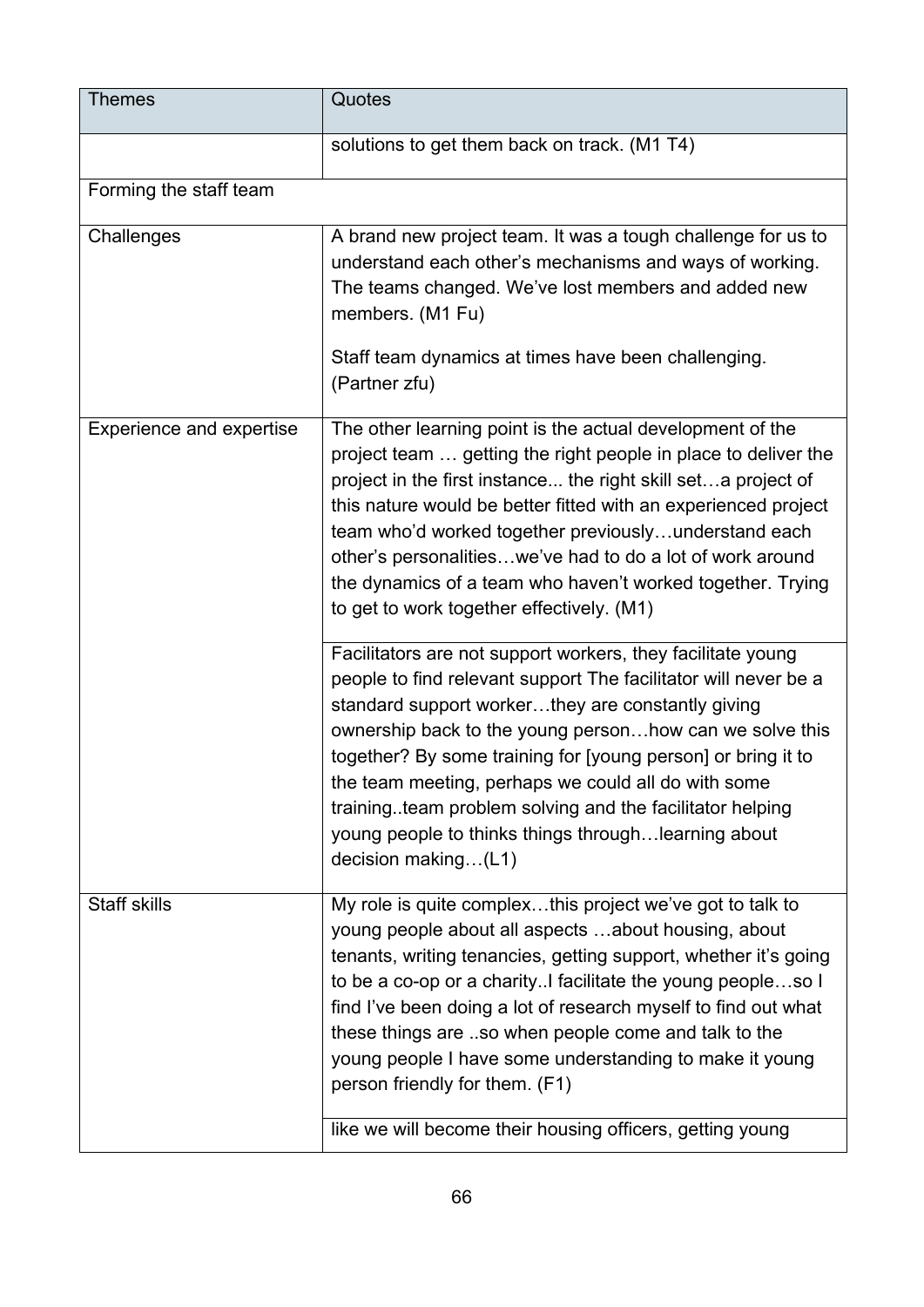| <b>Themes</b>                         | Quotes                                                                                                                                                                                                                                                                                                                                                                                                                                                      |
|---------------------------------------|-------------------------------------------------------------------------------------------------------------------------------------------------------------------------------------------------------------------------------------------------------------------------------------------------------------------------------------------------------------------------------------------------------------------------------------------------------------|
|                                       | people into a good routine about independence and paying<br>their bills and being a good tenant, when you learn those<br>skills and you continue and it becomes routine after the HP<br>so it's implementing them skillsand it's having the<br>confidenceto solve their own problems that when they do<br>mess up and haven't paid a bill they don't bury their heads in<br>the sandthey can come to us and we can help them create<br>a payment plan. (F1) |
|                                       | I'm the sort of middle guy to make sure everybody<br>understands, I would be speaking to the young<br>people[working] with the social workers, leaving-care<br>teams all the professionals. (F1)                                                                                                                                                                                                                                                            |
| Support for staff                     | The elements of support for the facilitators their wellbeing<br>and case managementwe've got a strategic managerto<br>do monthly supervision, [HP manager] to do the task<br>orientated supervision and we've employed a psychologist to<br>offer staff additional support every months and give a better<br>understanding of how young people have been impacted by<br>trauma in the past. (M1)                                                            |
| Intensive support for young<br>people | I can make sure, like a parent, that [young people] are doing<br>everything they can do. One week I'll be checking every<br>minute that you're at college because sometimes you need<br>someone to get you out of bed and then at the end of the<br>week to say "you've done really well you know, have a good<br>weekend and make sure you're up for college on Monday".<br>(F1)                                                                           |
|                                       | we are trying to create something that is essentially<br>therapeuticwe're doing something that enables young<br>people to make better connections, to feel more joined<br>upyoung people in care, their lives are so fragmented and<br>individual agencies keep on doing individual processes. That<br>experience is fragmentedso our project needs to be very<br>good at joined up. (L1)                                                                   |
|                                       | The existing support provided through the PA would stay in<br>place, the facilitator is there to complement that role. Work in<br>conjunction. We've got 2 facilitators for 5 young people so                                                                                                                                                                                                                                                               |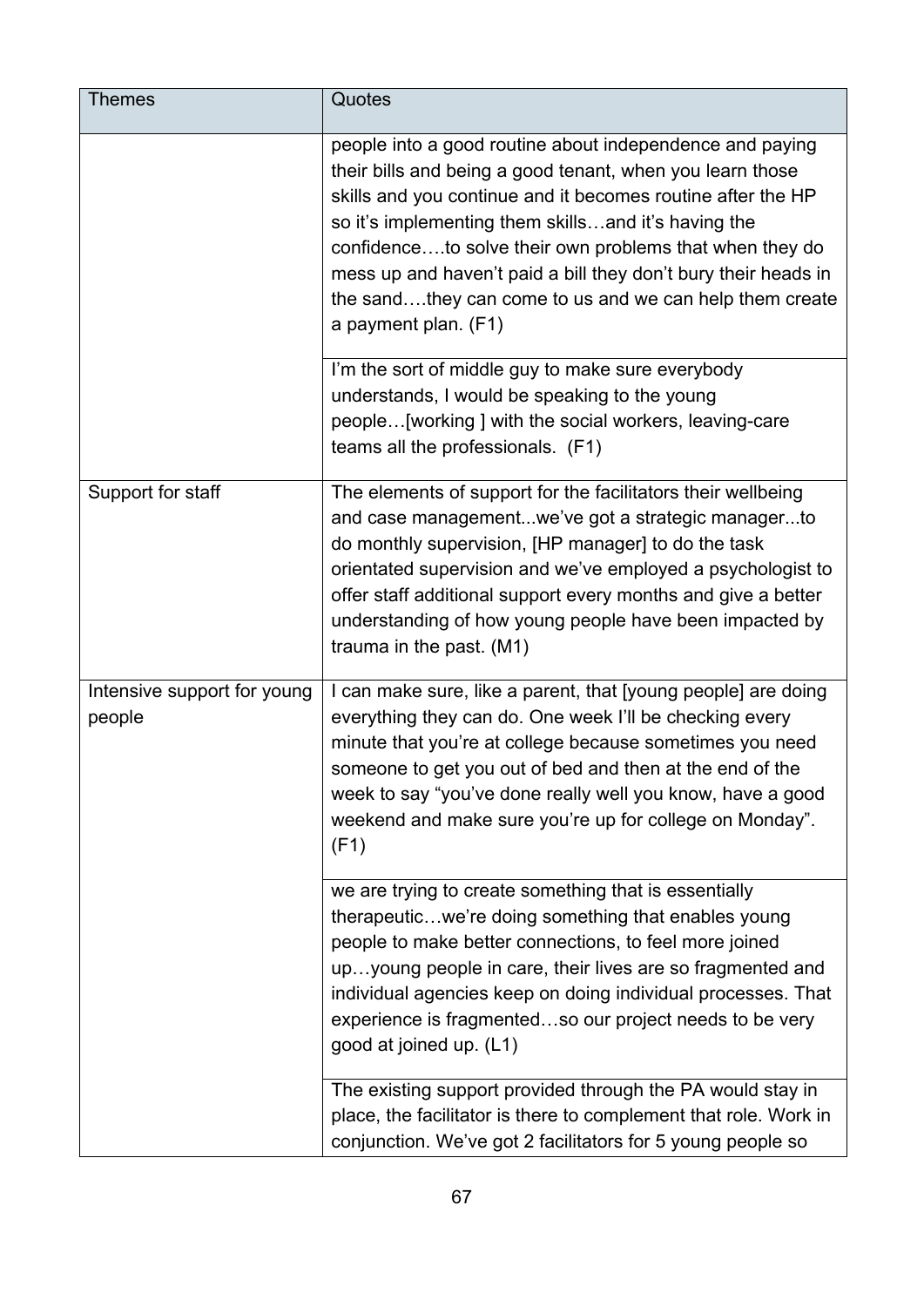| <b>Themes</b>                           | Quotes                                                                                                                                                                                                                                                                                                                                                                                                                                                                                                                                                                                                                                                                          |
|-----------------------------------------|---------------------------------------------------------------------------------------------------------------------------------------------------------------------------------------------------------------------------------------------------------------------------------------------------------------------------------------------------------------------------------------------------------------------------------------------------------------------------------------------------------------------------------------------------------------------------------------------------------------------------------------------------------------------------------|
|                                         | the ratio is far healthier than a PAs (M1)                                                                                                                                                                                                                                                                                                                                                                                                                                                                                                                                                                                                                                      |
|                                         | One of the main areas of progress. The relationship building<br>we've done with young people. Already there's a real trust<br>there between the young people and the project teamthey<br>trust us more than the people they are usually involved with<br>because we see them regularly, we listen to them,<br>understand them. Got them completely immersed in the<br>project and as much as possible they make the decisions on<br>how things move forward. Giving them ownership. (M1 Fu)                                                                                                                                                                                     |
|                                         | we attend reviews arrange meetings and when they<br>move in to the HP, then we'll put in additional support around<br>independency and living as part of a community. (F1)                                                                                                                                                                                                                                                                                                                                                                                                                                                                                                      |
| Project champions                       |                                                                                                                                                                                                                                                                                                                                                                                                                                                                                                                                                                                                                                                                                 |
| HP staff                                | Our executive director of people made it quite clear that this<br>project must succeed and it's getting through to all of the<br>council departments now that they need to help to facilitate<br>our journey as efficiently as possible. (M1)                                                                                                                                                                                                                                                                                                                                                                                                                                   |
| HP young people                         | One of our young people in care spoke to [chief executive<br>officer] and told him how frightened she was about moving to<br>independencehe said how moved he was by that direct<br>conversationit was a demanding thing to do but actually<br>that was a very powerful and important thing to be doing. (L1)                                                                                                                                                                                                                                                                                                                                                                   |
| Raising awareness of the<br>HP          | [What's gone well] the overwhelming thing that's gone well is<br>the general support for the project within the local authority<br>and externallywe know this particular project is being<br>focused on in [national media] and it's comforting to know<br>we've got the total support of our executive and leader of the<br>councilsupport that we're getting from a higher level<br>filtering down. When I talk about barriers and ways to<br>overcome them within various departmentswhen I remind<br>them of the people who are behind us it makes life a little<br>easier getting a new policy or procedure for the HP. there's a<br>real will of everybody involved. (M1) |
| Multi-Agency/ cross-departmental buy-in |                                                                                                                                                                                                                                                                                                                                                                                                                                                                                                                                                                                                                                                                                 |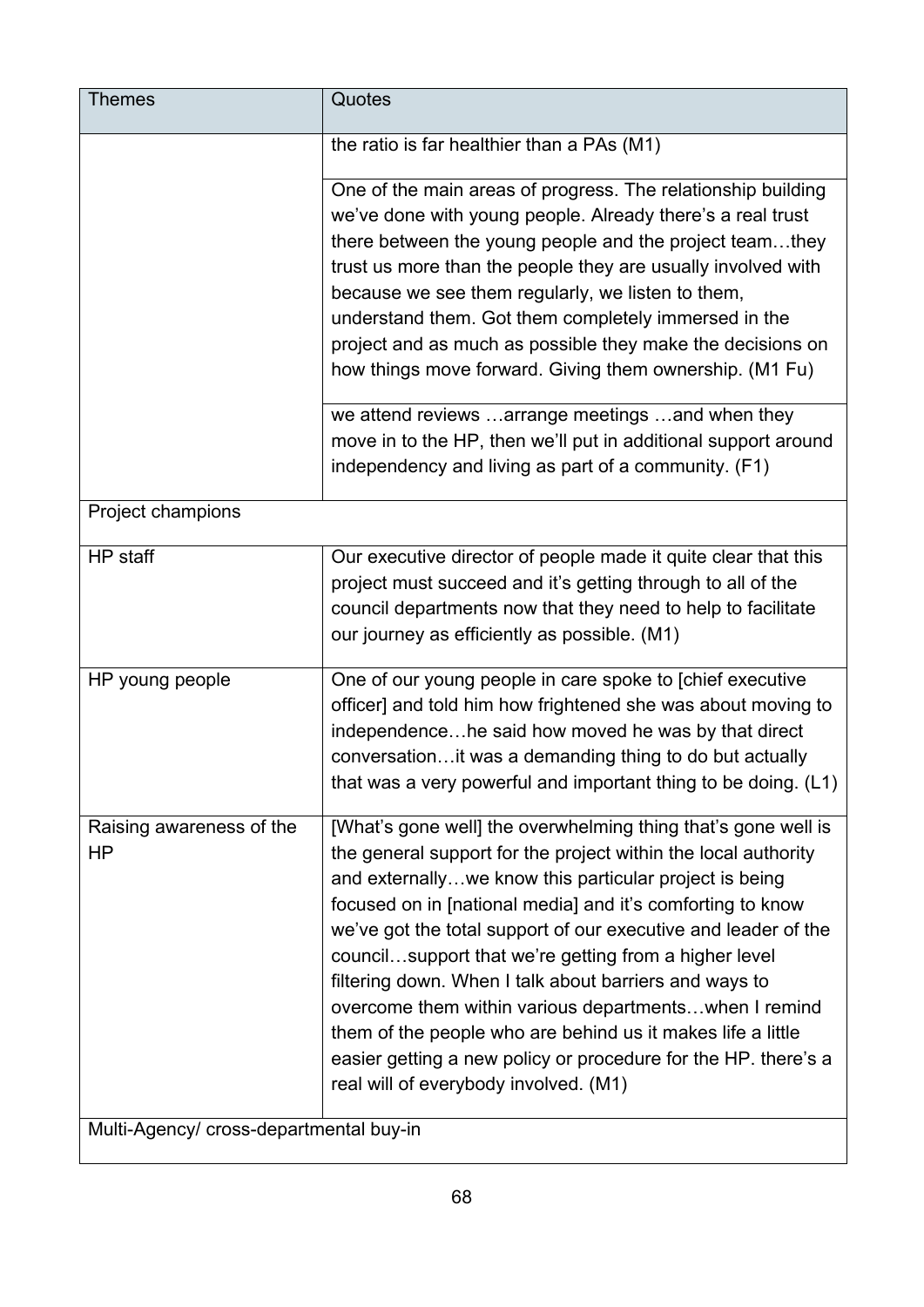| <b>Themes</b>                 | Quotes                                                                                                                                                                                                                                                                                                                                                                                                                                                                                                                                                                                                                                                                                                                                                   |
|-------------------------------|----------------------------------------------------------------------------------------------------------------------------------------------------------------------------------------------------------------------------------------------------------------------------------------------------------------------------------------------------------------------------------------------------------------------------------------------------------------------------------------------------------------------------------------------------------------------------------------------------------------------------------------------------------------------------------------------------------------------------------------------------------|
| Communication                 | It's challenging when you've got so many partners involved, I<br>guess communication is one of the main things that we need<br>to make sure we are getting it right. Communication with the<br>external partners is quite robust: we had a [team-building]<br>event] where we brought along all partners and young<br>people. To meet sometimes for the first time. (M1)<br>The more challenging communication is between our internal<br>council departments. The legal team and our void housing<br>team. I'm having more face-to-face meetings, which is time<br>consuming just making sure people are fully aware of [HP]<br>progress and that communication is effective I have to say<br>that the relationship with the housing team has developed |
|                               | into a real healthy one (M1 Fu)                                                                                                                                                                                                                                                                                                                                                                                                                                                                                                                                                                                                                                                                                                                          |
| Flexibility                   | With the legalities, negotiating with [housing] you have to<br>create a whole load of documents that get signed by<br>somebody. But it's getting people round the table, and all<br>those things happen as soon as you do that (L1)                                                                                                                                                                                                                                                                                                                                                                                                                                                                                                                      |
| <b>Building relationships</b> | The agreements we are formalising with partners, there's a<br>relationship with housing  [they're] going to have to house<br>these people anyway "if you give us a void property we will<br>give you a good tenantand we'll give you that void property<br>back in a good state". The second relationship is with social<br>care we both need to be conscious of each other's work.<br>What do [they] need from the HP. What services and<br>outcomes you want to sign off the risk assessment for a<br>young person being placed with the HP (L1)<br>I have to say that the relationship with the housing team has                                                                                                                                      |
|                               | developed into a real healthy one we've got a real good<br>level of support within the local authority (M1 Fu)                                                                                                                                                                                                                                                                                                                                                                                                                                                                                                                                                                                                                                           |
| <b>Reflections</b>            |                                                                                                                                                                                                                                                                                                                                                                                                                                                                                                                                                                                                                                                                                                                                                          |
| Planning                      | It's a brilliant project and there are so many officers working<br>for the council who want to see this succeed but it needs to<br>have things planned more closely and carefullya project is<br>90% in the planning and 10% in the execution. I'd love this to<br>happen but you shouldn't engage with vulnerable young                                                                                                                                                                                                                                                                                                                                                                                                                                 |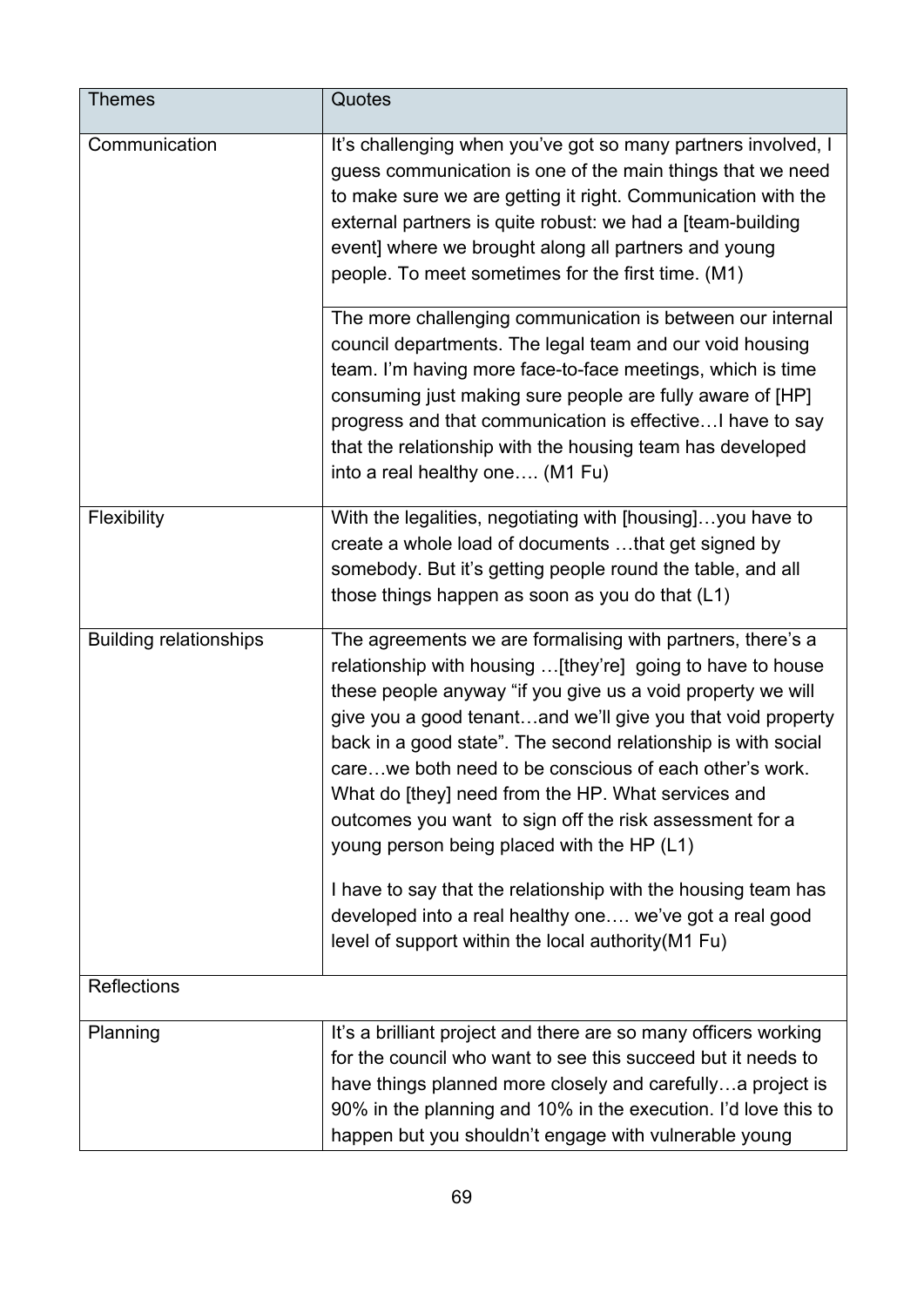| <b>Themes</b>                | Quotes                                                                                                                                                                                                                                                                                                                                                                                                                               |
|------------------------------|--------------------------------------------------------------------------------------------------------------------------------------------------------------------------------------------------------------------------------------------------------------------------------------------------------------------------------------------------------------------------------------------------------------------------------------|
|                              | people, sell them a dream [until] you've got everything signed<br>off properlybecause I don't want to let them<br>downbecause  if you're leaving care the most important<br>thing is where you are going to live. (F2)                                                                                                                                                                                                               |
|                              | [if doing it again] going back to the political framework<br>everything needed to be signed, sealed and delivered before<br>we even embarked on this. we thought it was with the<br>previous administration so the switch of councillors didn't<br>help us locally but one of the key learning points for me is<br>you have to have complete and utter buy-in from the people<br>who make the decisionsbetter communication. (M1 Fu) |
| Benefits to the young people |                                                                                                                                                                                                                                                                                                                                                                                                                                      |
| Forming relationships        | [It has] gone quite well, I think they are beginning to form<br>amongst some of them, a group. Supporting each other.<br>Confidence building. (F2)                                                                                                                                                                                                                                                                                   |
|                              | We've seen friendships emerging within the group<br>themselves  which has been really good to see. (M1 Fu)                                                                                                                                                                                                                                                                                                                           |
|                              | The HP community for members that leave the HP solves an<br>even bigger problem for care leavers having somewhere at<br>Christmas, being part of a wider family and community. (F1)                                                                                                                                                                                                                                                  |
| Increase in YP skills        | We see how much the young people have learnt on this<br>journeyhow the co-operative and working together is kind<br>of naturally already implemented in themthey've come up<br>within allocations policyto make it fair if 2 young people<br>want the same property. Putting the reasons they want it and<br>the young people will make the decisions but they want to do<br>it fairlymaking good decisions. (F1)                    |
|                              | The best thing has been the young people's response, has<br>been absolutely superb, their thinking, creativitydebating<br>how they will manage surpluses, the degree to which they<br>get it is constantly confirmed that this does make sense to<br>themwhere you give young people responsibilities within a<br>safe environment, which is really a safe set of relationships:<br>you will reap back incredible potential. (L1)    |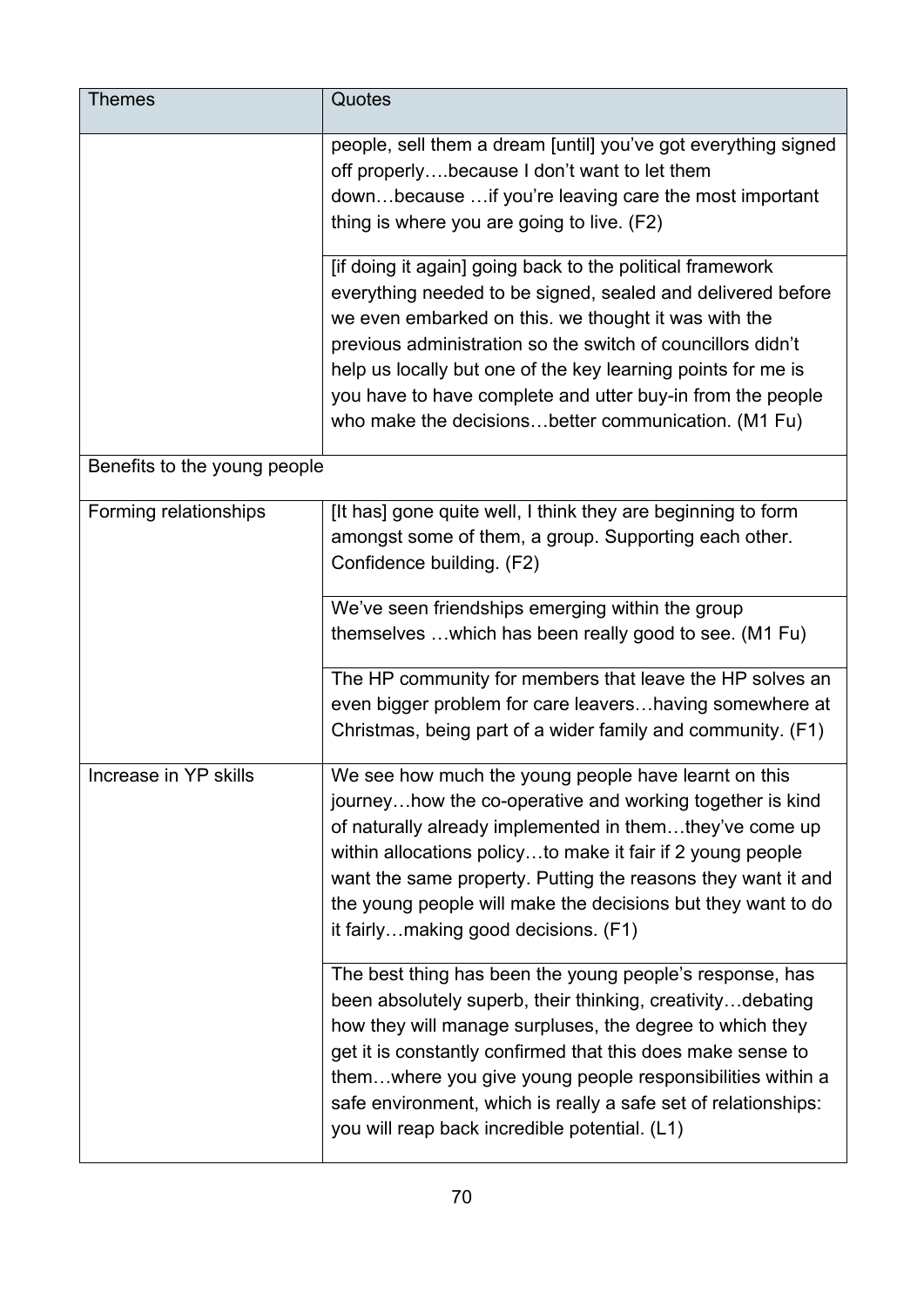| <b>Themes</b>                          | Quotes                                                                                                                                                                                                                                                                                                                                                                                                                                                  |
|----------------------------------------|---------------------------------------------------------------------------------------------------------------------------------------------------------------------------------------------------------------------------------------------------------------------------------------------------------------------------------------------------------------------------------------------------------------------------------------------------------|
|                                        | The governance meetings are really heavy dutyand the<br>young people have just been incredible. their participation,<br>behaviours within the session, cos you expect a little bit of<br>boredom and playing on their phone. coz that's the nature of<br>young people. But to sit in a legal meeting an entire day with<br>complete participation, some of them were making notes for<br>themselvesbecause [they] want to run their own<br>business(S1) |
| <b>Themes</b>                          | Quotes                                                                                                                                                                                                                                                                                                                                                                                                                                                  |
| YP participation                       |                                                                                                                                                                                                                                                                                                                                                                                                                                                         |
| Commitment to the HP                   | Because there's too many meetings and like everyone<br>doesn't have the time like I class it as HP5 as there is only<br>usually 5 people turn up. (Lee)                                                                                                                                                                                                                                                                                                 |
|                                        | hardly anyone's turning up so it's like they shouldn't really be<br>a part of it they haven't done as much work as we've done<br>and they're going to be I think it's kind of a bit selfish how we<br>have to put all the work in and they haven't done anything<br>and they can get a house so it's a bit unfair really (Sophia)                                                                                                                       |
| Role allocation within the<br>HP group | I think everyone just voted for me becauseI'm not busy but<br>everyone is moaning because I'm taking on some of their<br>positions but at the end of the day. I've had to take over<br>sometimes because they're never here and basically doing<br>everyone's position when they're not here. (Lee)                                                                                                                                                     |
|                                        | I should be the organiser but I think that's changed now<br>Because [he's] texting everyone and on Facebook and<br>everything like that and I thought I was the organiser of this,<br>so I've got nothing to say really about that. (Bailey)                                                                                                                                                                                                            |
| What worked well                       |                                                                                                                                                                                                                                                                                                                                                                                                                                                         |
| <b>Skills</b>                          | Now I'm getting on better with independence skills my FC are<br>taking notice of what I can do more (Ellie)                                                                                                                                                                                                                                                                                                                                             |
|                                        | The different opportunities it's given me because if I wasn't<br>involved in this I wouldn't get my house or be setting up an                                                                                                                                                                                                                                                                                                                           |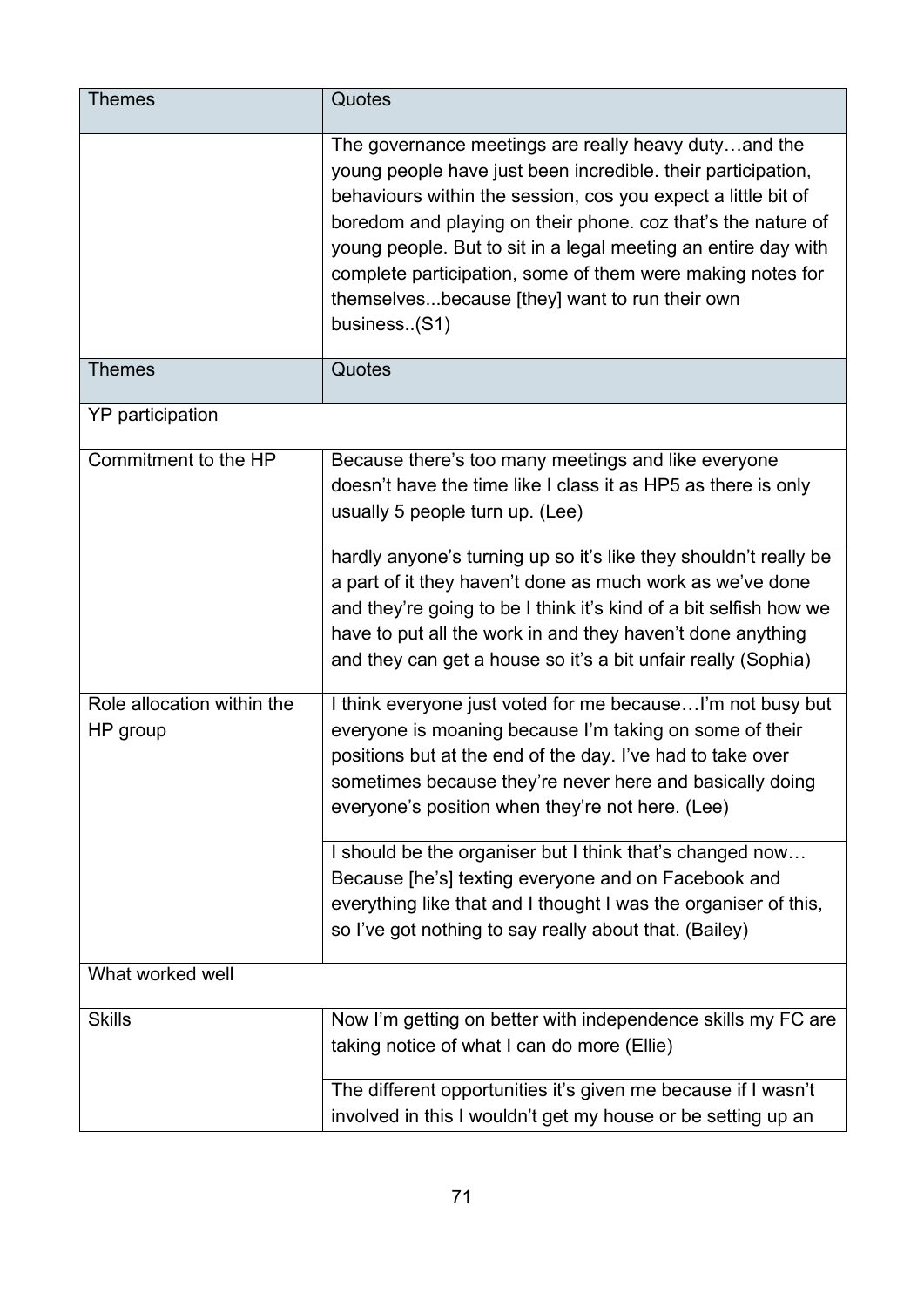| <b>Themes</b>                                       | Quotes                                                                                                                                                                                                                                                                                                                                                                                                                                                                                                                                                                                                                                                                                                                                                                                                                                                                                                                                                                                                                                                                                                                                                                                                                                                                                                                                                                                                                                    |
|-----------------------------------------------------|-------------------------------------------------------------------------------------------------------------------------------------------------------------------------------------------------------------------------------------------------------------------------------------------------------------------------------------------------------------------------------------------------------------------------------------------------------------------------------------------------------------------------------------------------------------------------------------------------------------------------------------------------------------------------------------------------------------------------------------------------------------------------------------------------------------------------------------------------------------------------------------------------------------------------------------------------------------------------------------------------------------------------------------------------------------------------------------------------------------------------------------------------------------------------------------------------------------------------------------------------------------------------------------------------------------------------------------------------------------------------------------------------------------------------------------------|
|                                                     | apprenticeship (Ava)                                                                                                                                                                                                                                                                                                                                                                                                                                                                                                                                                                                                                                                                                                                                                                                                                                                                                                                                                                                                                                                                                                                                                                                                                                                                                                                                                                                                                      |
| Relationships and support                           | I get a lot more support than I was expecting. Even the<br>meetings, how they're like really common and often, I was<br>expecting maybe once a month for a gathering and never<br>see each other for another month. And the weekly, it's<br>different days, and I just thought it's really supportive. (Ellie)                                                                                                                                                                                                                                                                                                                                                                                                                                                                                                                                                                                                                                                                                                                                                                                                                                                                                                                                                                                                                                                                                                                            |
| What didn't work well / could have been done better |                                                                                                                                                                                                                                                                                                                                                                                                                                                                                                                                                                                                                                                                                                                                                                                                                                                                                                                                                                                                                                                                                                                                                                                                                                                                                                                                                                                                                                           |
| Participation in EET                                | Before [HP] young person did attend college for a short time;<br>however, they did not maintain this. House project has<br>supported the young person in finding a suitable traineeship.<br>(LP106)                                                                                                                                                                                                                                                                                                                                                                                                                                                                                                                                                                                                                                                                                                                                                                                                                                                                                                                                                                                                                                                                                                                                                                                                                                       |
| Breakdown in<br>accommodation                       | my foster carer gave notice on me so now I am a sofa surfer.<br>(Clara)                                                                                                                                                                                                                                                                                                                                                                                                                                                                                                                                                                                                                                                                                                                                                                                                                                                                                                                                                                                                                                                                                                                                                                                                                                                                                                                                                                   |
| Moving into HP<br>accommodation                     | That week of me moving was so stressful it was<br>unbelievable. We started on the Monday and I had a visit<br>with my support worker on the Monday so I had to do that for<br>like two hours, and then then later on in the day, (Facilitator)<br>was busy all day so I couldn't have (Facilitator), so later on<br>that day we only did, we only had like an hour so we just<br>grabbed, grabbed everything out of my room, the boxes, do<br>'em in the van just kept doing that for like an hour and a half<br>or something like that, just piled everything on, and then I<br>stayed at my old, my new house while (Facilitator) went, I<br>stayed up there and like started putting things away and stuff<br>like that, then obviously went back to my [other] property,<br>stayed there that night, stayed Monday night. And then on<br>the Tuesday I actually ordered a removal van to come and<br>get the rest of the stuff because I couldn't be arsed to wait for<br>(Facilitator), I had to go to work as well, and my wardrobe<br>wouldn't, well we thought it would but I didn't want to risk it if<br>it would fit in the Postman Pat van, so I thought oh I might as<br>well just get a van, cos I couldn't sort of wait for (Facilitator)<br>and for everything else, cos obviously he was working too, it<br>was like  I just wanted to get it done. So I rang a van and<br>then moved the rest of me stuff myself. (Ava) |